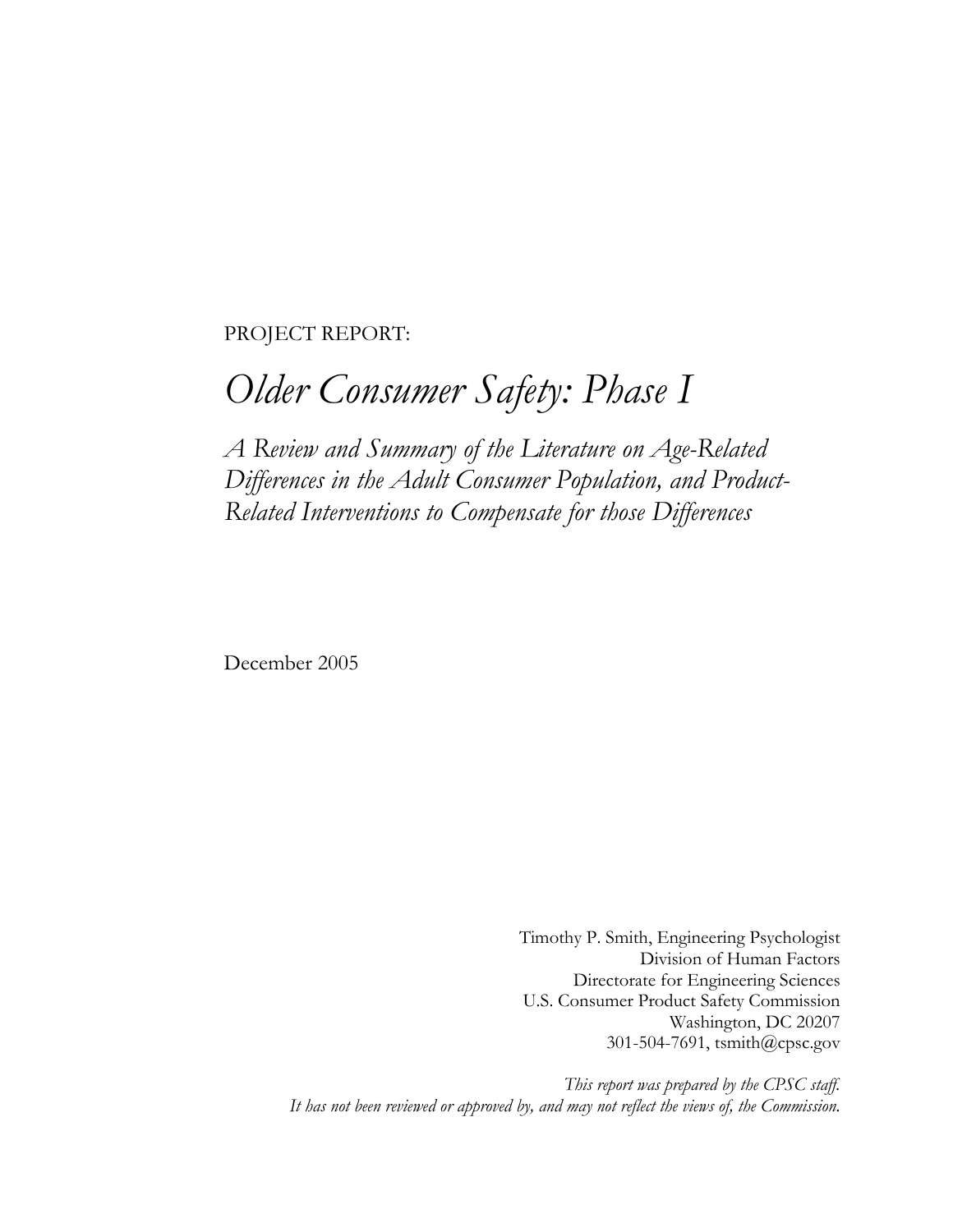## Contents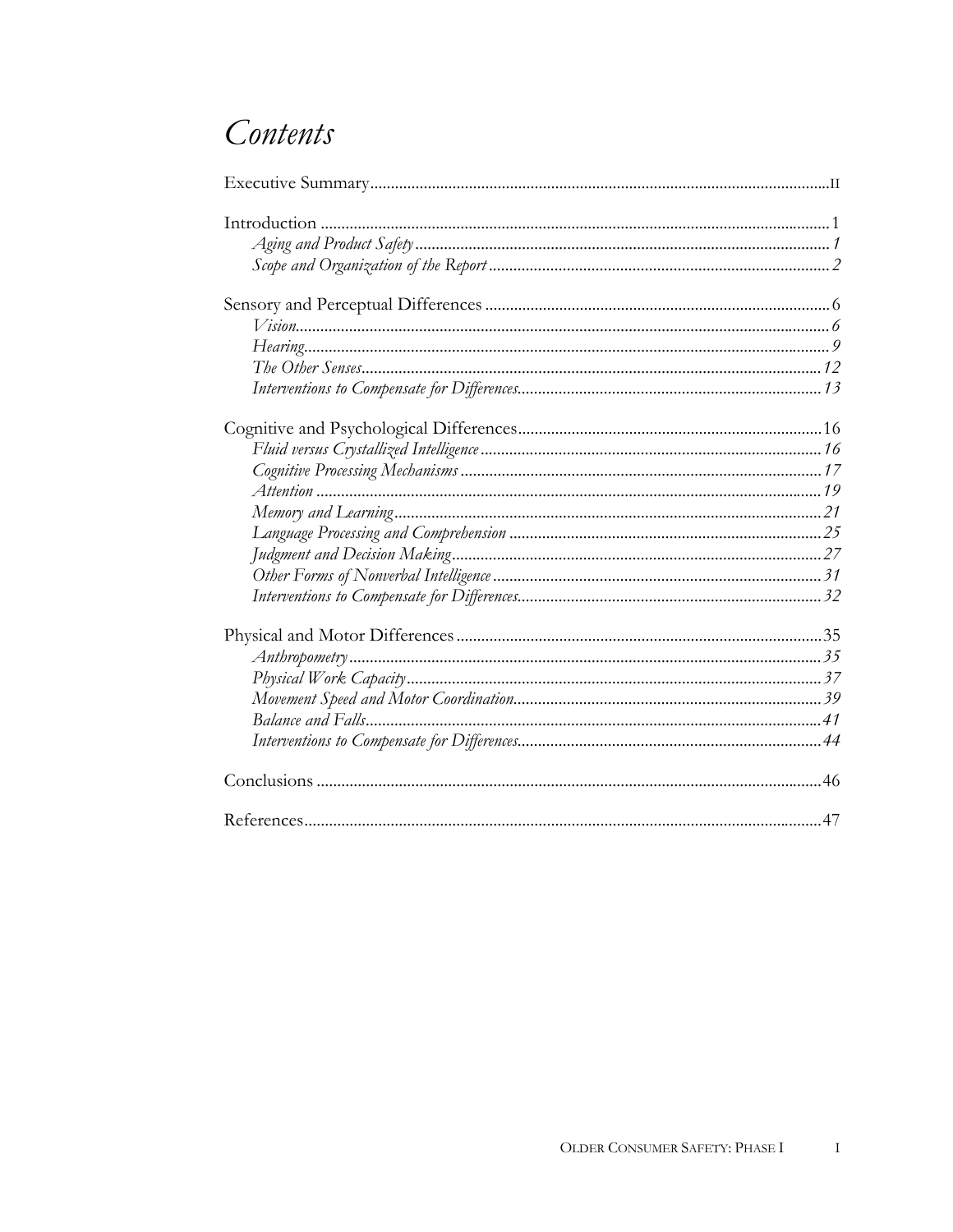# *Executive Summary*

Adults 65 and older are a rapidly growing segment of the U.S. population. Yet the older-adult population is one that is commonly overlooked in consumer product design, and more importantly, in consumer product safety. The successful and safe use of a consumer product is highly dependent on the extent to which the user has the capabilities necessary to meet the demands that the product places on the consumer. Age-related deficits in sensory, cognitive, or physical abilities can, therefore, negatively impact consumer product safety.

The staff of the U.S. Consumer Product Safety Commission (CPSC) initiated a project in 2005 to examine consumer product safety issues associated with older adults. This report is the culmination of the first phase of this project: to develop a comprehensive profile of older adults in terms of attributes relevant to consumerproduct interactions. Specifically, the staff performed a literature review to identify changes or differences associated with adult aging that might affect an individual's ability to successfully interact with a product.

As detailed in this report, older adults' sensory systems generally become less sensitive, making them less capable than the young of perceiving information. Agerelated declines in muscle strength and motor coordination limit the extent to which older adults are capable of performing actions that may be necessary to use a product or to avoid a hazard. Adult aging is also associated with deficits in cognitive skills that require rapid, flexible thinking about novel or unfamiliar situations. This report also discusses product- or environment-related interventions that are likely to compensate for these age-related differences.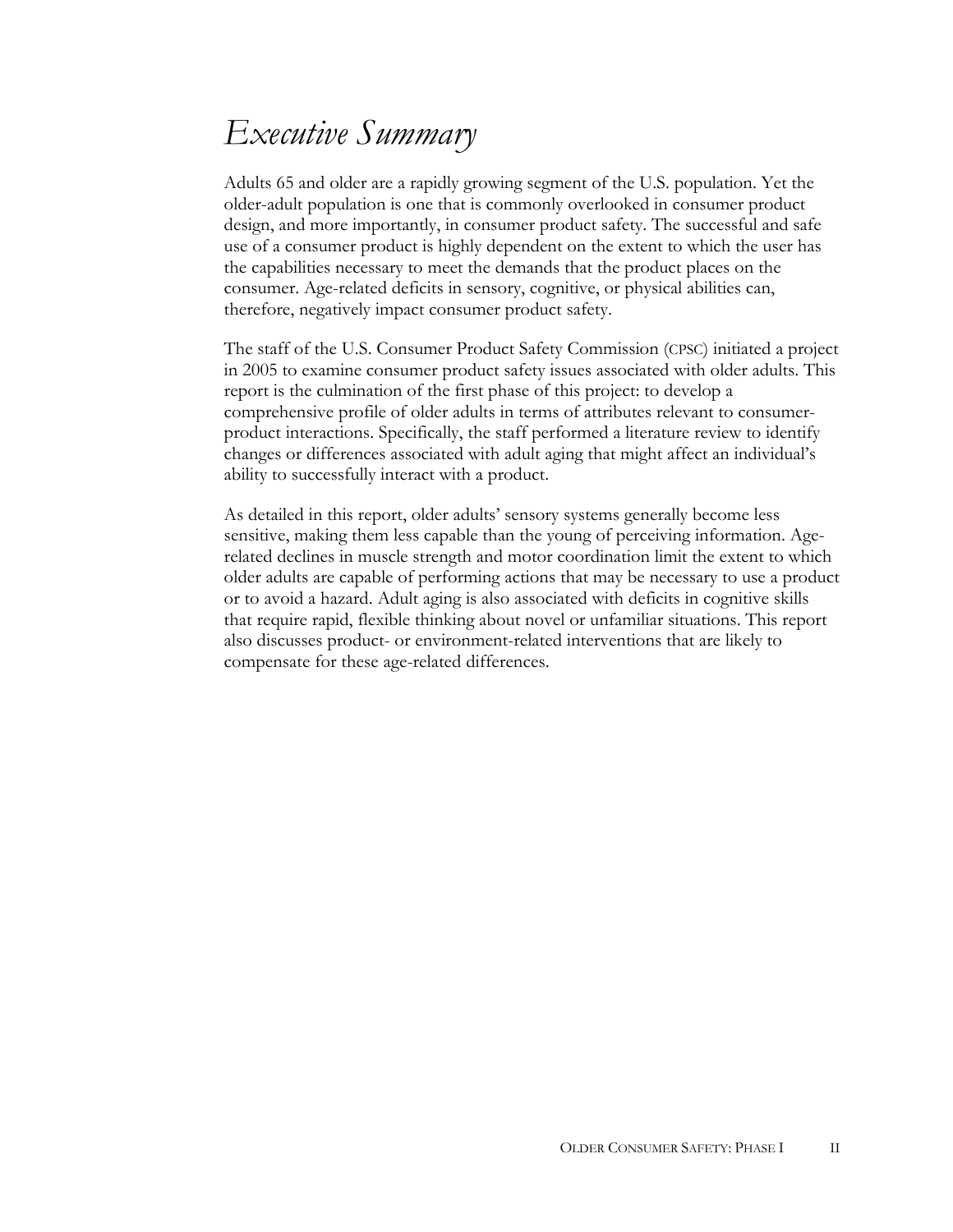## *Introduction*

Adults 65 and older are a rapidly growing segment of the U.S. population. From 1993 to 2003, the proportion of adults 65 years of age and older rose from 9.5 to 12.4 percent; this percentage is expected to increase to about 20 percent by the year 2030 (U.S. Department of Health and Human Services, 2004). Additionally, people are living longer than ever before, so the oldest adults are increasing in numbers most rapidly. Between the years 2002 and 2030, the number of persons 85 years of age and older is expected to increase from 4.6 million to about 9.6 million (U.S. Department of Health and Human Services, 2004).

Older adults are a potentially vulnerable population, yet one that is commonly overlooked in consumer product design, and more importantly, in consumer product safety. For this reason, the staff of the U.S. Consumer Product Safety Commission (CPSC) initiated a project in 2005 to examine consumer product safety issues associated with older adults. This report is the culmination of the first phase of this project: to develop a comprehensive profile of older adults in terms of attributes relevant to consumer-product interactions. Specifically, the staff performed a literature review to identify changes or differences associated with adult aging that might affect an individual's ability to successfully interact with a product. Understanding these age-related differences was seen as a necessary first step to future work in this area.

## **Aging and Product Safety**

 $\overline{a}$ 

## *Product-Related Injuries and Deaths<sup>1</sup>*

Based on estimates from the CPSC's National Electronic Injury Surveillance System (NEISS), more than 1.4 million people 65 years of age or older were treated in U.S. hospital emergency rooms in 2002 for injuries related to consumer products. About two-thirds of these consumers (955,540) were 75 years of age or older. For the year 2000, the CPSC has received reports of more than 3,300 product-related deaths to consumers 65 years of age and older.

From 1997 through 2002, the rate of product-related injuries treated in U.S. hospital emergency rooms for those 65 years of age and older was higher than for adults 20 to 64 years of age. From 1991 to 2002, the number of consumers between 65 and 74 years of age who were treated in U.S. hospital emergency rooms increased 23 percent, even though the size of the population within that age group showed no increase. Similarly, hospital emergency-room visits for consumers 75 years of age and older increased 73 percent, which is nearly three times the percentage increase in the

<sup>1</sup> The injury data cited in this section, unless otherwise specified, were obtained from the 2005 U.S. Consumer Product Safety Commission special report, *Emergency Room Injuries: Adults 65 and Older*, and from the 2004 *Hazard Screening Report: Injuries to Persons 65 Years of Age and Older: All Products* (Rutherford et al., 2004).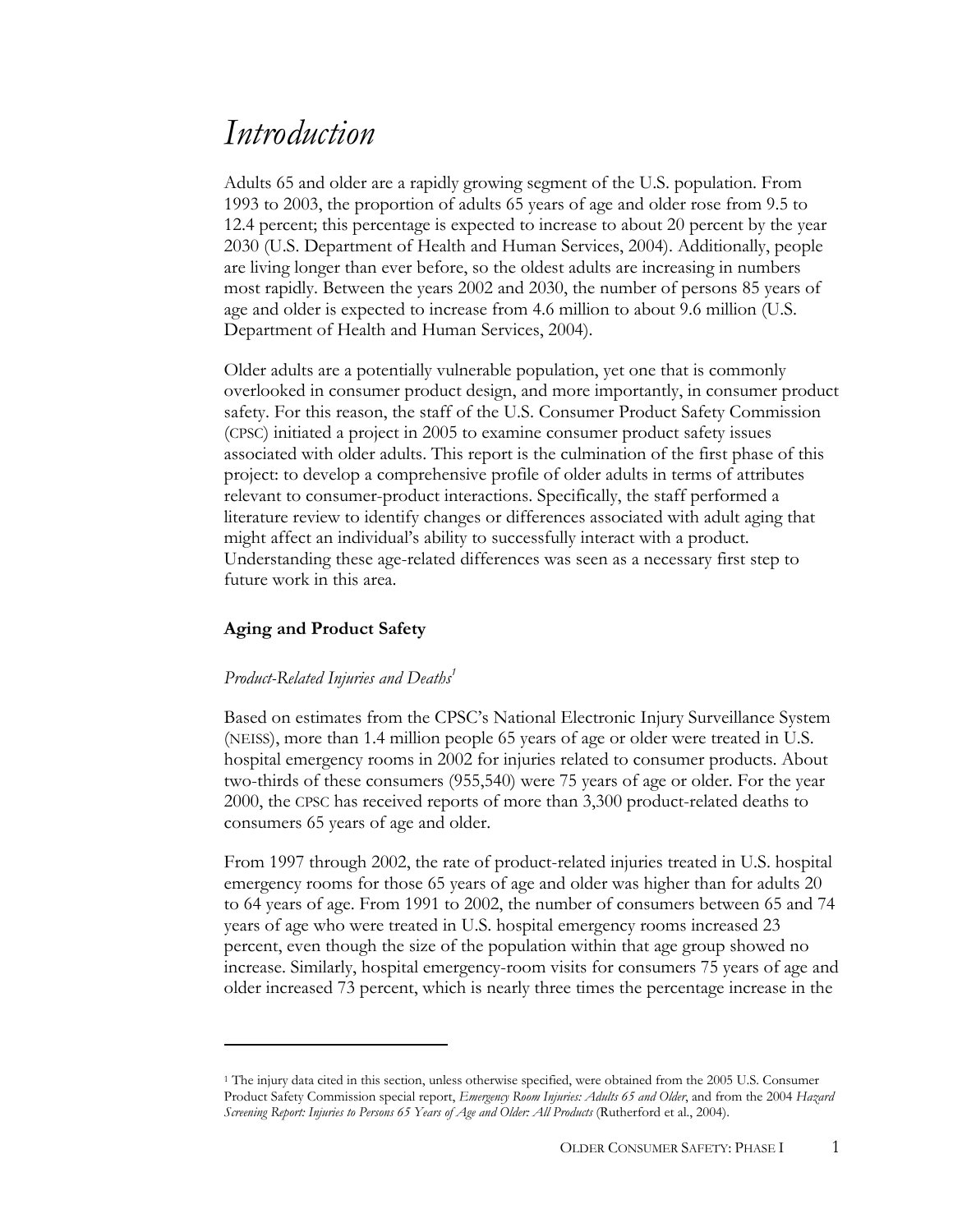population size of that age group (27 percent) during the same period. This injury rate is approximately twice that of consumers 65 to 74 years of age.

#### *Aging, Human Factors, and Product-Related Safety*

Every consumer product places certain demands upon the user. Thus, the successful and safe use of a product is highly dependent on the extent to which the user has the capabilities necessary to meet those demands. Failing to match user capabilities with product-use demands can prevent a person from using the product successfully, and depending on the circumstances, this can prove hazardous. For example, the process of avoiding a hazard may be thought of as a serial sequence of stages, including perceiving the hazard, understanding the hazard or recognizing the danger, deciding to avoid the hazard, and being capable of avoiding the hazard (Cushman & Rosenberg, 1991; Sanders & McCormick, 1993). Successful completion of these stages depends on people's perceptual, cognitive, and physical abilities and characteristics. Therefore, age-related differences in any of these characteristics or capabilities can potentially impact consumer product safety.

#### **Scope and Organization of the Report**

#### *Age-Related Differences in Adulthood*

A considerable amount of literature details age differences in people's perceptual, cognitive, and physical abilities, and there is general agreement that most capabilities deteriorate at least somewhat with age. This report summarizes primary age-related differences, organized under the general headings of "Sensory and Perceptual Differences," "Cognitive and Psychological Differences," and "Physical and Motor Differences." To some extent, there is overlap among these sections, primarily because a limitation in one area can sometimes affect other abilities. For example, response or reaction times are dependent on the ability to perceive the stimulus, so deficits in vision or hearing can adversely affect response times. This report limits repetition to the extent possible.

Given the substantial literature available, the staff relied primarily on secondary aging-related texts and handbooks written by well-known experts and scholars in the field of aging rather than on primary research-study reports and articles. Although the staff reviewed numerous references, the following six are the primary ones relied upon to identify age-related changes and differences:

- Spirduso, W.W., Francis, K.L., & MacRae, P.G. (2005). *Physical dimensions of aging* (2<sup>nd</sup> ed.). Champaign, IL: Human Kinetics.
- Shaie, K.W., & Willis, S.L. (2002). *Adult development and aging* (5<sup>th</sup> ed.). Upper Saddle River, NJ: Prentice Hall.
- Birren, J.E., & Schaie, K.W. (Eds.). (2001). *Handbook of the psychology of aging* (5<sup>th</sup> ed.). San Diego, CA: Academic Press.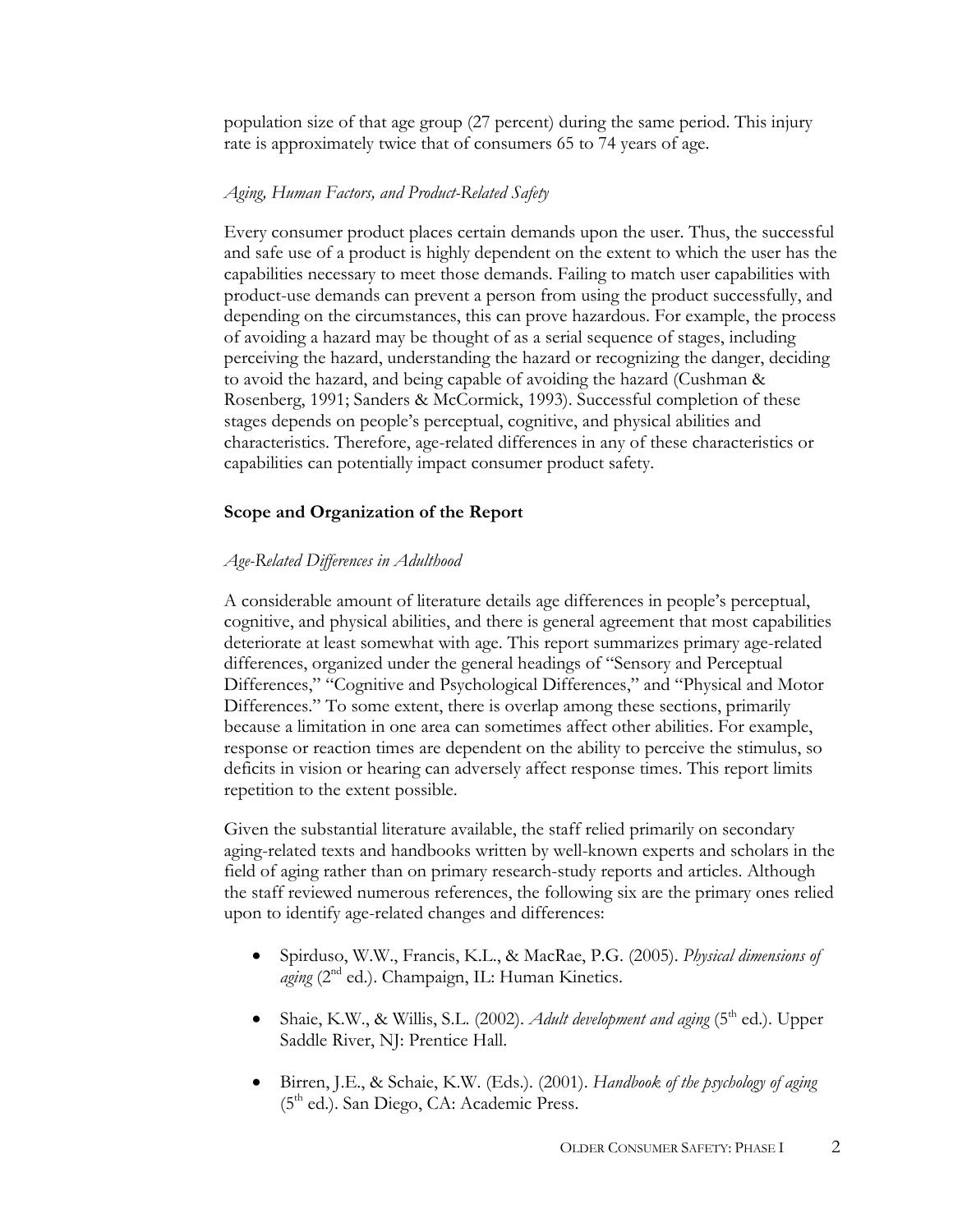- Craik, F.I.M., & Salthouse, T.A. (Eds.). (2000). *The handbook of aging and*  cognition (2<sup>nd</sup> ed.). Mahwah, NJ: Lawrence Earlbaum Associates.
- Park, D., & Schwarz, N. (Eds.). (2000). *Cognitive aging: A primer*. Philadelphia: Taylor & Francis.
- Fisk, A.D., & Rogers, W.A. (Eds.). (1997). *Handbook of human factors and the older adult*. San Diego, CA: Academic Press.

A full list of references appears at the end of this report. Due to the large number of references reviewed and the substantial agreement among these references on specific age-related differences, the staff decided not to include citations within the discussions of age-related differences. Instead, a list of the most relevant references appears at the end of each sub-section under the heading, "Suggested References." For example, the references that are listed at the end of *Sensory and Perceptual Differences*: *Vision* are the primary ones relied upon to prepare the discussion in that section and are the ones that the reader would likely find most useful if seeking more detailed information related to aging and vision.

## *Interventions to Compensate for Age-Related Differences*

The end of each major section (i.e., *Sensory and Perceptual Differences*, *Cognitive and Psychological Differences*, and *Physical and Motor Differences*) includes a discussion of some interventions that are likely to compensate for the age-related differences discussed in that section. These are based primarily on the preceding discussion of age-related differences, but also reflect the review of literature on aging and human factors. The interventions that are described are intentionally focused on changes to products or the surrounding environment rather than changes to the individual, such as through training or exercise. Additional or more detailed interventions can be found in the following references:

- Fisk, A.D., Rogers, W.A., Charness, N., Czaja, S.J., & Sharit, J. (2004). *Designing for older adults: Principles and creative human factors approaches*. Boca Raton, FL: CRC Press.
- Schieber, F. (2003). Human factors and aging: Identifying and compensating for age-related deficits in sensory and cognitive function. In N. Charness & K.W. Schaie (Eds.), *Impact of technology on successful aging*. (pp. 42–84). New York: Springer Publishing Company.
- Vanderheiden, G.C. (1997). Design for people with functional limitations resulting from disability, aging, or circumstance. In G. Salvendy (Ed.), *Handbook of human factors and ergonomics* (2<sup>nd</sup> ed.). (pp. 2010–2052). New York: John Wiley & Sons.
- Morrell, R.W., & Echt, K.V. (1997). Designing written instructions for older adults: Learning to use computers. In A.D. Fisk & W.A. Rogers (Eds.),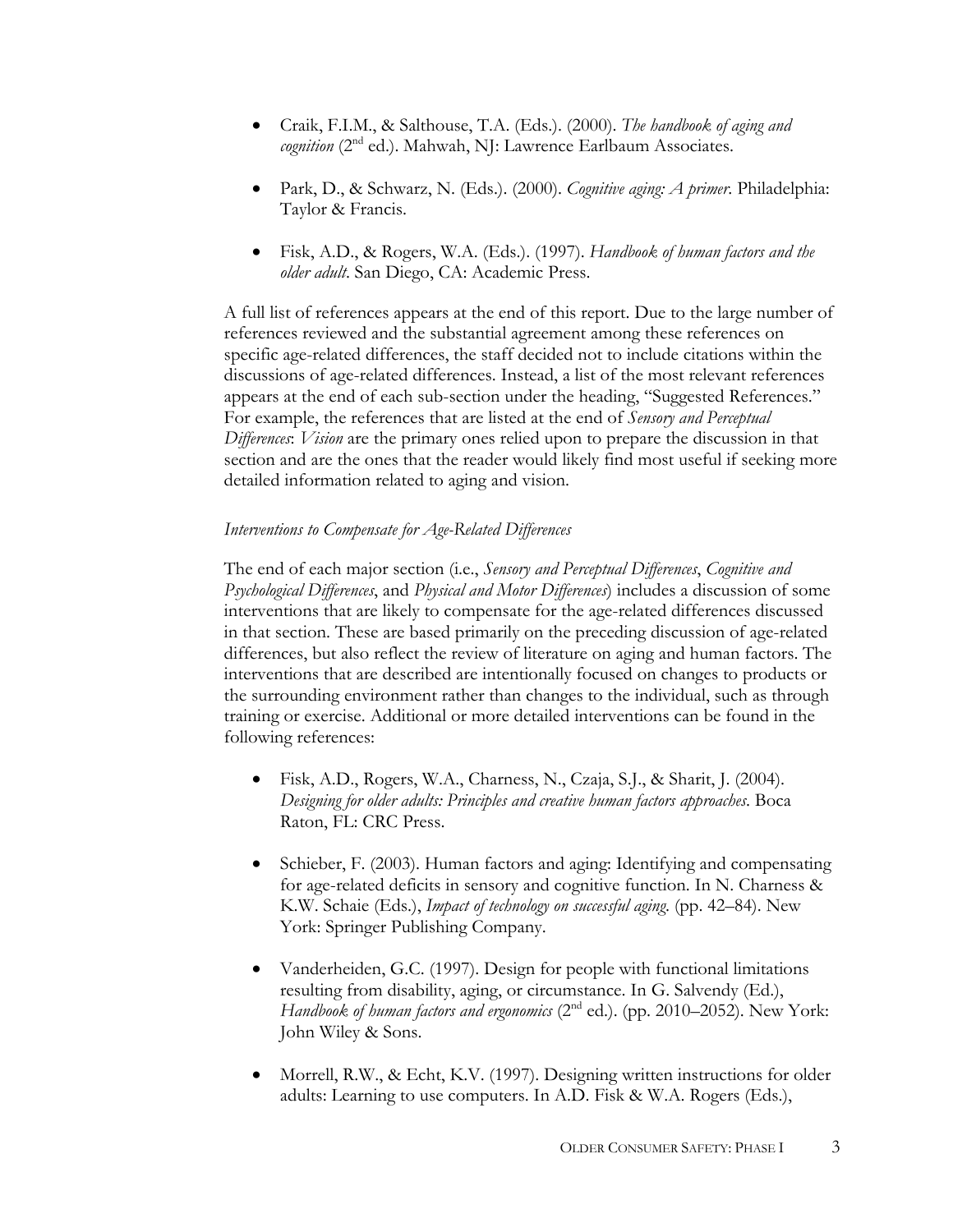*Handbook of human factors and the older adult*. (pp. 335–361). San Diego, CA: Academic Press.

### *Aging Terminology*

No firm line separates an "older" adult from a "younger" adult. Generic references to "older" adults often seem to be intended to cover those over the age of 65. However, this is probably done merely out of convenience because it represents the current retirement age. The Age Discrimination Act of 1967 protects individuals aged 40 years and older from employment discrimination based on age (U.S. Equal Employment Opportunity Commission, 1997). Thus, one could interpret this as meaning that a person becomes "older" once he or she has turned 40 years of age. To further complicate matters, the phrases "middle-aged," "young-old," "old-old," "older-old," "elderly," "very-old," and "oldest-old" are sometimes used to distinguish among various adult age groups, and the specific age ranges they represent are not always consistent. Although confusing, distinctions of this kind are often necessary, especially since trying to use specific age cutoffs for changes or differences is often difficult or unrealistic.

This report refers to four groups of adults: "younger," "middle-aged," "older," and "very old" adults. For the purposes of this report, the following definitions are used:

- "Young" or "younger" adults are those in their twenties and thirties.
- "Middle-aged" adults are those between "young" and "old" age, or from about age 40 to 64 years.
- "Old" or "older" adults are those aged 65 years or older.
- "Very old" adults are those aged 75 years or older.

These definitions are based primarily on the literature review performed for this report. The reader should keep in mind, however, that these definitions are somewhat fluid given that age-related change rarely occurs in sudden, abrupt steps. Also, because they are adjectives, "older," "younger," and similar terms may be used in this report in a relative sense, such as when referring to individuals who are "older" than others. To the extent possible, this report avoids potential confusions such as these and relies instead on the above definitions or on specific ages.

This report also frequently uses "age-related changes," "age-related differences," "age differences," and similar phrases to describe the abilities or characteristics of older adults relative to younger adults. The literature sometimes draws distinctions among these terms. For example, some observed differences between the young and the old may be caused by the aging process, whereas other differences may not and may instead reflect generational differences—such as differences in education level. From a practical standpoint, this distinction matters little except when attempting to draw conclusions about future changes or directions in aging. In other words, whether observed age differences are due to aging or to generational differences is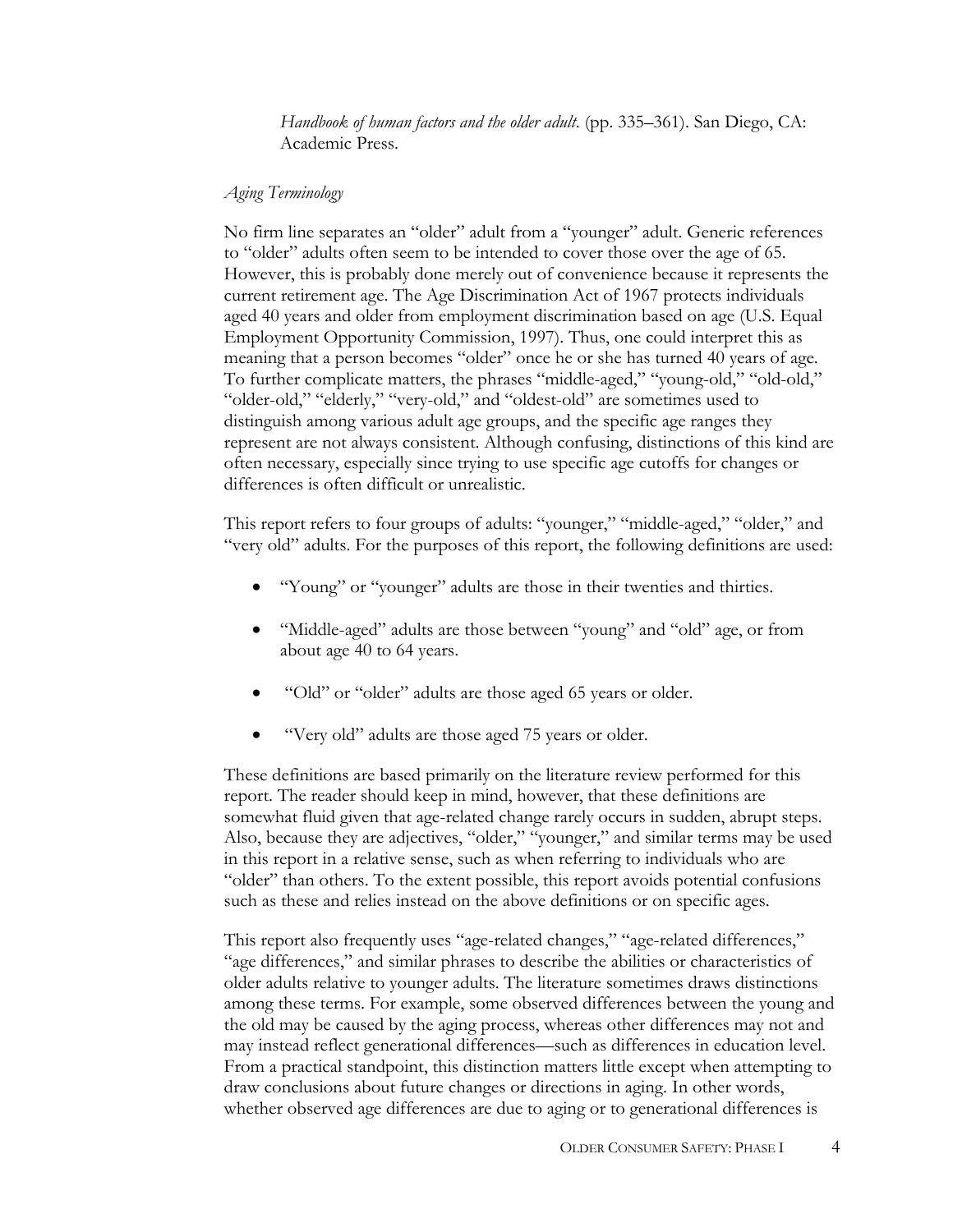likely to be irrelevant unless you want to know whether these differences are likely to lessen, worsen, or remain stable in future generations. Thus, for the purposes of this report, and unless otherwise stated, these terms should be considered synonymous.

### *Caveat*

The age differences that are discussed in this report represent typical or "average" changes during aging; however, like any other population, individual members of the older-adult population will not necessarily show the changes described here. The performance of the older adult population is at least as variable as the younger adult population, and some researchers suggest that variability along these dimensions may actually increase as we age (Kelly and Kroemer, 1990; Rogers, 1997; Vercruyssen, 1997). In fact, it is highly unlikely that any one individual will exhibit all of the changes, in the precise sequence and to the same degree, described in this report.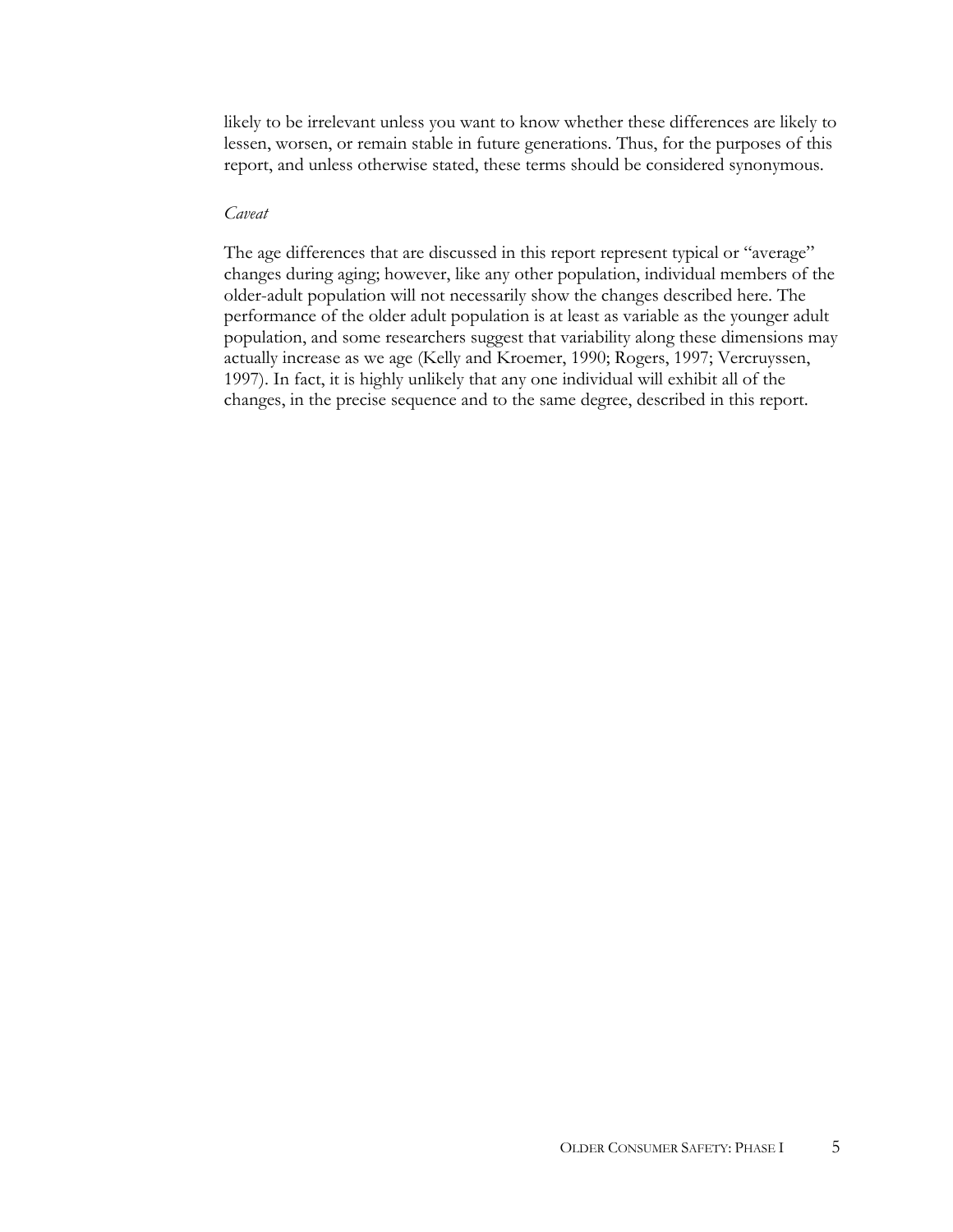# *Sensory and Perceptual Differences*

The literature indicates that older consumers have decreased sensory-perceptual abilities relative to younger adults. This appears to affect all senses, though much of the literature and research focuses on vision and hearing.

#### **Vision**

Vision generally deteriorates with age, starting as early as one's thirties. About half the population requires some form of visual correction by the mid-forties, while virtually everyone does by the late fifties. In part, this is a consequence of the increased incidence of pathological diseases and conditions of the eye such as cataracts, glaucoma, and macular degeneration, especially as one enters the late sixties. However, vision losses are evident even without these pathologies.

The immediate causes of many age-related declines in vision appear to be changes in the structure of the eye. These changes can begin in middle age, but the greatest losses occur later in life, with significant proportions of older adults exhibiting visual impairments. Changes in some external parts of the eye, such as the lens and the pupil, begin in one's thirties or forties. Changes in the retina and nervous system become noticeable in one's fifties and sixties. Specific changes in visual functioning are described in the sections that follow.

## *Visual Acuity and Presbyopia*

Visual acuity—the ability to resolve fine pattern detail, or the clarity and sharpness of one's vision—tends to decline gradually with increasing age. Age-related declines in acuity may be evident by 30 years of age, but more commonly begin in one's forties and become more pronounced in very old age (i.e., 75 years of age and older). Poor viewing conditions, such as low-light levels or glare, tend to exacerbate age-related deficits in visual acuity. Although many acuity losses are optically correctible—for example, by wearing glasses or contact lenses—losses may persist even after optical correction, especially among those in their seventies. Persistent acuity losses for these very old adults are primarily due to pathological conditions of the retina, such as macular degeneration. Optical correction can also present its own problems; for example, bifocals may be used to correct for age-related deficits in near-vision acuity (see next topic), but the use of bifocals could create acuity problems in the lower portion of one's visual field for distant vision. Acuity for peripheral targets tends to show greater age-related declines than for central targets (also see *Peripheral Vision and Useful Field of View*, below).

To focus on objects at varying distances, the lens of the eye "accommodates" by adjusting its thickness so that images transmitted through the lens focus on the retina. Age-related reductions in lens flexibility, and the consequent losses in accommodative capacity, limit one's ability to focus on nearby objects. This is commonly referred to as presbyopia. Losses start to become evident in one's forties,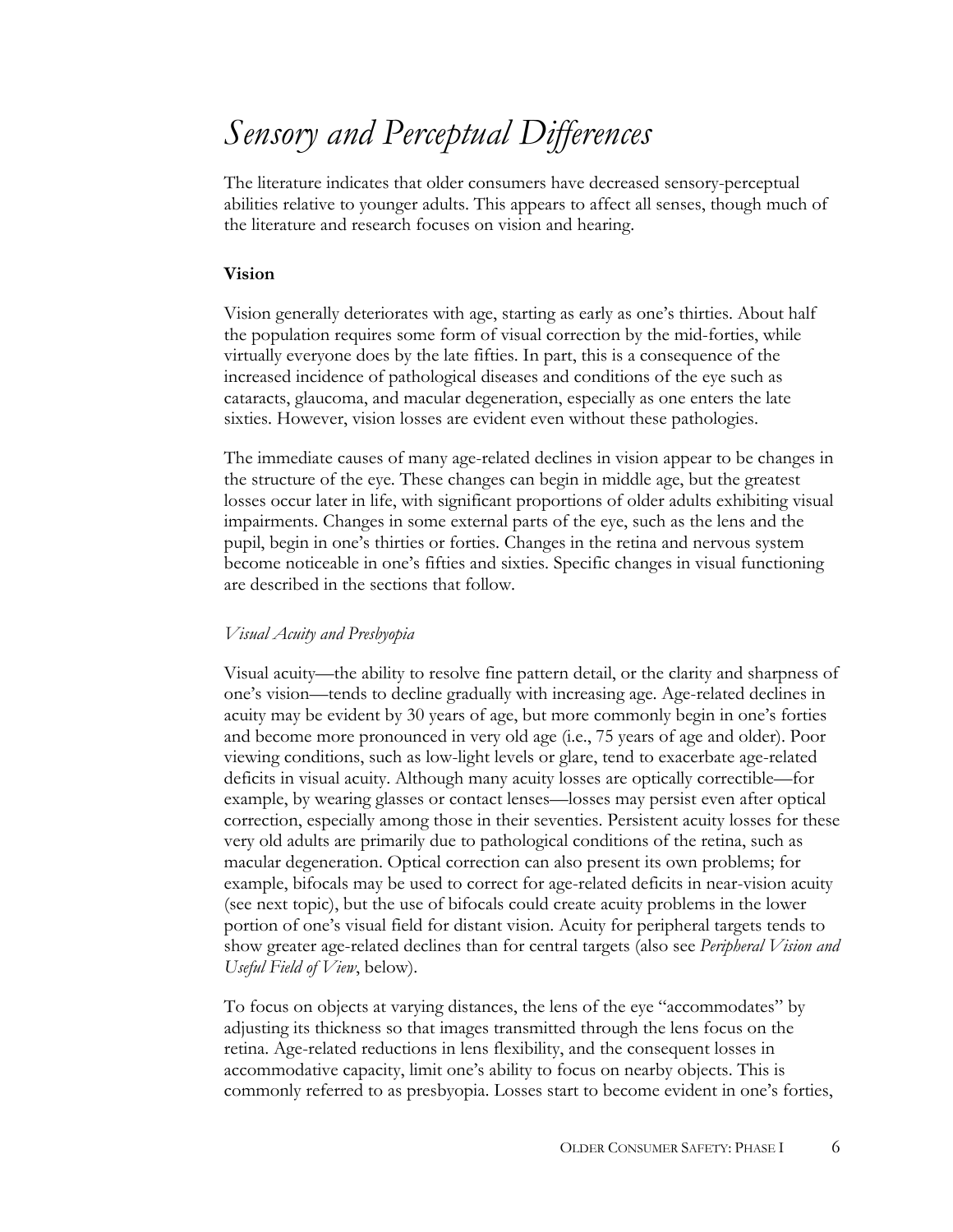at which time people have difficulty focusing on printed text that is closer than arm's distance. By about 60 to 65 years of age, accommodative ability is essentially lost so that objects are only in sharp focus when at a limited, fixed distance from the eye. This distance may differ between the two eyes.

#### *Light Sensitivity and Dark Adaptation*

Age-related reductions in pupil size and changes to the lens, such as yellowing, thickening, and increasing opacity, reduce the amount of light that ultimately reaches an older adult's retina. For example, under identical lighting conditions, the amount of light that reaches the retina of a 60-year-old is estimated to be only one-third of that for a young adult. Evidence also indicates that the rods and cones of the eye become less sensitive with increasing age, further increasing the amount of light needed by older adults. Adaptation to changing light conditions, such as when moving from a brightly lit room to a dark one, also slows with increasing age due to slowed responses of the iris.

#### *Contrast Sensitivity*

The literature consistently reports declines in contrast sensitivity, or the ability to distinguish differences in luminance, with increasing age, particularly for higher spatial frequencies (i.e., the number of light/dark cycles per degree of visual angle). These declines appear to be due to the increased scattering of light as it passes through the lens on its way to the retina. However, age-related declines in light sensitivity are also likely to play a role since declines in contrast sensitivity are especially severe in low-light conditions. Contrast sensitivity is believed to be more important to discrimination tasks, such as the ability to detect and recognize common objects, than visual acuity.

#### *Color Sensitivity*

Color sensitivity declines modestly with advancing age, and is generally evident at about age 70. Losses are primarily to shorter-wavelength light—that is, greens, blues, and violets—and older adults find it increasingly difficult to distinguish between yellows and blues. The elderly may also have greater difficulty distinguishing among desaturated colors, such as pastels, and among colors of the same hue. Losses in color sensitivity may be caused by the yellowing of the lens and the consequent selective absorption of shorter-wavelength light, the loss of photoreceptors, and the reduction in receptor sensitivity to shorter-wavelength light.

#### *Glare Sensitivity*

Adults become increasingly sensitive to glare as they age, and sensitivity increases as the lens becomes more opaque and increasingly scatters the light that enters the eye, reducing visual contrast. Disability glare, therefore, increases with increasing illumination. Glare sensitivity is most pronounced among the very old (i.e., 75 years of age and older). Older adults also require more time than the young to recover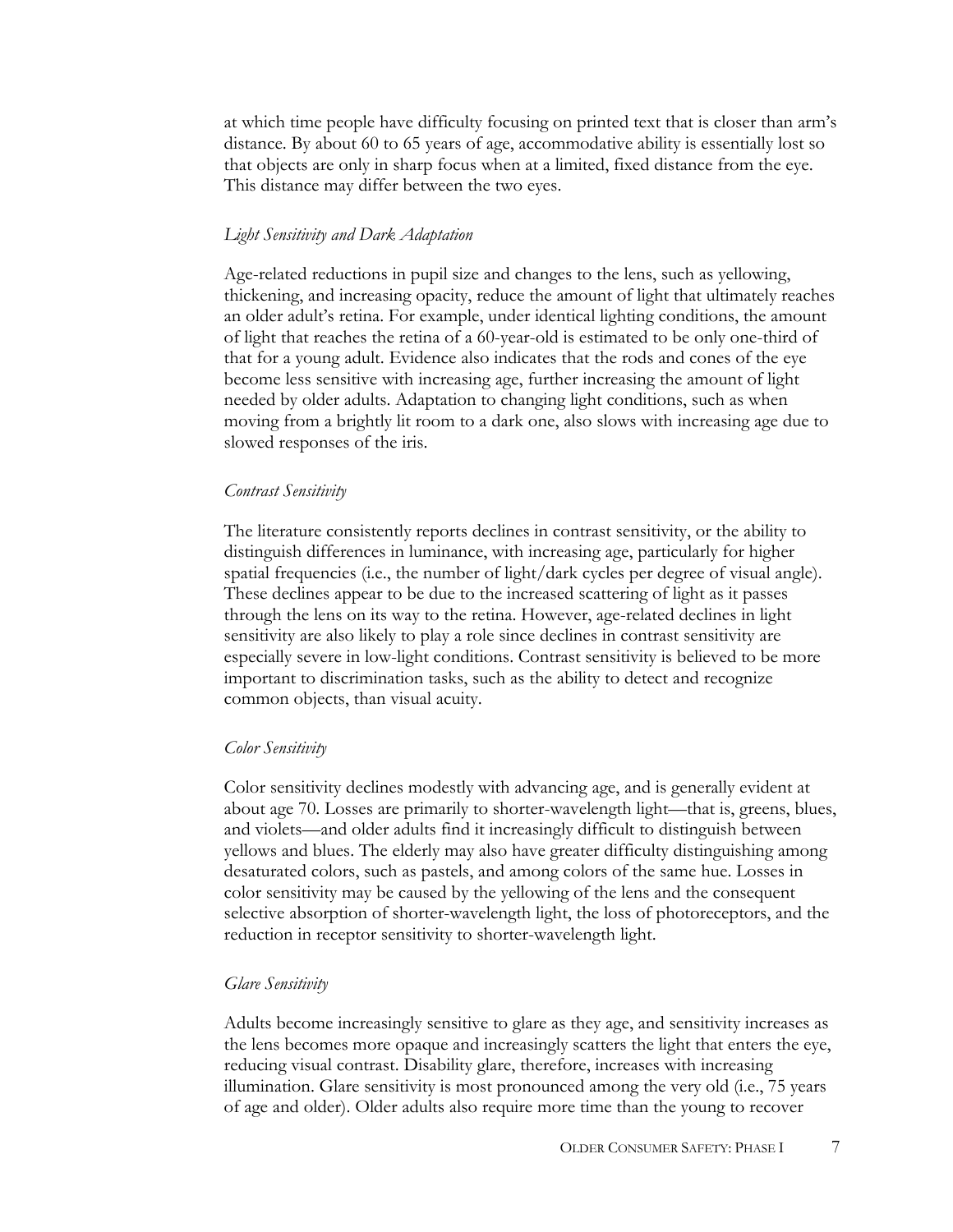from disability glare. Glare negatively affects visual acuity, and has been found to cause losses in color sensitivity outside the range normally affected by age (e.g., reduces red-green sensitivity).

#### *Depth Perception*

The literature is mixed about age differences in depth perception; some research indicates differences and some does not. These contrary findings may be because of the redundant methods that one employs to perceive depth. For example, although depth perception is dependent on stereopsis and binocular vision, other cues such as texture discrimination and lens accommodation also play a role. Perceived losses in depth perception may simply be attributable to losses in visual acuity or to the increasing incidence of vision problems. Problems with depth perception, therefore, are likely to be dependent on the specific characteristics of the environment or on the extent to which people suffer deficits in multiple visual abilities. The latter is unlikely to occur until very old age.

#### *Motion Perception and Perception of Change*

The literature reports age-related declines in flicker sensitivity, which indicates that older adults would have more difficulty than the young at tasks involving quickly changing stimuli. Similarly, older adults are less sensitive to, and slower to detect, object movement. Although motion-perception impairments affect both foveal (i.e., central) and peripheral vision, impairments appear to be greater for foveal vision. Older adults have also been shown to have difficulty smoothly tracking fast-moving objects with the eyes. This is likely due, in part, to age-related slowing of the oculomotor system.

#### *Peripheral Vision and Useful Field of View*

Adult aging is associated with peripheral vision losses and a reduction in the visual field. The size of an individual's visual field appears to remain constant until at least 35 years of age, and reductions are minimal until one's fifties. This field gradually shrinks in one's fifties and sixties, and shows more marked reductions in one's seventies and beyond. For example, the horizontal visual field for young adults is about 180 degrees, while that for a 70-year-old is about 140 degrees. Peripheral vision losses are believed to be due to age-related declines in the density of photoreceptors (i.e., rods) in the periphery of the retina.

A concept related to peripheral vision, and important for visual search and attention tasks, is the useful field of view, which represents the limits of the visual field from which one can accurately locate, identify, and discriminate visual targets when the eye is in a fixed position. Evidence indicates that an older adult's useful field of view is restricted relative to younger adults, and may be only one-third that of a younger adult even among those whose visual acuity appears otherwise normal. Older adults have greater difficulty detecting and discriminating between peripheral targets, and declines in acuity tend to be greater for peripheral targets. Eyeglasses, which may be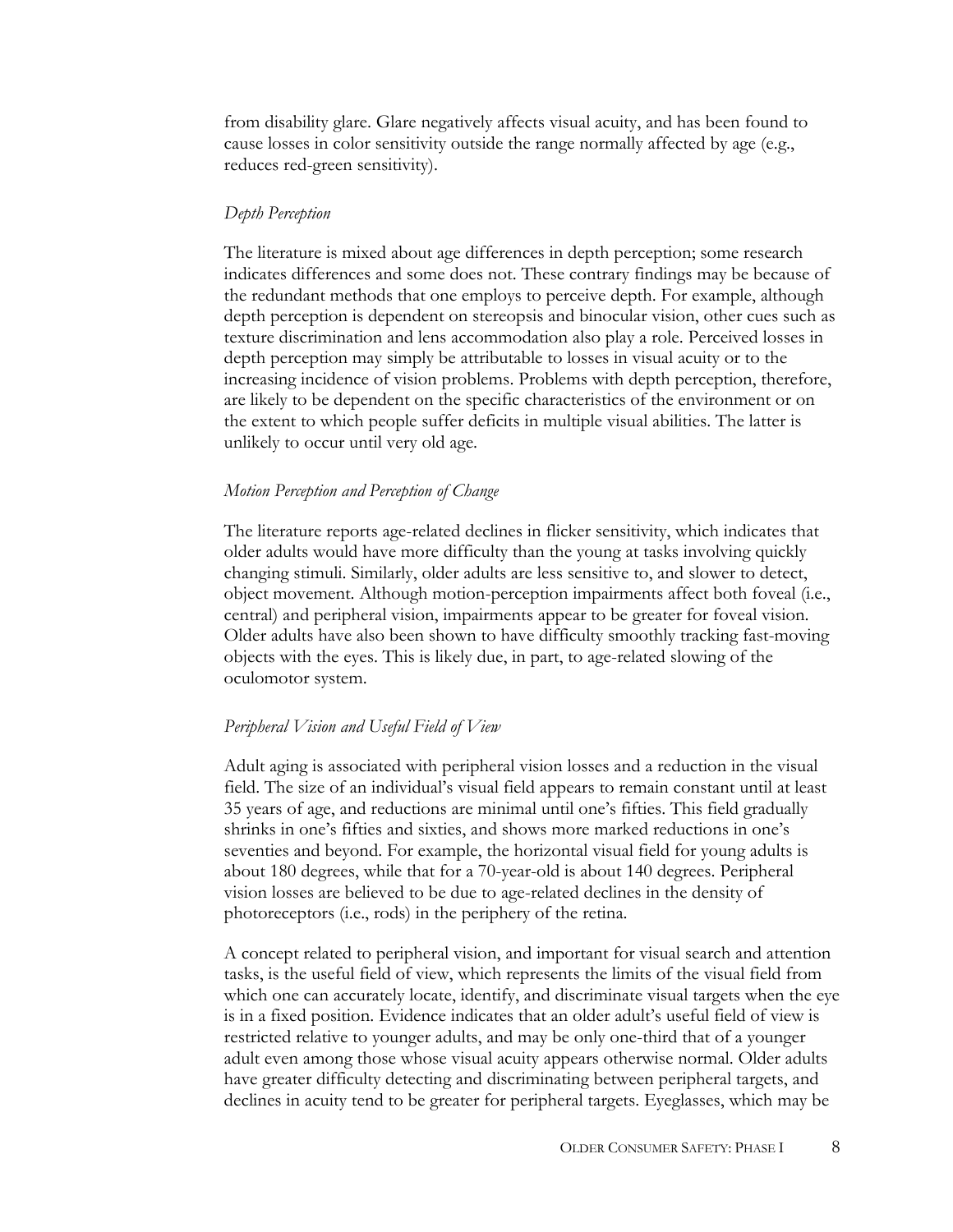worn to correct for other age-related declines in vision, are unlikely to compensate for declines in peripheral acuity. Additionally, age-related deficits in flicker sensitivity are most pronounced for targets in the periphery.

Although losses in peripheral vision are likely to affect the useful field of view, agerelated reductions in the useful field of view are also likely to be due to age-related deficits in cognitive processing mechanisms (see *Cognitive and Psychological Differences*: *Cognitive Processing Mechanisms*, starting on page 17). For example, the useful field of view decreases as the attentional demands of the task increase and as the number of distractors increases. Reductions in the useful field of view also occur as the target and distractors become more similar, and practice has been found to expand the useful field of view of older adults. Issues related to attention are discussed in more detail in *Cognitive and Psychological Differences: Attention*, which starts on page 19 of this report.

#### *Suggested References*

References that discuss age-related changes in vision and visual functioning in greater detail include:

- Fozard, J.L., & Gordon-Salant, S. (2001). Changes in vision and hearing with aging. In J.E. Birren & K.W. Schaie (Eds.), *Handbook of the psychology of aging*  $(5<sup>th</sup>$  ed.). (pp. 241–266). San Diego, CA: Academic Press.
- Schneider, B.A., & Pichora-Fuller, M.K. (2000). Implications of perceptual deterioration for cognitive aging research. In F.I.M. Craik & T.A. Salthouse (Eds.), *The handbook of aging and cognition*  $(2^{nd}$  ed.). (pp. 155–219). Mahwah, NJ: Lawrence Earlbaum Associates.
- Kline, D.W., & Scialfa, C.T. (1997). Sensory and perceptual functioning. In A.D. Fisk & W.A. Rogers (Eds.), *Handbook of human factors and the older adult*. (pp. 27–54). San Diego, CA: Academic Press.

## **Hearing**

 $\overline{a}$ 

Hearing problems are the most frequent type of impairment reported by individuals aged 65 years and older. The number of people with objectively diagnosed impairments begins to increase at about 30 to 40 years of age, and sharply increases after the age of 60. Hearing loss is the third most prevalent chronic disability among older adults,<sup>2</sup> and hearing loss affects about 30 to 35 percent of people 65 to 75 years of age and 40 to 50 percent of people 75 years of age and older.

The cause of hearing loss varies among individuals, and distinguishing presbycusis, or age-caused hearing loss, from losses caused by lifelong exposure to environmental

<sup>2</sup> First and second are arthritis and hypertension.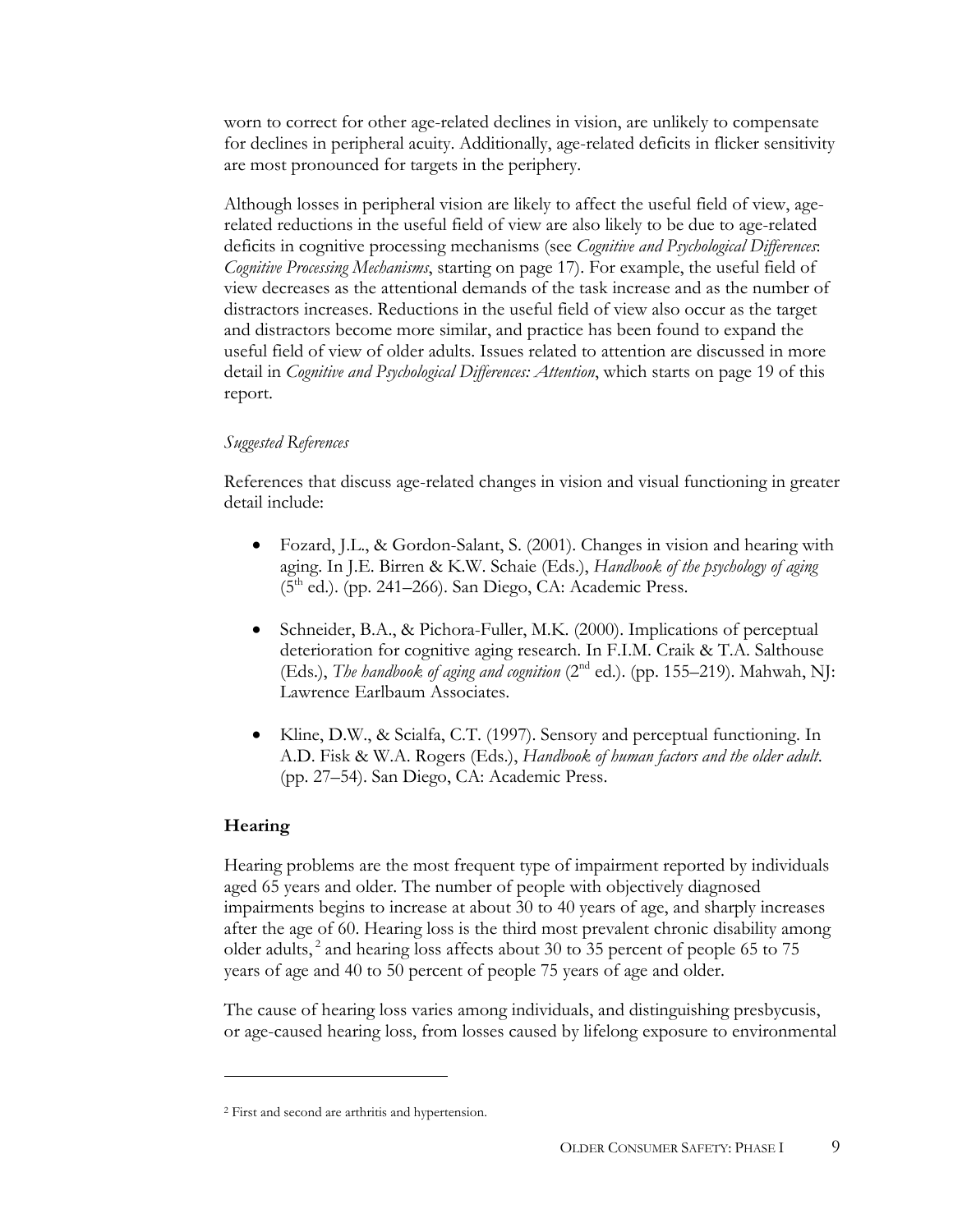noise or to other factors is often impossible. Regardless of the specific cause, the literature identifies the following age-related changes in auditory functioning.

#### *Hearing Sensitivity*

Aging is associated with a decline in the ability to perceive noises at all frequencies, but sensitivity or threshold losses are first evident and greatest for higher frequency sounds (e.g., over 8000 Hz). For example, young adults can generally hear sounds at frequencies up to 15,000 Hz, but by about 65 to 70 years of age sounds at frequencies higher than 4000 Hz may be inaudible. Declines in hearing sensitivity are usually apparent at all frequencies by the age of 30 in men and the age of 50 in women. Losses appear to accelerate later in life. Up to half of all adults aged between 75 and 79 years of age have measurable threshold hearing loss. In addition to having an earlier onset of hearing loss, men show greater losses than women; at certain ages the rate of change is more than twice as fast in men as in women. After the age of 70, men also show greater declines in the speech frequency range.

#### *Frequency and Intensity Discrimination*

With increasing age, adults become less capable of discriminating among sound frequencies and intensities. Although these declines are evident at all frequencies, they appear to be larger at low frequencies (e.g., 125 to 500 Hz) than at high frequencies. Frequency discrimination is important to many tasks, including speech perception and listening to sounds in noisy environments. Older adults commonly report difficulty hearing in background noise or when several people are speaking simultaneously. These difficulties may be worsened by older adults' increased difficulty in ignoring irrelevant information (see *Cognitive and Psychological Differences*: *Cognitive Processing Mechanisms*: *Inhibitory Control*, which starts on page 18 of this report).

#### *Binaural Processing, Temporal Resolution, and Sound Localization*

The binaural processing of sound is associated with how people integrate the sounds received in each ear. The accurate sensing of time differences between ears is commonly referred to as temporal resolution, and there is evidence that older adults have deficits in this ability. For example, older adults have a reduced ability to detect gaps in sounds, and this deficit is independent of hearing loss. Similarly, research points to clear age-related deficits in discriminating differences in the duration of sounds. Temporal resolution is believed to be important for speech perception. Older adults also show declines in the ability to localize sounds, particularly lowfrequency sounds. This may be related to deficits in temporal resolution, given that accurate sound localization depends on detecting the sound in each ear and accurately sensing both the interaural time and intensity differences of that sound. Speech recognition also appears to be strongly related to binaural processing.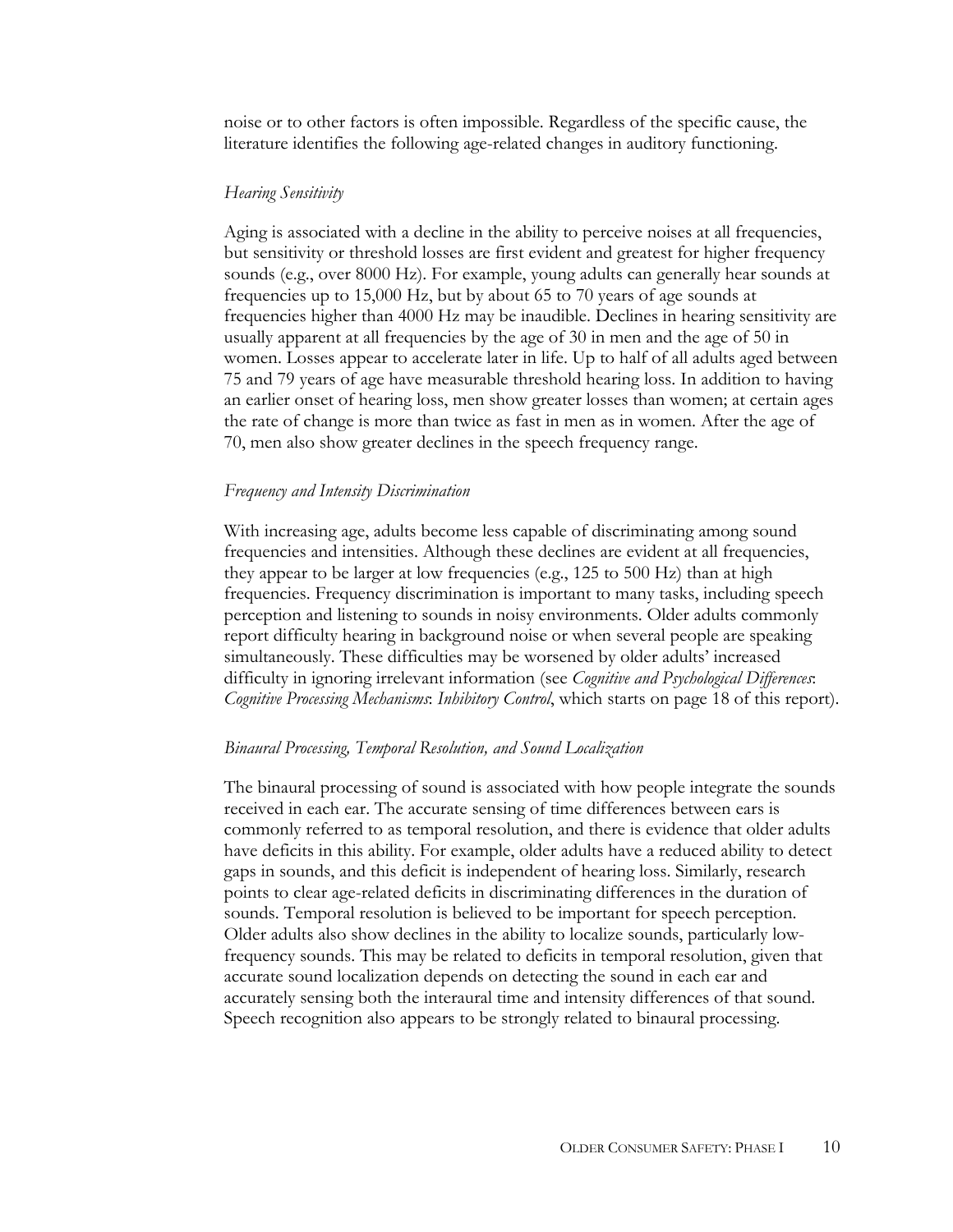### *Speech Perception and Recognition*

Age-related deficits in speech recognition are consistently found in the research, and the largest communication complaint of older adults is difficulty understanding speech, particularly in noisy or otherwise degraded listening environments. This is not surprising since older adults are known to experience high-frequency hearing losses, and some of the fine detail of human speech makes use of high-frequency sounds. For example, high-frequency and low-energy sounds such as *f*, *g*, *k*, *p*, *s*, *t*, *z*, *ch*, *sh*, and the voiceless *th* are differentially affected by high-frequency hearing loss. Deficits in temporal resolution and frequency discrimination also appear to play significant roles.

Changes in speech comprehension are minimal between the ages of 20 and 50, but losses are significant by age 80. Improving the signal-to-noise ratio (i.e., increasing the intensity of the target sound, or speech, relative to the background noise) largely eliminates speech-recognition problems. Hearing impairment sufficient to affect speech comprehension has been estimated at between 24 and 30 percent for otherwise healthy adults between the ages of 65 and 75, and between 30 and 48 percent for those over 75 years of age. Older adults also exhibit phonemic regression, a lack of clarity for complex auditory signals such as speech. Speech perception is especially vulnerable to the presence of background noise or distortion. Cognitive aspects of speech perception and comprehension are discussed more thoroughly in *Cognitive and Psychological Differences*: *Language Processing and Comprehension*: *Speech Perception and Comprehension*, which can be found on page 26 of this report.

#### *Suggested References*

References that discuss age-related changes in hearing and auditory functioning in greater detail include:

- Fozard, J.L., & Gordon-Salant, S. (2001). Changes in vision and hearing with aging. In J.E. Birren & K.W. Schaie (Eds.), *Handbook of the psychology of aging*  $(5<sup>th</sup>$  ed.). (pp. 241–266). San Diego, CA: Academic Press.
- Schneider, B.A., & Pichora-Fuller, M.K. (2000). Implications of perceptual deterioration for cognitive aging research. In F.I.M. Craik & T.A. Salthouse (Eds.), *The handbook of aging and cognition* (2<sup>nd</sup> ed.). (pp. 155–219). Mahwah, NJ: Lawrence Earlbaum Associates.
- Kline, D.W., & Scialfa, C.T. (1997). Sensory and perceptual functioning. In A.D. Fisk & W.A. Rogers (Eds.), *Handbook of human factors and the older adult*. (pp. 27–54). San Diego, CA: Academic Press.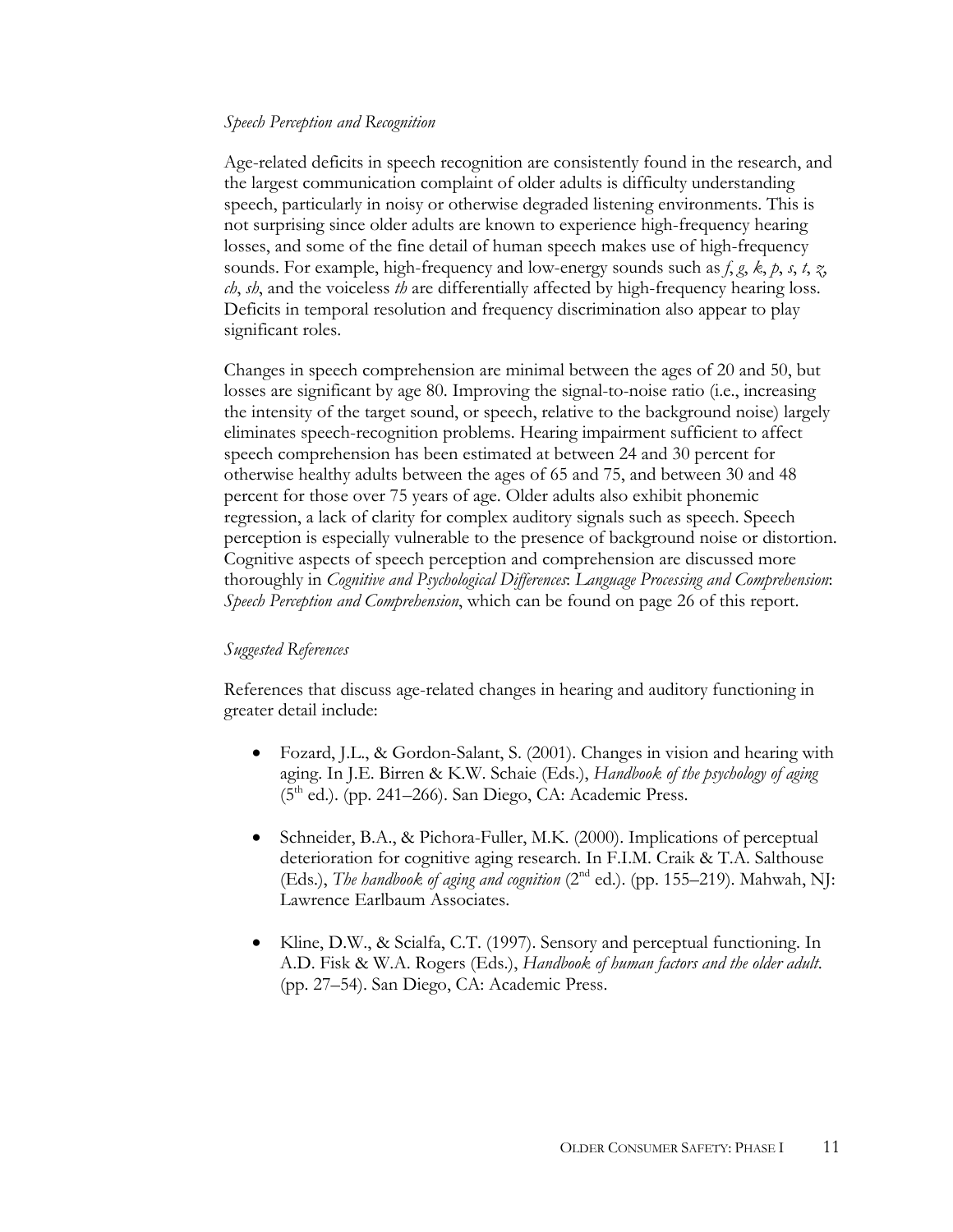#### **The Other Senses**

#### *Somatosensation*

The somatosensory system includes all receptors associated with the body's sense of touch, position, and motion. In general, increasing age leads to decreased sensitivity among these senses, meaning that older adults are less likely to detect stimulation. The primary cause is a reduction in the number of sensory receptors for each sense.

Touch, pressure, and vibration are sensed by cutaneous receptors in the skin. Cutaneous sensitivity and discriminability significantly decline with age. Older adults find it increasingly difficult to detect vibrations, with a two to tenfold increase in their vibration threshold. Peripheral neuropathy, a condition that involves a partial to complete loss of sensation, is more common among older adults. Those with severe sensation deficits tend to show greater delays in muscle response and an inability to appropriately scale the response. Sensitivity to pain and to temperature also appears to decline in old age.

The kinesthetic, or proprioceptive, system provides individuals with information about the relative position of the body parts to each other, the position of the body in space, the body's movements, and the nature of objects with which the body comes into contact. These are obtained through receptors in the muscles and joints. The available research indicates that absolute detection thresholds increase with age. Specifically, older adults have less accurate knowledge of limb position, are significantly less capable of detecting slow limb movements, and have difficulty judging the direction of passive limb movements. However, these differences are minimal with fast limb movements, which suggests that joint position sense, although reduced with age, may not have practical significance in many day-to-day activities. Older adults do have reduced sensory feedback, so they rely more on the visual system for postural control.

The vestibular system contributes information regarding the position and movement of the head in space and is critical for maintaining balance when visual or somatosensory information is absent or distorted; it also assists in resolving sensory conflict that arises in complex visual environments. Changes in the vestibular system begin as early as age 30, with a gradual decline that continues progressively through adulthood and results in reduced sensitivity to head movements. By the age of 70, the number of vestibular hair and nerve cells declines by as much as 40 percent. With advancing age, there appears to be a moderate reduction in the speed with which one can stabilize vision when the head moves quickly through space. This reduction adversely affects an older adult's ability to determine whether it is the world or him/herself that is moving in certain situations. Older adults feel increasingly unsteady in complex visual environments and may report sensations of dizziness or vertigo (spinning sensation) that add to their perception of instability.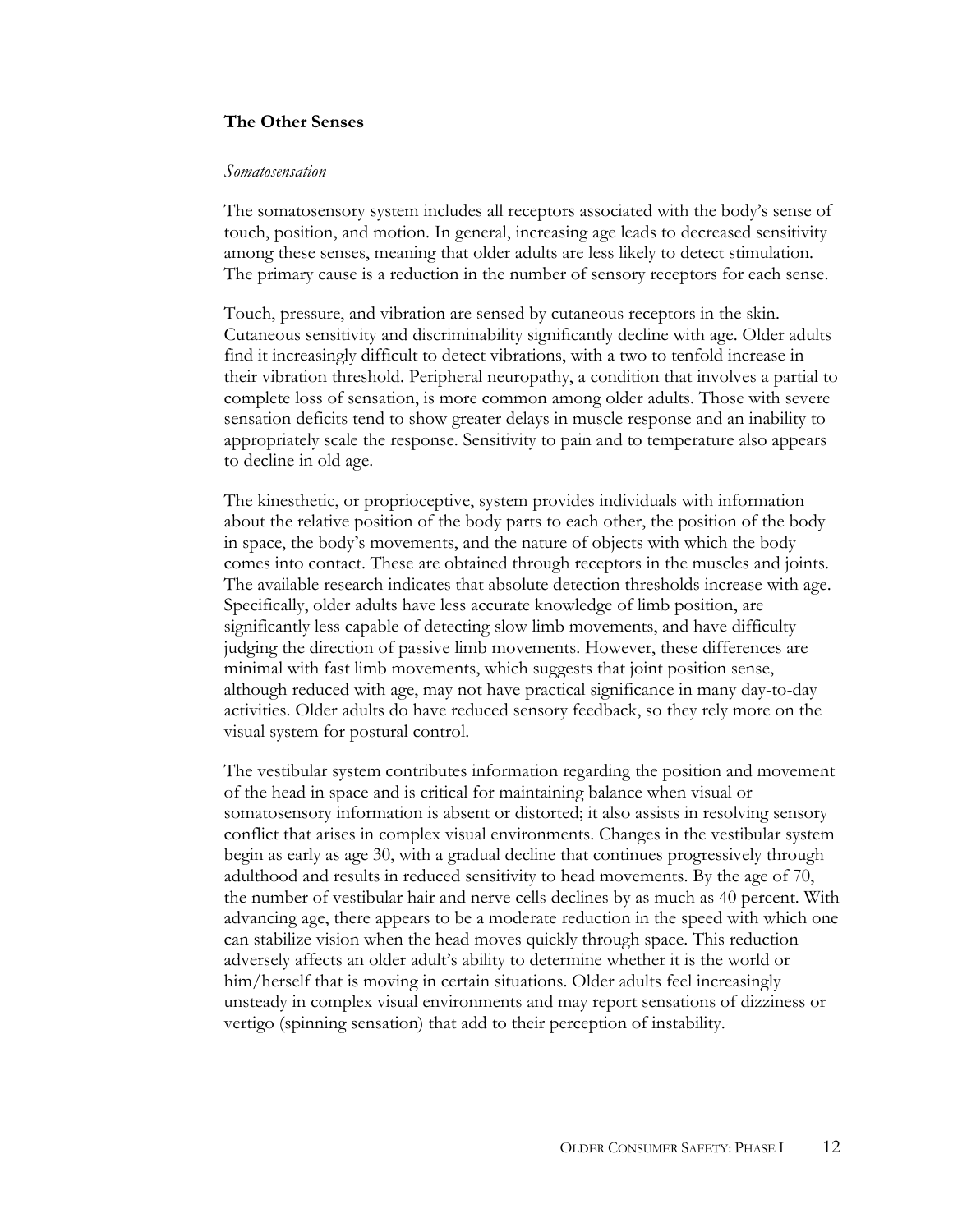## *Smell and Taste*

Sensitivity to tastes and smells appears stable until about 60 years of age, after which there are small age-related declines. Declines in smell sensitivity are likely to be related to the shriveling of the olfactory bulbs, but environmental factors may play a more significant role.

Older adults' reduced taste discrimination is partly due to an age-related decline in the number of taste buds on the tongue; for example, an individual at age 75 has approximately 36 percent the number of taste buds as an individual at age 30. Additionally, older adults' reduced sense of smell tends to reduce taste discrimination. There is evidence that sensitivity to bitter tastes, and possibly sour tastes, lasts longer than sweet or salty tastes.

## *Suggested References*

The literature on age-related changes to sensory functioning other than vision and hearing is sparse, but the following two references include reasonably good discussions of age-related changes in somatosensation:

- Ketcham, C.J., & Stelmach, G.E. (2001). Age-related declines in motor control. In J.E. Birren & K.W. Schaie (Eds.), *Handbook of the psychology of aging*  $(5<sup>th</sup>$  ed.). (pp. 313–348). San Diego, CA: Academic Press.
- Spirduso, W.W., Francis, K.L., & MacRae, P.G. (2005). *Physical dimensions of aging* (2<sup>nd</sup> ed.). Champaign, IL: Human Kinetics. (pp. 135–139 & 179–181.)

## **Interventions to Compensate for Differences**

Safe product use and the recognition of hazards depend on the ability of the consumer to perceive the hazard and other important product information. For example, consumers may need to read a warning or printed instructions to avoid a particular hazard. Some hazards may be obvious to those with "normal" vision but missed entirely by those with impaired vision. The inability to read a label may lead a visually impaired consumer to manipulate the wrong control. Similarly, hearing impairments may prevent consumers from hearing important warning signals or may cause consumers to mistake one sound for another. Based on its review of the literature, the staff believes that the following interventions would help compensate for age-related sensory and perceptual differences:

- Provide important information such as warnings and alarms to consumers redundantly through multiple sensory channels. For example, combine auditory alarms with flashing lights.
- Increase illumination levels, especially in situations that require the consumer to read information.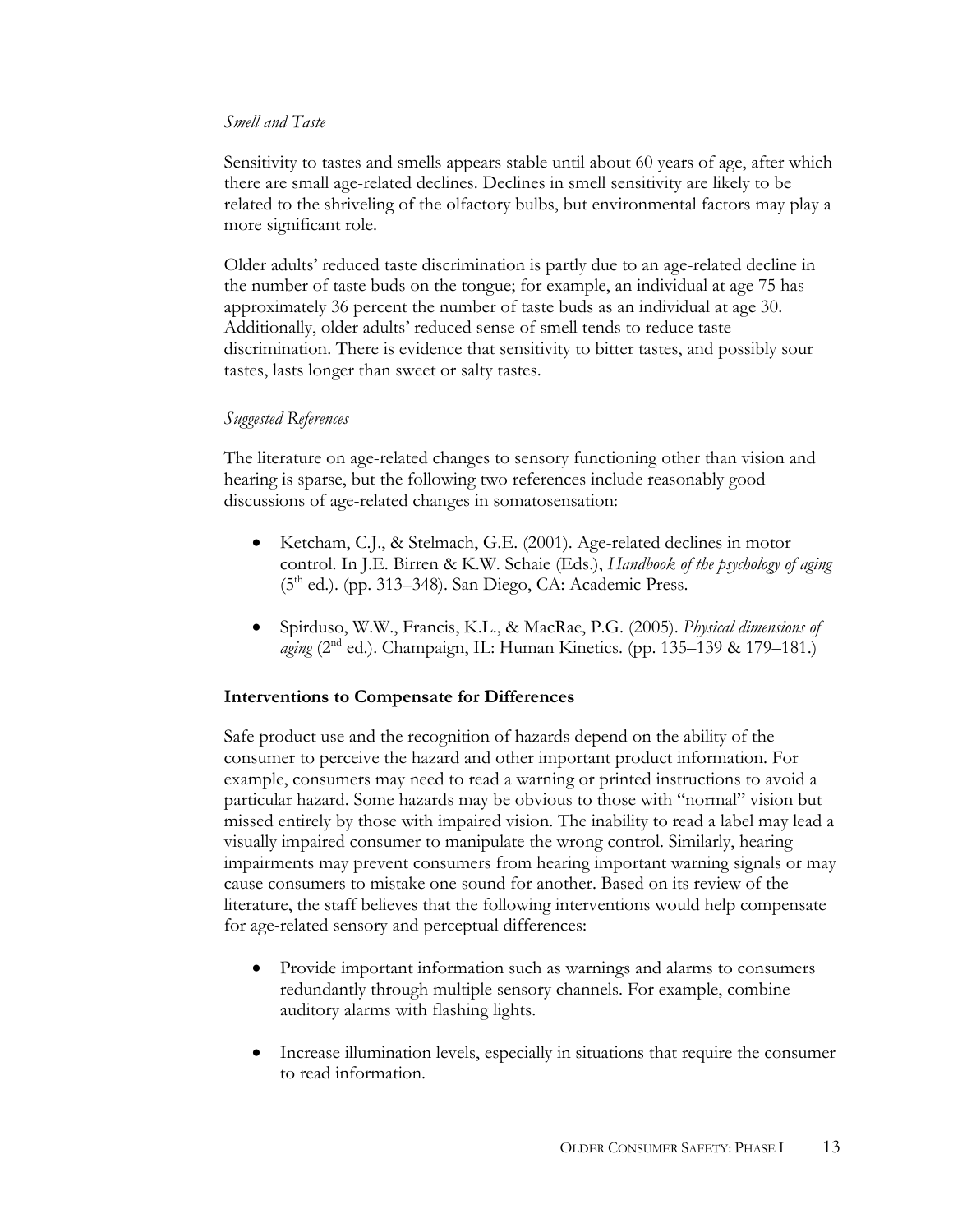- Use nonreflective, matte or semi-matte finishes to reduce the potential for glare, especially on surfaces that include warnings or other information that consumers must read or focus on.
- Provide high contrast between visual target or focal objects, such as text or graphics, and the background. For example, use very dark lettering (e.g., black, navy blue) on a very light background (e.g., white, yellow), or vice versa.
- Make visual targets large enough to be easily detected and simple enough to be easily discerned. If the consumer must respond to a change in the system or must distinguish among items, make the change or difference that must be detected as large as feasible. Reduce the extent to which consumers must detect small or subtle changes or must rely on fine details to identify or distinguish objects.
- Use at least 12- or 14-point type for information that must be read, but consider using 18-point type to accommodate consumers in their eighties and beyond. Avoid the use of light, decorative, or cursive type. Limit the use of all-uppercase letters to headlines and other situations in which you want to attract attention. Use sentence capitalization for long passages of text. Provide sufficient space between letters and between lines of text.
- Limit the extent to which consumers must perform close-up work. Make those surfaces that require focused vision, such as surfaces that contain warnings or other text, consumer-adjustable for reading distance.
- Limit the extent to which consumers must detect or discriminate between colors. In particular, avoid the need to discriminate among short-wavelength colors (greens, blues, and violets) and desaturated colors such as pastels. When color discriminations are necessary, use large color-contrast differences or steps.
- Limit the extent to which consumers must respond to rapidly changing or moving targets. Avoid the use of scrolling text displays.
- Keep visual targets near the center of the consumer's visual field. Reduce the need to rely on peripheral vision. If consumers must discriminate among objects in the periphery, increase target-distractor and target-background differences.
- Increase the intensity of target sounds or speech relative to background noise and to other distractors by increasing sound intensity, decreasing non-target noise, or both.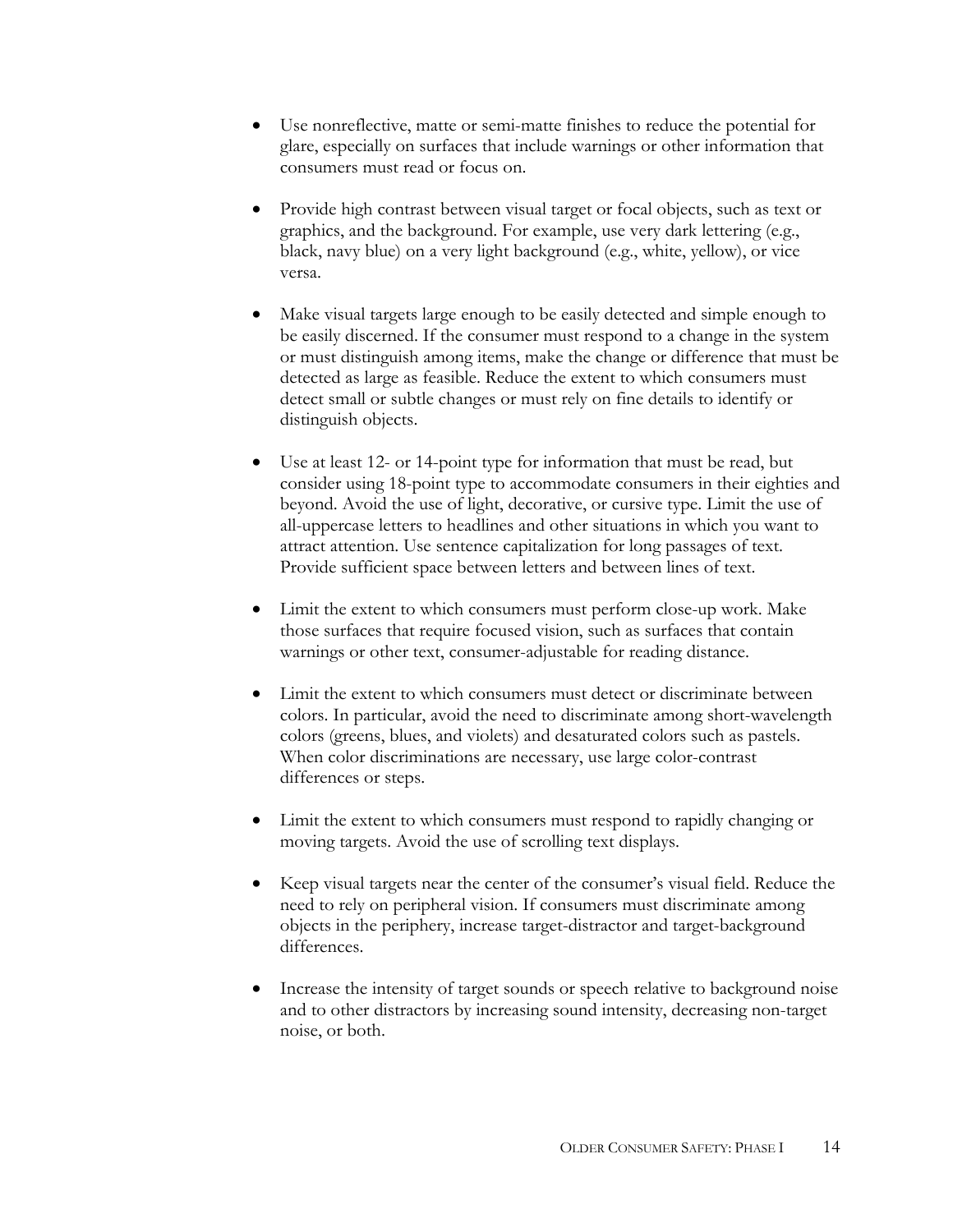- Limit the use of high-frequency sounds for information that must be detected and recognized. Keep important warning or alert sounds below 4,000 Hz, and preferably at about 500 to 1,000 Hz.
- Do not rely solely on sounds to indicate target location. If you must, increase the duration of the sound or repeat the sound until it is acknowledged.
- Consider making illumination, contrast, sound intensity (volume), and sound frequency consumer-adjustable to meet the differing needs of consumers.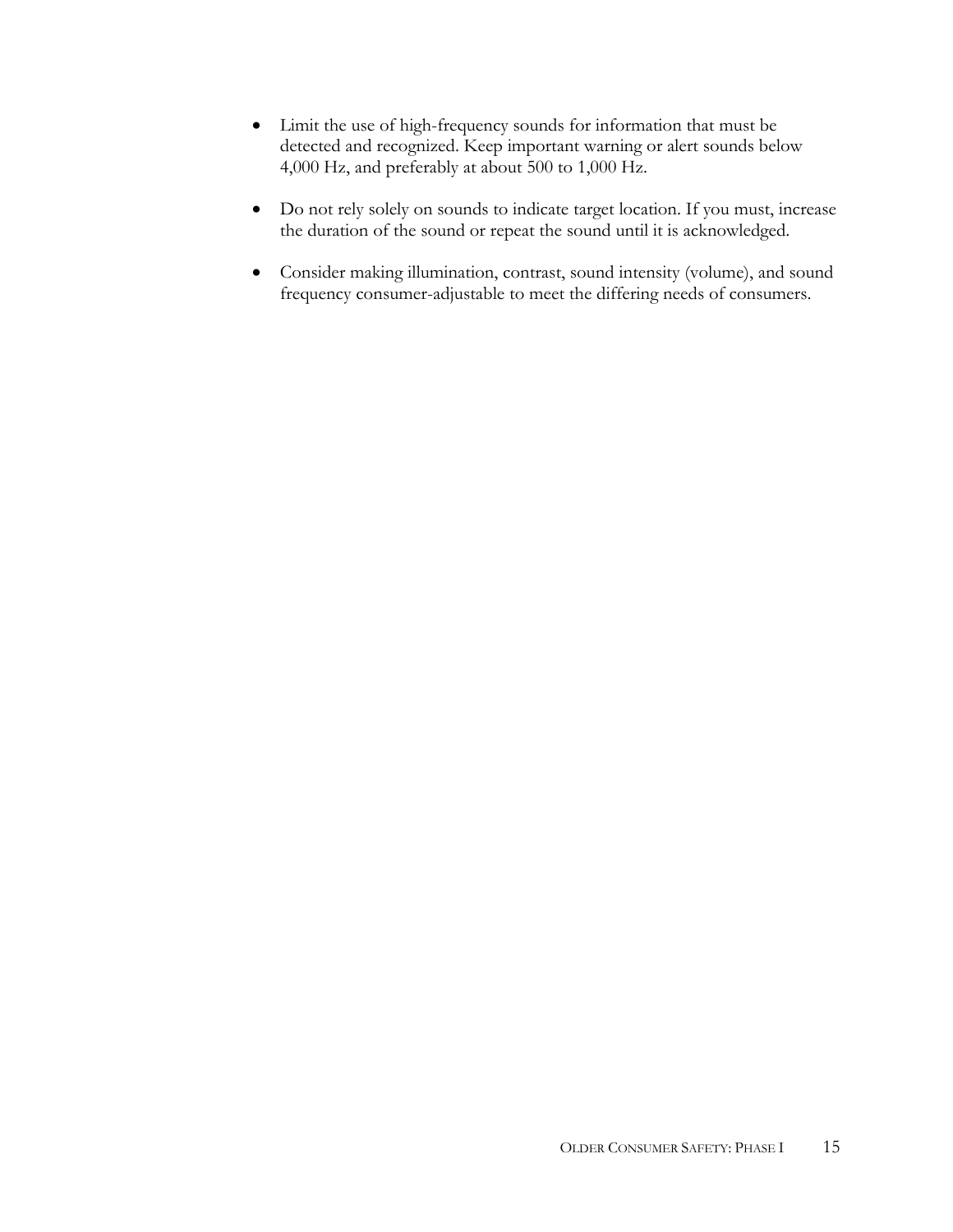## *Cognitive and Psychological Differences*

"Cognition" and related terms are used in this report to describe mental skills and abilities such as memory, learning, attention, language comprehension, judgment, and decision making. Certain cognitive skills and abilities tend to deteriorate with increasing age, while others remain relatively stable. For the average individual, minimal declines in cognitive abilities are evident by the mid- to late-sixties, and more pronounced declines occur beyond 75 years of age. Individual differences, however, are significant. Neurodegenerative diseases, such as Alzheimer's, are also common afflictions of old age, affecting about 5 to 10 percent of individuals over age 65 and 20 to 40 percent of people over the age of 80 years. These diseases can cause progressive declines in cognitive skills and abilities.

## **Fluid versus Crystallized Intelligence**

Cognitive abilities are often divided into two primary types. One, commonly referred to as "cognitive process" or "fluid intelligence," involves the ability to think rapidly and flexibly about relatively unfamiliar and novel problems. Judgment and decisionmaking skills are believed to be examples of fluid intelligence. The other, commonly referred to as "cognitive product" or "crystallized intelligence," is associated with the ability to draw on the accumulated experience and acquired knowledge and skills that an individual already possesses. Vocabulary and the application of linguistic rules are common examples of crystallized intelligence.

Research consistently finds gradual yet robust age-related declines in fluid intelligence into very old age, possibly starting as early as age 25 or 30. In contrast, crystallized intelligence appears to be relatively stable into late adulthood. Declines in crystallized intelligence may be evident, however, if information must be processed quickly or for individuals who have entered very old age (i.e., 75 or 80 years of age and older).

Some deficits in cognition may be largely attributable to age-related deficits in sensory processes, particularly declines in visual and auditory functioning. Information that is degraded due to deteriorating senses may limit the quality and speed of cognition. For example, language comprehension depends on being capable of accurately hearing the information to be decoded. Thus, while declines in sensory functioning may not represent declines in cognitive functioning per se, the two are strongly related, and sensory functioning is a powerful predictor of cognitive functioning.

Evidence also indicates that many age-related declines in cognition are likely to be due to age-related declines in certain, fundamental cognitive processing mechanisms. These mechanisms are discussed in the following section.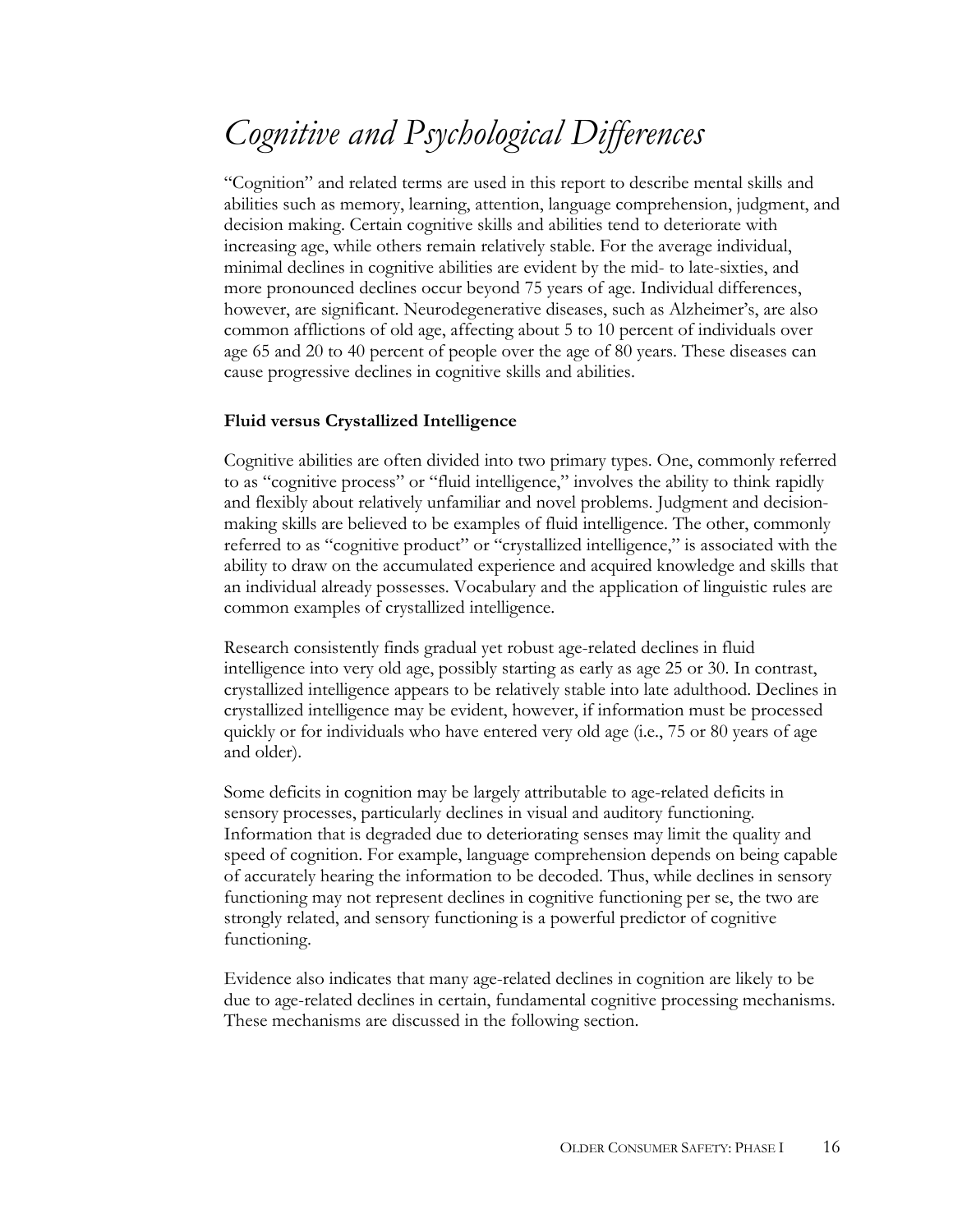## **Cognitive Processing Mechanisms**

The literature identifies three fundamental cognitive processing mechanisms that deteriorate with increasing age and are believed to be responsible for age-related declines in many cognitive tasks. They are:

- Resource limitations
- Processing speed
- Inhibitory control

None of these mechanisms, independently, accounts for all age-related variance in cognition. Age-related deficits in any cognitive task, however, are likely to be due primarily to some combination of these basic cognitive processing mechanisms.

## *Resource Limitations*

Resource-limitation views posit that individuals have a limited supply of mental resources or capacities that are available to use when performing a cognitive task and that they are allocated based on cognitive needs and task priorities. The processing resources most commonly cited as limiting cognition in older adults are workingmemory capacity and, to a lesser extent, attentional capacity. These resources are believed to diminish with increasing age, thereby reducing an older adult's ability to perform resource-demanding cognitive tasks such as dividing attention, reasoning, and problem solving, specifically, tasks that involve effortful, self-initiated processing. Age-related changes in working memory are discussed in greater detail in *Cognitive and Psychological Differences*: *Memory and Learning*: *Short-Term Primary and Working Memory*, starting on page 21 of this report.

Age-related deficits in cognition due to resource limitations may be mitigated through the use of environmental supports, which are external factors or elements of the task that decrease the processing requirements of that task. Environmental supports may include such things as the presence of external cues (e.g., pictures, lists), restructuring the task to allow individuals to rely on relevant prior knowledge, and the use of assistive devices.

## *Processing Speed*

One of the most obvious and commonly recognized changes with increasing age is the slowing of cognitive or mental processing. Evidence indicates that age-related declines in processing speed may account for a substantial amount of the age differences in cognitive processes such as memory, attention, reasoning, and language comprehension. Additionally, age differences in processing speed appear to increase as the cognitive task becomes more complex (also see *Cognitive and Psychological Differences*: *Judgment and Decision Making*, starting on page 27). Cognitive performance in older adults may, in fact, remain quite accurate if they are given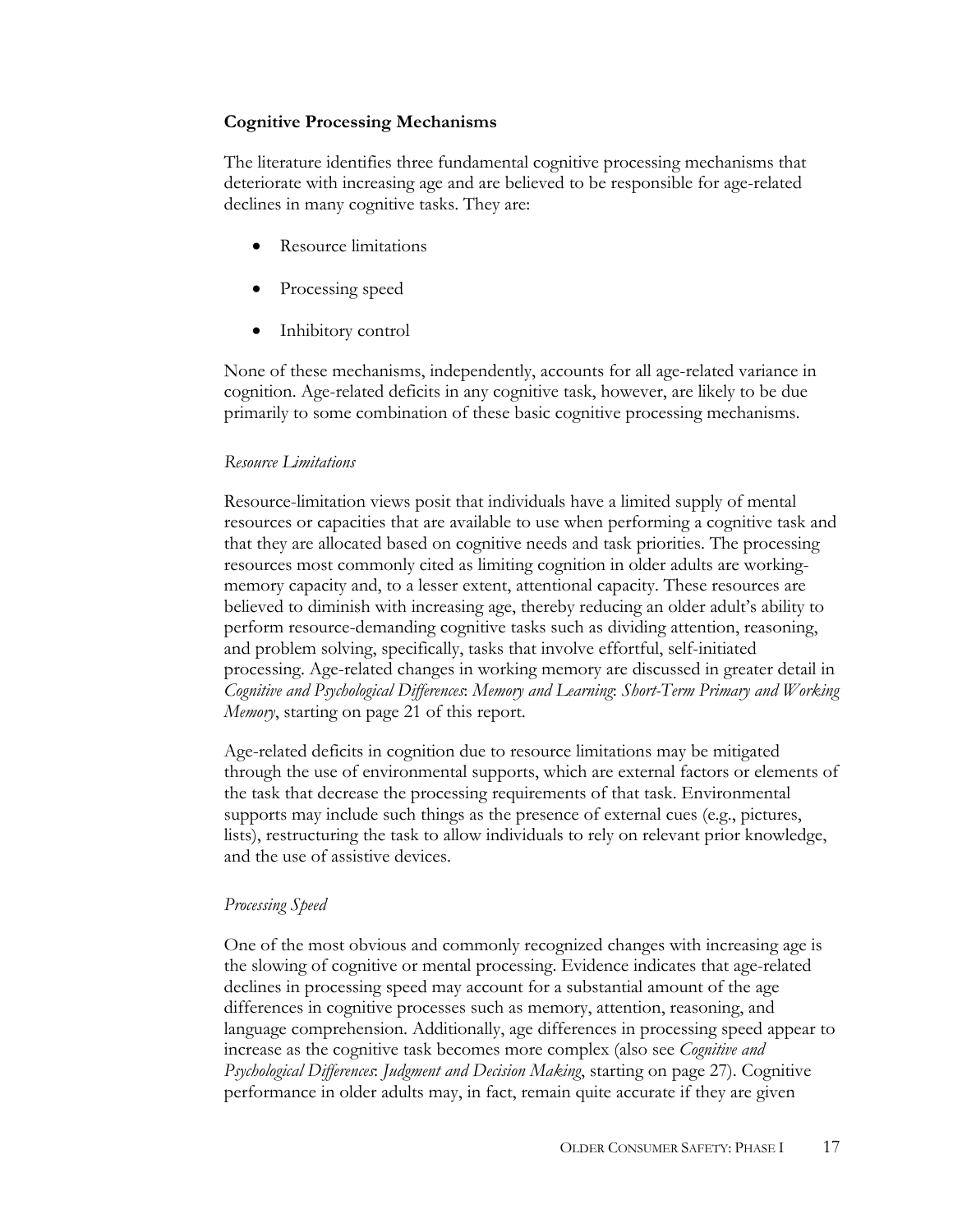sufficient time to complete a task. Generalized slowing, however, does not account for all age-related deficits in cognition.

#### *Inhibitory Control*

Inhibitory processes allow individuals to focus information processing and responding tasks on relevant information by (1) preventing irrelevant, off-task information from entering working memory, (2) deleting or suppressing information that is irrelevant, no-longer relevant, or only marginally relevant from working memory, and (3) preventing strong or probable responses until their situational appropriateness can be determined. Inhibitory control, therefore, is associated with processing efficiency rather than processing speed.

Evidence indicates that inhibitory control weakens with age so that older adults have more difficulty focusing on target information and inhibiting attention to distractors and other irrelevant material. Deficits in inhibitory processes are likely to be at least partially responsible for age-related deficits in attention, memory, language comprehension, and other cognitive functions. These deficits can also lead to increased reliance on stereotypes, heuristics, or schemas in decision making (see *Cognitive and Psychological Differences*: *Judgment and Decision Making*, starting on page 27 of this report).

Aging also appears to be associated with a change in the patterns of peak mental alertness or arousal, and therefore cognitive performance, over the course of a day. For example, there is a significant trend toward "morningness" with increasing age, particularly after about 50 years of age. Thus, older adults tend to reach peak mental alertness in the morning and then decline over the day, while younger adults tend to become more alert over the day. Inhibitory processing and control has been found to be impaired at off-peak times, meaning that over the course of the day older adults may be even more susceptible to distracting, irrelevant information; less capable of ignoring well-learned and previously relevant, but currently inappropriate, information; and more likely to rely on stereotypes, heuristics, or schemas in decision making.

#### *Suggested References*

References that discuss age-related changes in fundamental cognitive processing mechanisms in greater detail include:

- Park, D.C. (2000). The basic mechanisms accounting for age-related decline in cognitive functioning. In D. Park & N. Schwarz (Eds.), *Cognitive aging: A primer*. (pp. 3–21). Philadelphia: Taylor & Francis.
- Zacks, R.T., Hasher, L., & Li, K.Z.H. (2000). Human memory. In F.I.M. Craik & T.A. Salthouse (Eds.), *The handbook of aging and cognition* ( $2<sup>nd</sup>$  ed.). (pp. 293–357). Mahwah, NJ: Lawrence Earlbaum Associates.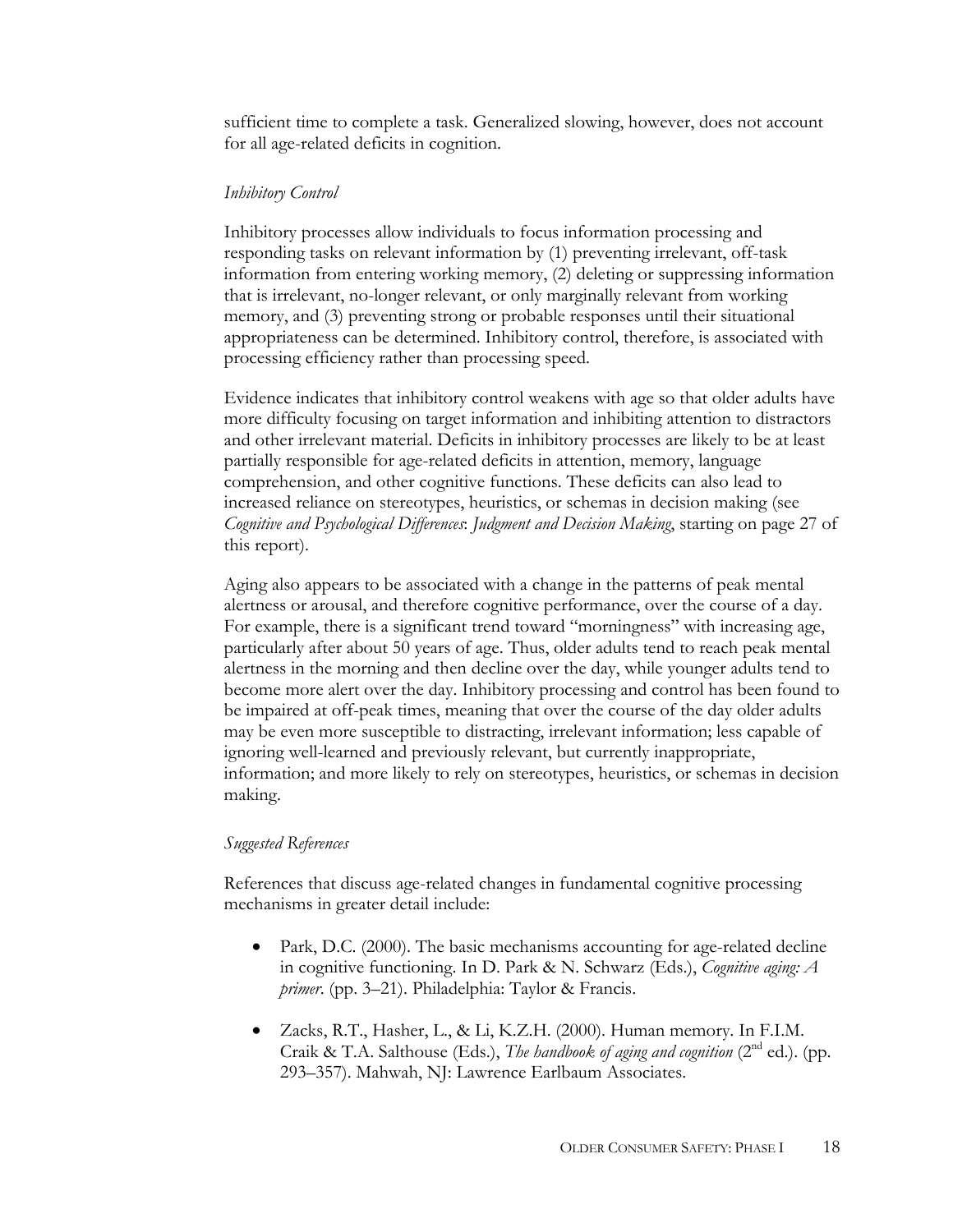• McDowd, J.M., & Shaw, R.J. (2000). Attention and aging: A functional perspective. In F.I.M. Craik & T.A. Salthouse (Eds.), *The handbook of aging and cognition* (2nd ed.). (pp. 221–292). Mahwah, NJ: Lawrence Earlbaum Associates.

#### **Attention**

Adequate attention is necessary to be able to successfully encode information so that it can be recalled later. The literature associated with aging and attention is generally organized into the categories of selective attention, switching attention, dividing attention, and sustained attention or vigilance. Each is discussed separately below.

#### *Selective Attention*

Selective attention involves the ability to detect and attend to relevant information while simultaneously ignoring irrelevant information; that is, the filtering of information. Overall, evidence indicates that aging is associated with a decline in the ability to selectively attend to information, but the degree of decline is strongly dependent on the specific characteristics of the selective-attention task.

Older adults show greater deficits in selective attention with the presence of distractors. As the attentional draw of irrelevant information becomes stronger, performance of the focal task becomes more impaired. These observed deficits are likely to be caused by age-related deficits in inhibitory control, as described in *Cognitive and Psychological Differences*: *Cognitive Processing Mechanisms* (starting on page 17).

The discriminability of targets and distractors, however, may be more relevant. Older adults show greater deficits in selectively attending to stimuli when the targets are similar to the distractors or to other background objects. This is especially true for conjunction searches, in which the target must be selected on the basis of two or more features (e.g., both color and shape). These findings may point to deficits in sensory functioning as the primary cause of age-related declines in selective attention. For example, age differences in selective attention tend to be minimal when visual acuity is controlled. Age-related declines in working memory capacity may also be relevant since correct discrimination depends on the individual comparing a given stimulus to his or her internal model of a correct target.

Lastly, age differences are apparent when the target location is unknown to the individual or is unpredictable, but cueing can be effective at minimizing these differences. Familiarity and experience tend to reduce age differences by making searches more automatic, so increased opportunities for practice are especially useful for older adults.

#### *Switching Attention*

Switching attention involves the refocusing of attention onto a different location or task. Until later old age, older and younger adults are similar in their ability to switch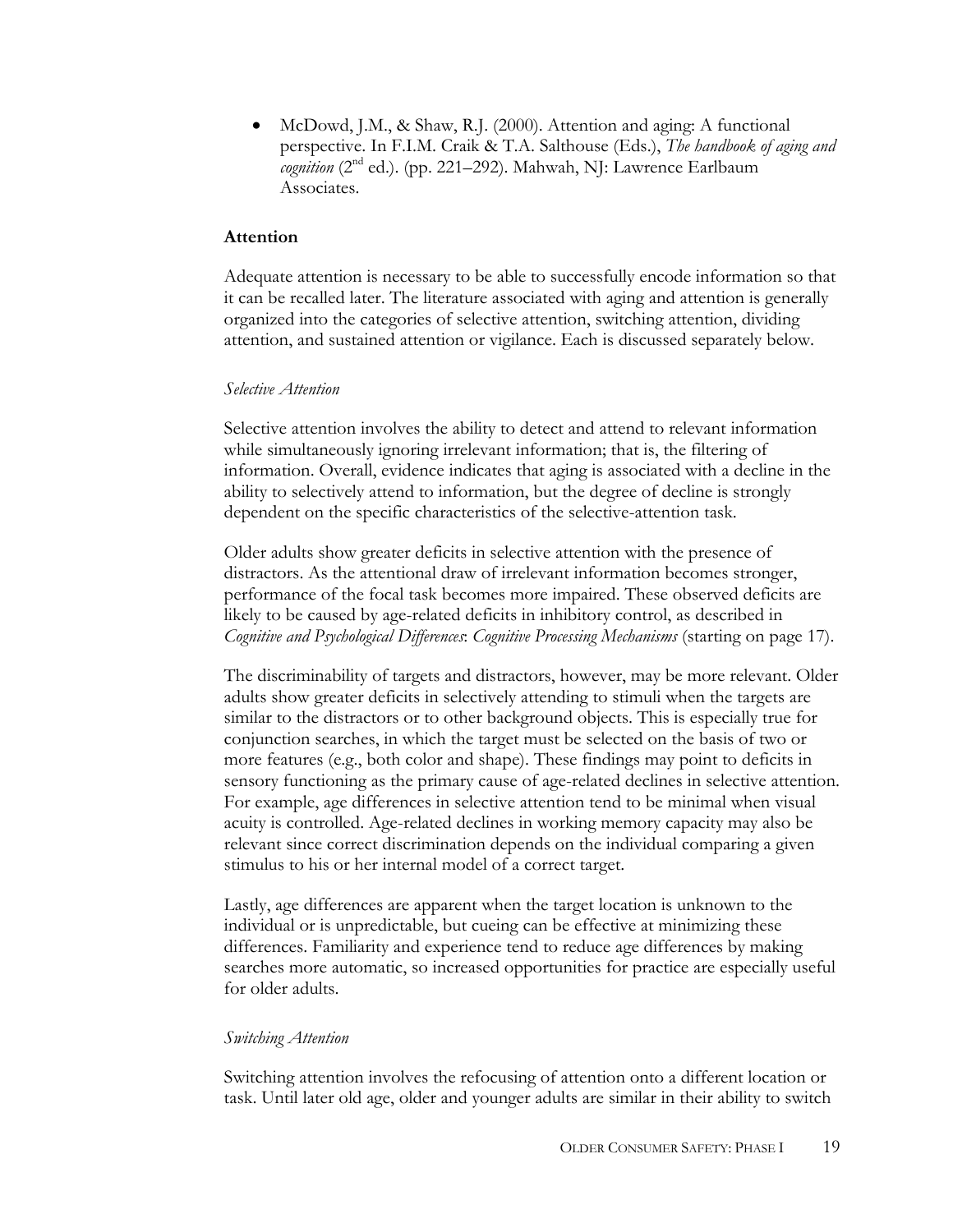attention for those tasks in which the individual knows where to focus attention. For example, when presented with a valid peripheral cue about the target location, older adults tend to perform as well as younger adults. Age differences do arise, however, when cues require cognitive processing; for example, if the individual must remember to look for the target, or if the cue is central rather than peripheral and the individual must interpret the cue to determine the future target location. This may be due to age-related declines in sensory processing.

Performance differences in attention switching between older and younger adults depend, in part, on the individual tasks involved. For example, age differences tend to increase as the component task demands increase. Also, age differences are evident when distractors or competing information is present. Practice and training tend to reduce these differences.

#### *Dividing Attention*

Dividing attention involves splitting attention so that one simultaneously attends to more than one task. The difference between dividing and switching attention can be subtle. Tasks that appear to involve simultaneous performance, such as driving while monitoring one's speed or while reading traffic signs, may, in fact, simply involve rapidly switching attention between tasks. Thus, switching may be involved in divided-attention tasks.

In general, older adults show deficits in the ability to divide attention between tasks. As with attention switching, observed age differences in dividing attention are related to the characteristics of the individual tasks. Relevant task characteristics include the degree to which each task requires attention, task similarity, task novelty, and task difficulty or complexity. Age differences for tasks that are simple and demand little from memory are minimal.

There is some evidence that when older adults must attend to several factors at once, they choose to focus on fewer items and to do so in serial rather than parallel mode. Secondary tasks, therefore, tend to show greater age-related deficits when attention is divided. As with attention switching, practice and training tend to reduce age differences in dividing attention.

#### *Sustained Attention or Vigilance*

Sustained attention, also known as vigilance, involves the ability to maintain focus or concentration over an extended period. The evidence for age differences in vigilance is mixed. Although age differences in the performance of vigilance tasks have been observed, these differences often can be attributed to other aspects of the task rather than deficits in sustained attention per se. For example, when signal or target detectability is taken into account, older and younger adults perform essentially the same. Age-related deficits are also greater when the tasks require some cognitive component, such as having to discriminate among stimuli, having to decide how to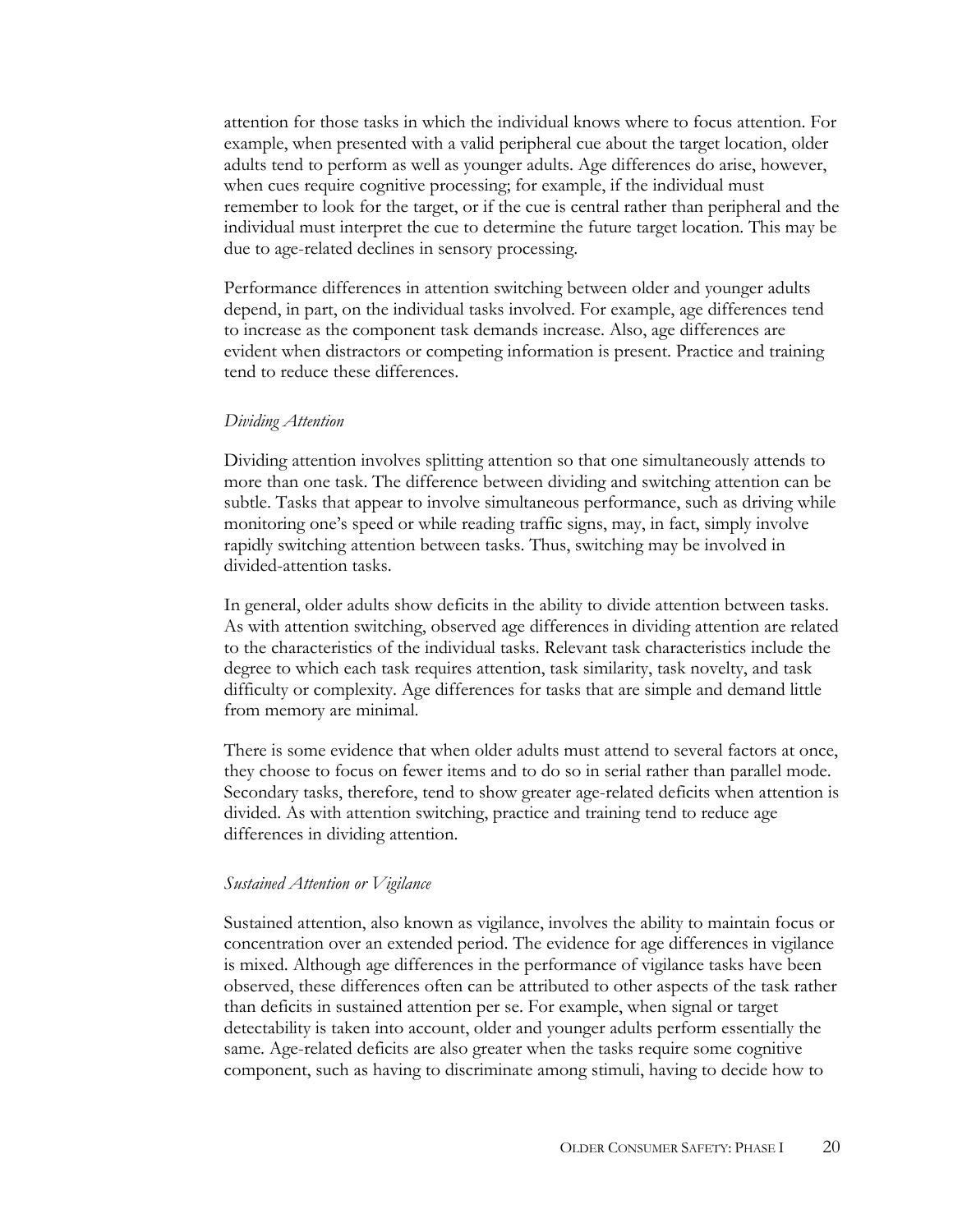respond to a particular stimuli, having to scan rapidly and continuously, or increasing the uncertainty associated with the event rate or target location.

## *Suggested References*

References that discuss age-related changes in attention in greater detail include:

- Rogers, W.A. (2000). Attention and aging. In D. Park & N. Schwarz (Eds.), *Cognitive aging: A primer*. (pp. 57–73). Philadelphia: Taylor & Francis.
- McDowd, J.M., & Shaw, R.J. (2000). Attention and aging: A functional perspective. In F.I.M. Craik & T.A. Salthouse (Eds.), *The handbook of aging and cognition* (2<sup>nd</sup> ed.). (pp. 221–292). Mahwah, NJ: Lawrence Earlbaum Associates.
- Rogers, W.A., & Fisk, A.D. (2001). Understanding the role of attention in cognitive aging research. In J.E. Birren & K.W. Schaie (Eds.), *Handbook of the psychology of aging* (5<sup>th</sup> ed.). (pp. 267–287). San Diego, CA: Academic Press.

## **Memory and Learning**

Age-related declines in memory are commonly reported both anecdotally and in research. As a general rule, aging is associated with declines in memory tasks that require self-initiated, effortful processing; tasks that require less effortful processing generally show little to no change with increasing age. The literature on aging and memory typically distinguishes between short-term memory, which includes primary and working memory, and long-term memory, which includes episodic, semantic, and implicit memory. Long-term memory, particularly implicit memory, is closely tied to learning because an individual must encode the information into memory, or "learn" the information, to be capable of retrieving that information later when it is needed.

#### *Short-Term Primary and Working Memory*

The literature on short-term memory typically distinguishes between primary memory and working memory. Primary memory involves the ability to briefly and passively retain recently presented information such as a telephone number in one's consciousness. Research indicates that primary short-term memory, in terms of memory capacity, shows little to no change with age. Thus, both older and younger adults can hold similar amounts of information in primary memory. There is some evidence, however, that deficits might arise in one's seventies and beyond.

Working memory involves the ability to retain information in one's consciousness, or within primary memory, while mentally processing and manipulating that or other information; for example, mentally calculating a 15-percent gratuity. Research consistently finds large age-related deficits in working memory. These deficits strongly affect the ability to perform other cognitive tasks (see *Cognitive and*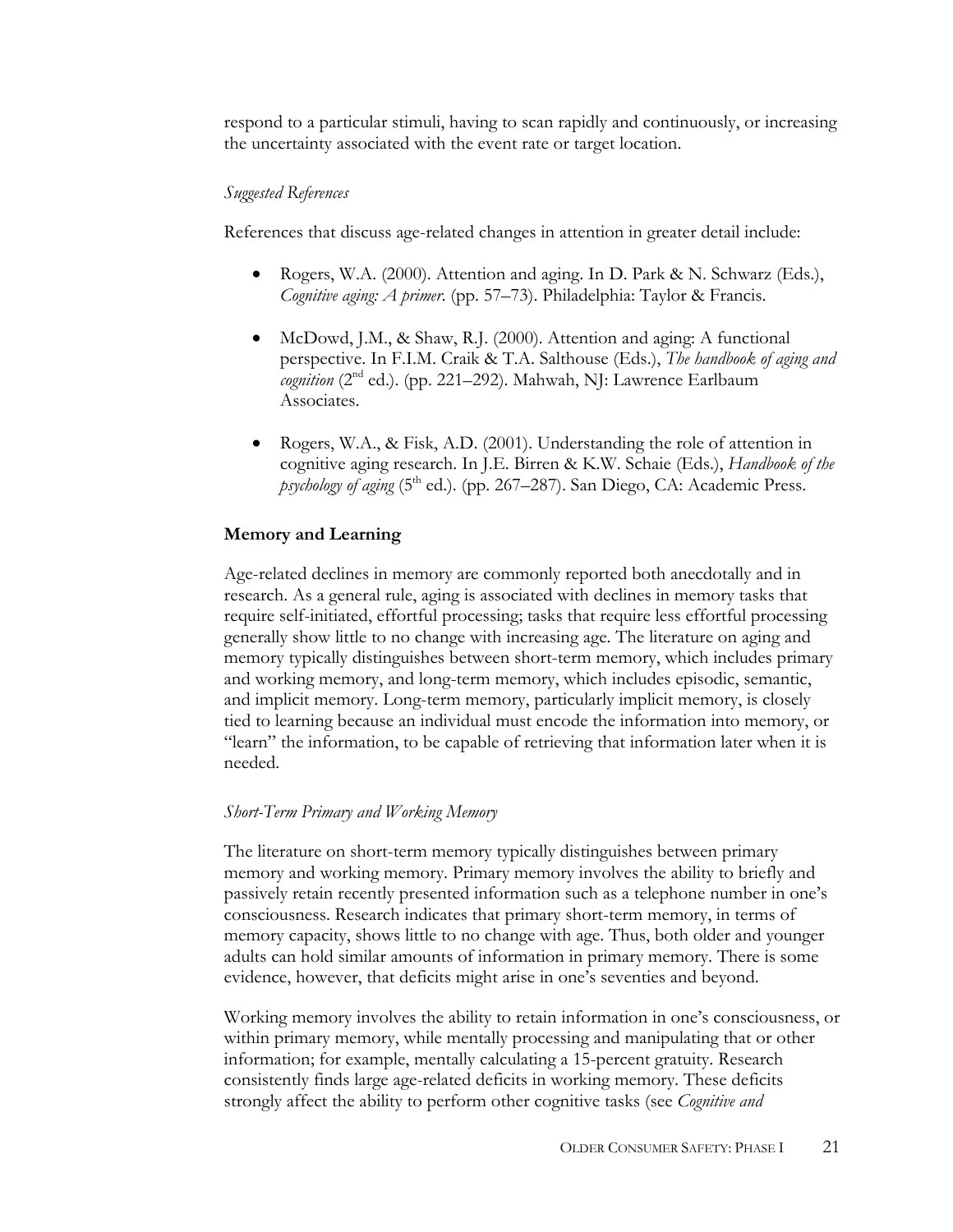*Psychological Differences*: *Cognitive Processing Mechanisms*, starting on page 17), and tend to become more pronounced as the task grows increasingly complex and places greater cognitive demands upon the individual. Deficits also tend to accelerate in very old age. Working memory deficits may also account for age differences in the ability to recall information that is presented auditorily since the individual cannot refer back to the item visually (see *Cognitive and Psychological Differences*: *Language Processing and Comprehension*, starting on page 25). The underlying cause of age deficits in working memory is unclear. However, given the cognitive-processing component of working memory, age-related declines are believed to be associated with reduced processing speed or the reduced ability to inhibit unwanted information.

## *Episodic Memory*

Episodic memory is a form of long-term "explicit" memory in that it involves the deliberate and conscious recall of personally experienced events or life experiences associated with a specific time and place. Research has consistently shown large agerelated declines in episodic memory after peaking in early adulthood. There is some evidence that declines accelerate in very old age (i.e., age 75 and older). Age-related deficits also seem to be significantly larger for recall than recognition, which tends to show little or no age deficits.

Source memory—a specific aspect of episodic memory that involves the ability to recall the specific context of an event, or how and from whom information was originally obtained—appears to be especially affected by deteriorating episodic memory. Examples of contextual cues that are likely to be negatively affected include perceptual details (e.g., color), location, temporal sequence (i.e., the order of events), who did or said something, whether the individual personally did something or simply said it, and whether something was seen, heard, or simply inferred from other information. Age-related declines in source memory mean that older adults tend to have more false or distorted memories than do younger adults and may not accurately recall whether something actually happened or was simply imagined. Similarly, older adults appear to be more susceptible to the "truth effect" in which the perceived validity of a statement, whether accurate or not, tends to increase with increased repetition.

Episodic memory has been found to be better for information that was originally learned or encoded earlier in life, typically between the ages of 10 and 30 years. Thus, older adults may be better able to recall events that occurred when they were between 10 to 30 years of age than events that occurred when they were 40 years of age or older. This may be associated with age-related changes in the encoding of information. Research indicates that older adults tend to encode information in a more general or prototypical manner than—that is, not as deeply as—younger adults. Older adults focus on the main idea (general) rather than on the details and minor points or features (specific) of the information to be remembered. This may account for age-related declines in the ability to recall specific details and source information.

Prospective memory, or remembering to perform a certain action in the future, shows similar age-related deficits as episodic memory. This is likely to be because it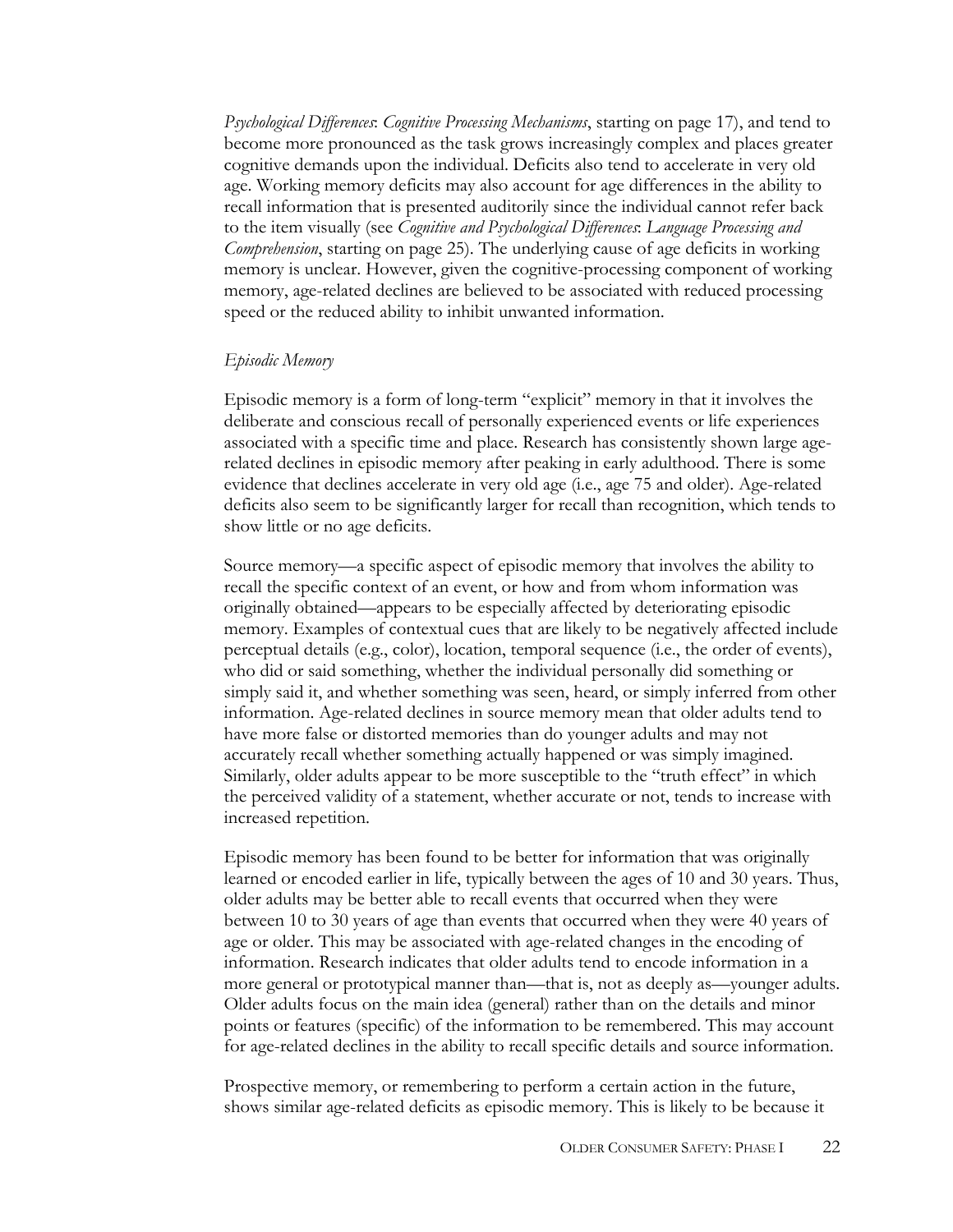requires that the individual remember the specific, required action. The degree of loss, however, appears to depend on whether the prospective memory is time- or event-based. Time-based prospective-memory tasks, in which one must perform an action at a specific time, are particularly difficult for older adults to remember and tend to show greater age deficits than event-based prospective-memory tasks, in which one must perform an action concurrent with an event (e.g., taking medication with breakfast).

#### *Semantic Memory*

Semantic memory is long-term memory for factual information and general world knowledge dissociated from the specific time and place where the information was learned; examples include the meanings of words, the names of people, places, and objects, and relationships among concepts. The content and organization of information in semantic memory generally show little to no age-related deterioration. However, significant declines start to become evident in one's mid-seventies and beyond.

Although semantic information tends to be maintained in memory, older adults do appear to have a reduced ability to quickly recall words and names and have more "tip-of-the-tongue" experiences—in which there is a feeling that the word is known but elusive—than the young, especially in very old age. These deficits may not be associated with deterioration in the information per se but with deficits in processing speed; that is, older adults simply require more time to retrieve or access this information. Problems associated with naming may also indicate that age-related declines in memory tend to be greater for specific or detailed information than for general information. This would be consistent with the often greater losses observed in episodic memory, which typically involves more detailed information than semantic memory. As with episodic memory, older adults are better able to remember factual information learned earlier rather than later in life and show greater age differences in the ability to recall than to recognize factual information.

#### *Implicit Memory and Skill Acquisition*

Implicit memory differs from more explicit forms of long-term memory, like episodic memory, in that it does not involve deliberate or conscious recall. Rather, it represents, and is commonly measured indirectly by, the extent to which earlier experiences unconsciously influence subsequent performance in terms of speed, accuracy, or bias. Implicit memory allows for the gradual acquisition or learning of motor, perceptual, or cognitive operations and skills, such as walking, skating, and driving, through practice.

Although some age-related deficits have been reported in procedural tasks, the general consensus is that implicit memory is largely unaffected by age. Memory for previously acquired skills, in particular, generally shows little to no decline with increasing age, even in very old age. Evidence does indicate, however, that the speed with which older adults can acquire new skills is sometimes slowed relative to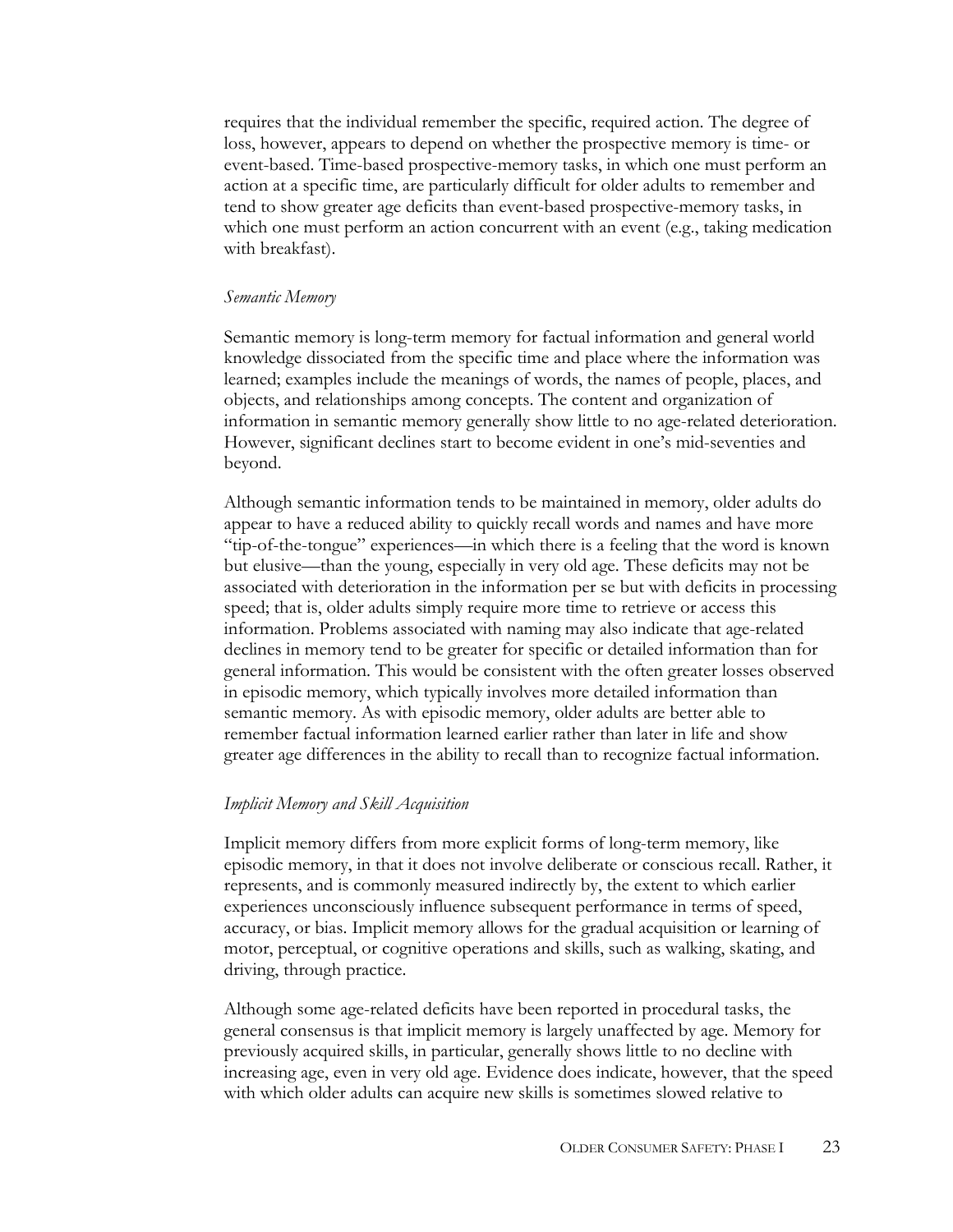younger adults, particularly for tasks that are complex or that require the individual to inhibit or "unlearn" a previously acquired skill. Also, age-related declines in sensory functioning (e.g., somatosensation) and in motor control and coordination will likely have a negative effect on the quality of motor-skill performance, even if the memory of that skill is intact.

Age differences in new-skill acquisition can be reduced or eliminated with practice, which eventually transfers skill performance into implicit memory. Older adults require more practice time than younger adults to show equivalent performance improvements and especially benefit from specific external feedback about the movement process or outcome. Thus, opportunities for practice and training are even more important for older adults. Training that focuses on procedural information is more important for older-adult understanding than is conceptual information; hence, hands-on action training tends to be superior to training that simply involves presenting factual information and descriptions. Research also suggests that older adults are less likely to prefer trial-and-error type learning than do younger adults, so relying solely on instructional materials or self-discovery is unlikely to be effective for older adults.

#### *Suggested References*

References that discuss age-related changes in memory and learning in greater detail include:

- Bäckman, L., Small, B.J., & Wahlin, Å. (2001). Aging and memory: Cognitive and biological perspectives. In J.E. Birren & K.W. Schaie (Eds.), *Handbook of the psychology of aging* (5<sup>th</sup> ed.). (pp. 349–377). San Diego, CA: Academic Press.
- Zacks, R.T., Hasher, L., & Li, K.Z.H. (2000). Human memory. In F.I.M. Craik & T.A. Salthouse (Eds.), *The handbook of aging and cognition* ( $2<sup>nd</sup>$  ed.). (pp. 293–357). Mahwah, NJ: Lawrence Earlbaum Associates.
- Prull, M.W., Gabrieli, J.D.E., & Bunge, S.A. (2000). Age-related changes in memory: A cognitive neuroscience perspective. In F.I.M. Craik & T.A. Salthouse (Eds.), *The handbook of aging and cognition* (2<sup>nd</sup> ed.). (pp. 91–153). Mahwah, NJ: Lawrence Earlbaum Associates.
- Craik, F.I.M. (2000). Age-related changes in human memory. In D. Park & N. Schwarz (Eds.), *Cognitive aging: A primer*. (pp. 75–92). Philadelphia: Taylor & Francis.
- Howard, Jr., J.H., & Howard, D.V. (1997). Learning and memory. In A.D. Fisk & W.A. Rogers (Eds.), *Handbook of human factors and the older adult*. (pp. 7– 26). San Diego, CA: Academic Press.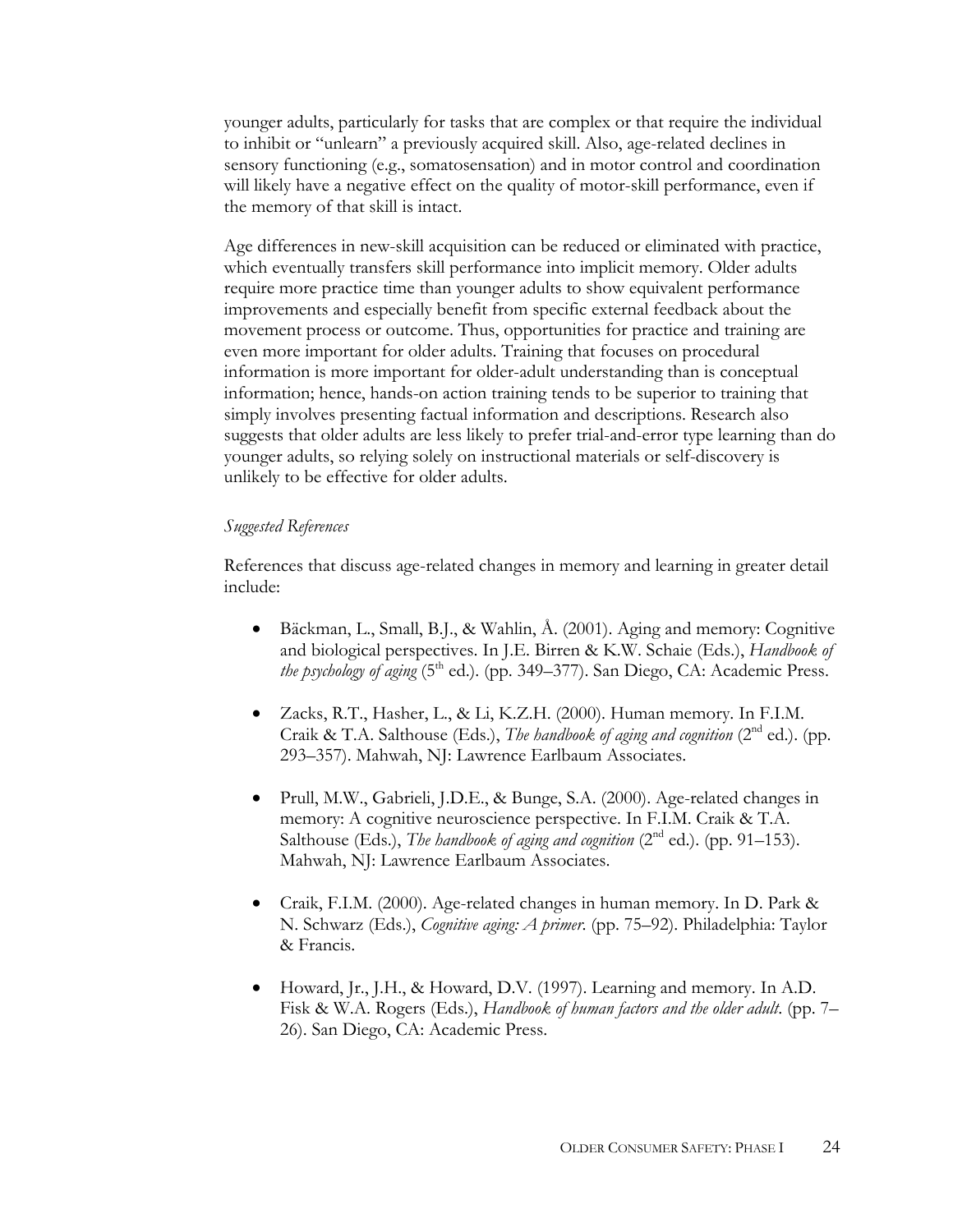## **Language Processing and Comprehension**

To comprehend language or discourse, whether it be in the form of speech or text, an individual must perceptually encode the auditory or visual input, identify and recognize the individual words, determine the relations among those words by parsing the words into phrases and clauses, and determine the full meaning of the message by integrating the literal content of the message with unstated but implied information based on the linguistic context and the individual's real-world knowledge. Although individual differences can vary widely, older adults generally exhibit age-related deficits in sensory functioning, working memory capacity, cognitive processing, and inhibitory control, all of which can negatively affect language processing and comprehension.

Despite the above, certain aspects of language processing are well preserved into old age. For example, linguistic knowledge such as lexical (vocabulary) access and semantic memory appear to be relatively age invariant. Thus, to compensate for deteriorated sensory input, older adults tend to spontaneously employ top-down processing of language by drawing information from their linguistic knowledge and the supporting linguistic context.

#### *Reading Comprehension*

Reading comprehension, because it requires the visual processing of text or other printed material, is negatively affected by age-related declines in visual functioning, including deficits in visual acuity and contrast sensitivity, and increases in glare sensitivity. These effects are exacerbated in low-luminance and low-contrast situations.

Working memory limitations affect the ability of an older adult to retain information that was read for later recall or use, particularly if the text is syntactically complex. Older adults find it increasingly difficult to retrieve relevant information from memory and to recall the main ideas from text as the number (density) of propositions, or ideas, within the text increases. Also, the ability to identify pronominal referents (e.g., to what the term "it" refers in the phrase "turn it counterclockwise") and to generate inferences from text declines with increasing age. Older adults appear to rely more on context to interpret the meanings of the individual words and sentences in the text that is read; thus, contextual constraints, such as the use of titles and headings, may be particularly beneficial to older adults. Older adults tend to allocate less reading time than younger adults to processing new concepts, even though overall reading times between older and younger readers are similar.

Age-related weakening of inhibitory mechanisms allows older adults to be more easily distracted by irrelevant or unimportant words and phrases that are embedded within the text, and this impairs older adults' comprehension and recall of relevant text. Their increased distractibility also means that older adults have more difficulty than younger adults identifying or inhibiting less important propositions from text in which there is reduced organizational support within the text (e.g., no headings or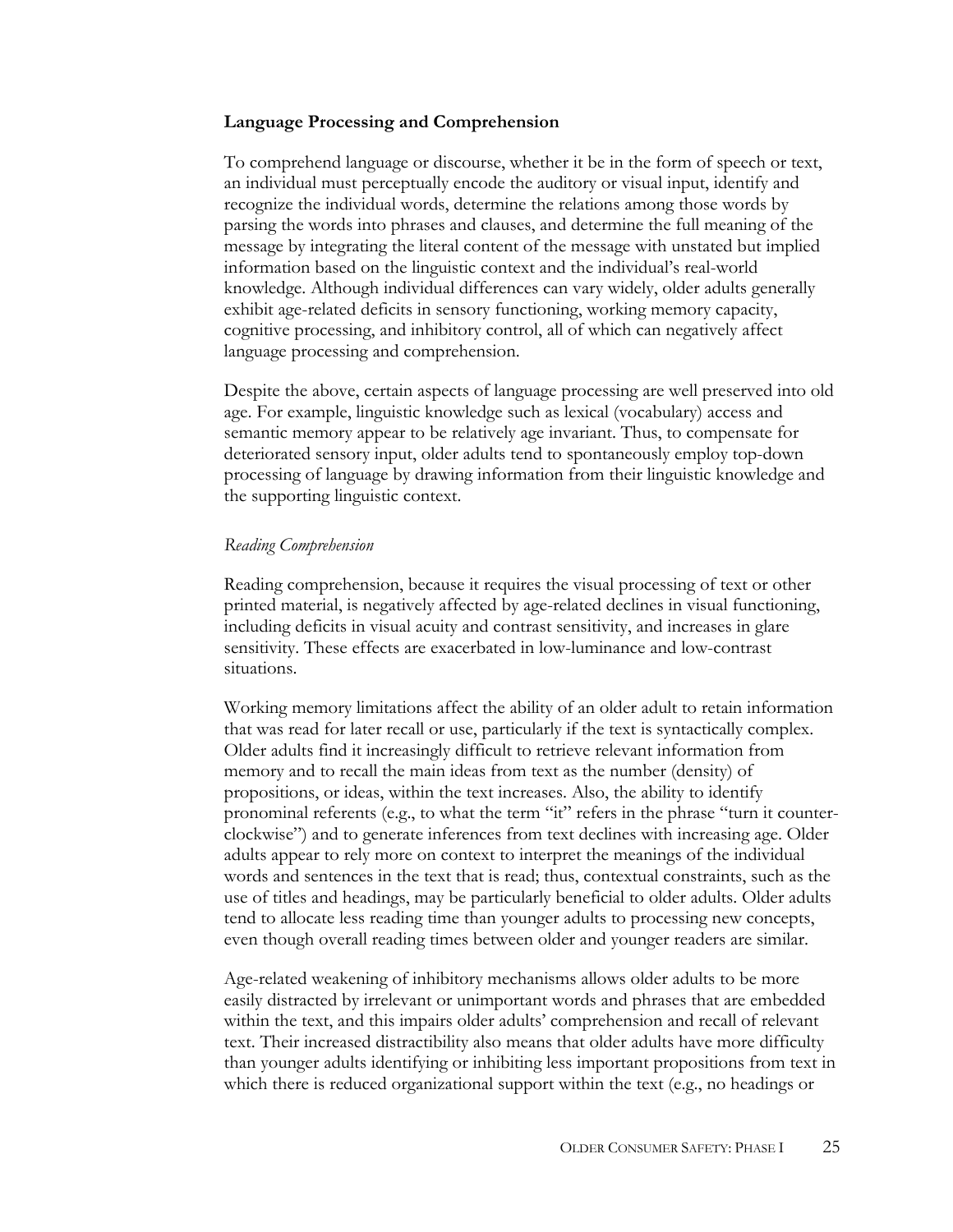titles). Semantically related or meaningful distractors have been found to slow reading times even more than unrelated or nonlinguistic ones.

#### *Speech Perception and Comprehension*

The ability to process and understand speech declines with age. Age-related declines in auditory functioning, particularly high-frequency hearing losses, are especially relevant to speech perception and comprehension. These hearing losses differentially affect the ability of an older adult to discern high-frequency and low-energy consonants such as  $f, g, k, p, s, t, z, ch, sb$ , and the voiceless *th*. However, age-related losses in peripheral, auditory functioning, which were discussed in greater detail in the *Sensory and Perceptual Differences*: *Hearing* section of this report (starting on page 9), do not account for all observed age differences in speech perception and comprehension.

Older adults are generally able to understand and recall short, simple sentences that are common to everyday discourse. Speech comprehension, however, imposes a greater memory and processing burden than does reading comprehension. For example, unlike reading, in which an individual can look back and reread a sentence that was previously misunderstood, ambiguous, or confusing, speech must be retained in working memory for any retrospective analysis of the meaning. Also, agerelated slowing of cognitive processing reduces the rate at which older adults can process incoming speech. Older adults, therefore, have greater difficulty comprehending rapid speech and speech with sentences that are very long, require inferential processing and rapid gist extraction (e.g., those that require the reader to remember to whom "he" refers after several sentences), are propositionally dense (i.e., those that try to convey many ideas), or are syntactically complex. To some extent, older adults can compensate for these losses by relying on linguistic knowledge and contextual cues. However, contextual cues that follow rather than precede the information that requires clarification still rely upon working memory and may show age differences. Providing pauses at natural speech processing units, such as the ends of sentences and clauses, also seems to help with rapid speech.

The ability to understand speech in the presence of background noise appears to be especially difficult for older adults. Other forms of distorted speech, such as reverberant and filtered speech, also show age differences. These problems are likely due to age-related deficits in both hearing and inhibitory control.

In communications with older adults, young adults typically employ "elderspeak," a simplified speech register with exaggerated prosody (e.g., intonation pattern, word stress, loudness, speech timing), simplified grammar, limited vocabulary, and a slow rate of delivery that is similar to the speech directed toward young children. The spontaneous use of elderspeak may be triggered by real communicative deficits or by imagined ones that are based on negative stereotypes about older adults. Evidence indicates that elderspeak may improve older adults' comprehension. However, elderspeak may contribute to the development of an "old" identity, reinforce negative stereotypes about older adults, lower older adults' self-esteem, and be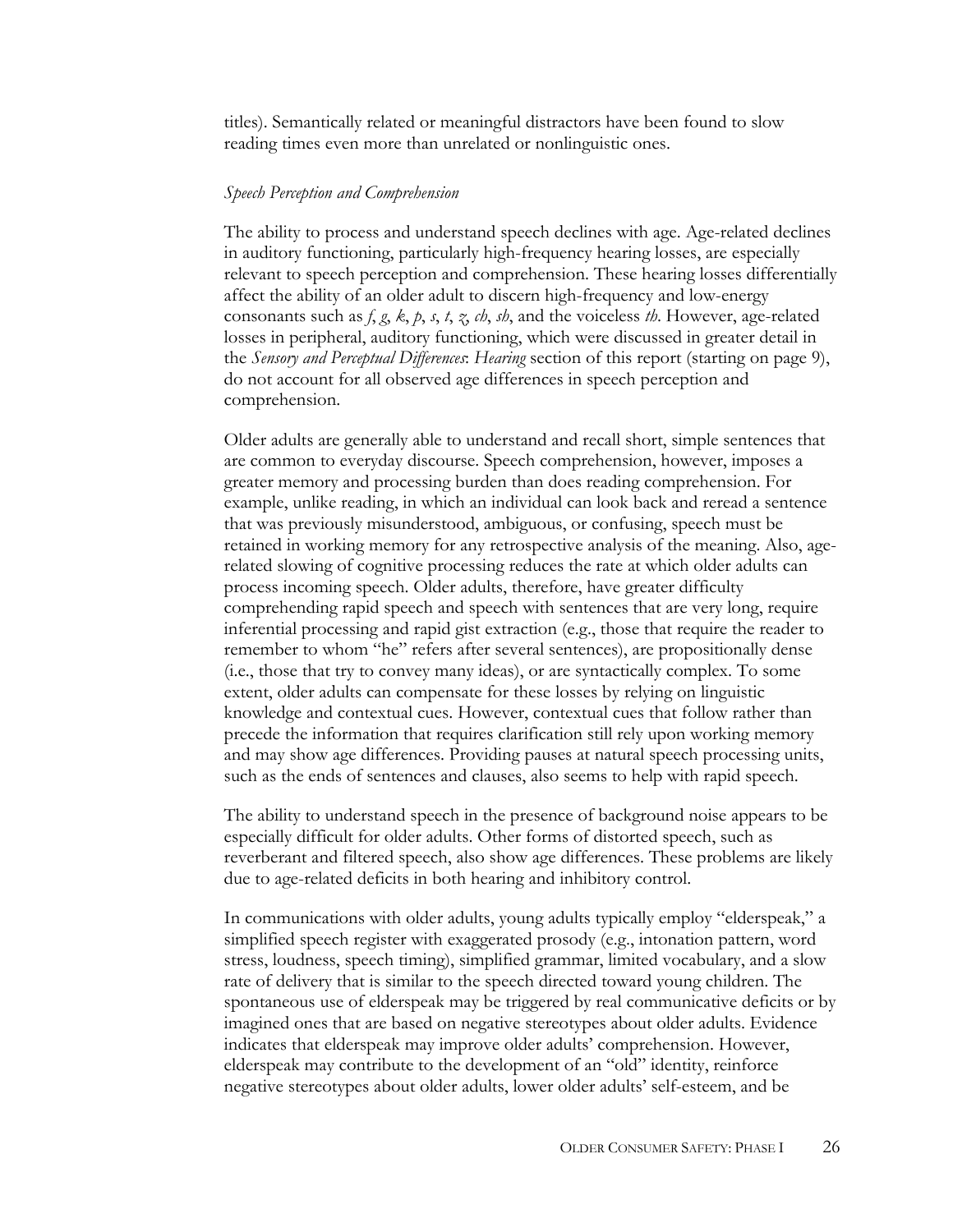viewed as patronizing, conveying a sense of disrespect and that they are cognitively and communicatively impaired.

## *Suggested References*

References that discuss age-related changes in language, speech, and message comprehension in greater detail include:

- Wingfield, A. (2000). Speech perception and the comprehension of spoken language in adult aging. In D. Park & N. Schwarz (Eds.), *Cognitive aging: A primer*. (pp. 175–195). Philadelphia: Taylor & Francis.
- Wingfield, A., & Stine-Morrow, E.A.L. (2000). Language and speech. In F.I.M. Craik & T.A. Salthouse (Eds.), *The handbook of aging and cognition* (2nd ed.). (pp. 359–416). Mahwah, NJ: Lawrence Earlbaum Associates.
- Kemper, S., & Kemtes, K. (2000). Aging and message production and comprehension. In D. Park & N. Schwarz (Eds.), *Cognitive aging: A primer*. (pp. 197–213). Philadelphia: Taylor & Francis.
- Kemper, S., & Mitzner, T.L. (2001). Language production and comprehension. In J.E. Birren & K.W. Schaie (Eds.), *Handbook of the psychology of aging* (5<sup>th</sup> ed.). (pp. 378–398). San Diego, CA: Academic Press.
- Tun, P.A.., & Wingfield, A. (1997). Language and communication: Fundamentals of speech communication and language processing in old age. In A.D. Fisk & W.A. Rogers (Eds.), *Handbook of human factors and the older adult*. (pp. 125–149). San Diego, CA: Academic Press.

## **Judgment and Decision Making**

Judgment and decision-making processes include the ability to judge, estimate, or predict a magnitude, quantity, or condition based on an evaluation of information from several sources, as well as the ability to choose one item among several alternatives, each with multiple relevant attributes or characteristics. Judgments and decisions are typically used by people to solve problems, and successful judgments and decisions depend on one's ability to gather, consider, properly integrate, and remember relevant information.

## *Problem-Solving Strategies*

In response to age-related declines in sensory functioning and in cognitive processing mechanisms (e.g., deficits in processing speed, working memory capacity, and inhibitory control; see *Cognitive and Psychological Differences*: *Cognitive Processing Mechanisms*, starting on page 17), older adults tend to employ judgment and decisionmaking strategies that reduce the cognitive demands of the task. For example, older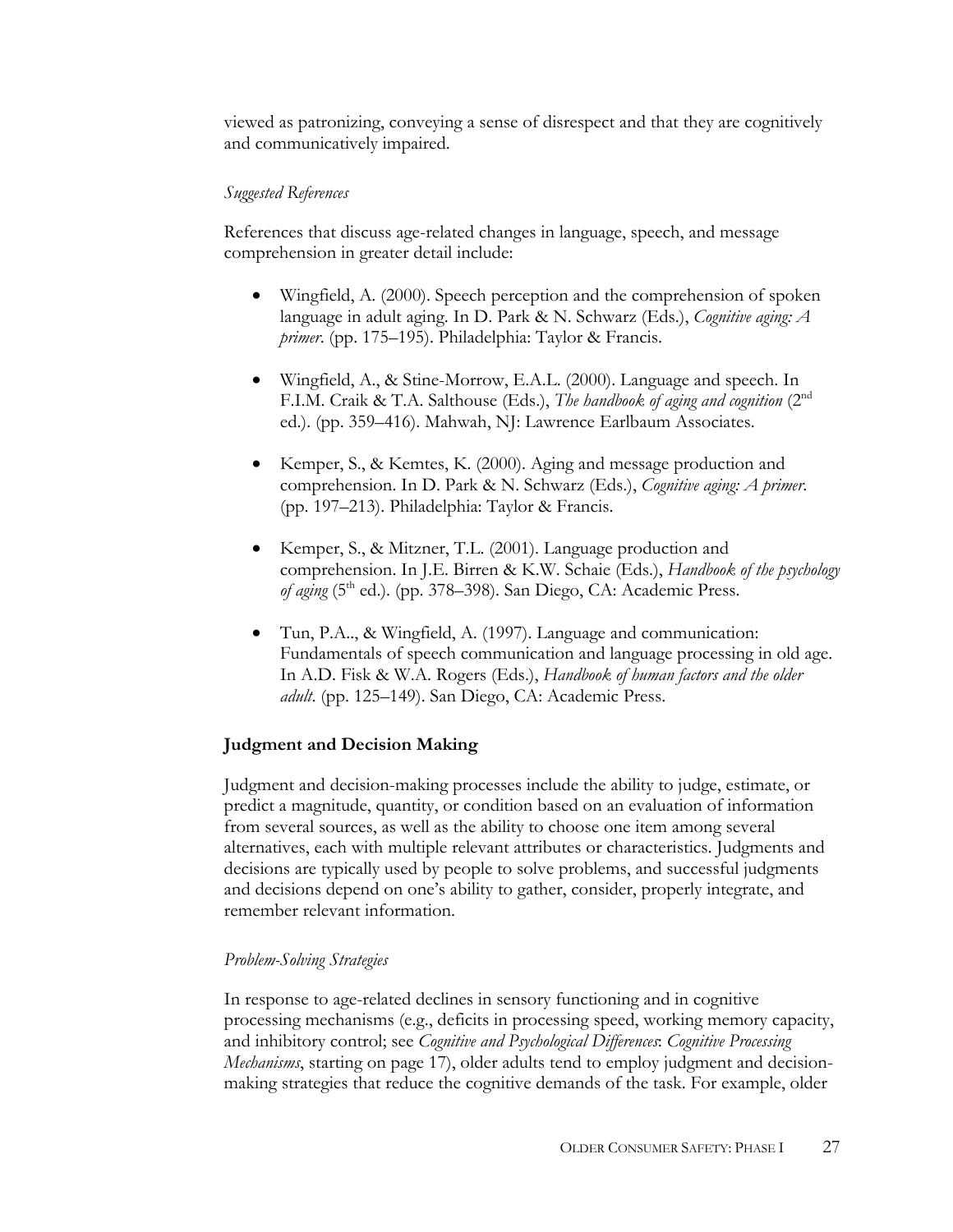adults tend to seek out less information, consider fewer alternatives, and make fewer comparisons among alternatives before arriving at a final decision.

Efforts to reduce the cognitive demands of the task also lead older adults to rely on top-down, or schematic, processing strategies in which judgments and decisions are based more on their accumulated knowledge and experience, and on the application of heuristics (i.e., mental shortcuts such as stereotypes) that have worked well in the past, rather than on intensive information gathering and analysis. Older adults, therefore, are more likely to interpret information in the context of their pre-existing knowledge, beliefs, attitudes, and experiences. Information that is relevant to an individual's integrated world view, or schema, is noticed, remembered better, and is more influential in the final judgment or decision, while information that is irrelevant to, or inconsistent with, the schema is not. For this reason, older adults are less likely to recognize, consider, or remember new information that contradicts their previously held beliefs or expectations. The ability to revise one's beliefs in response to new information is essential to making accurate judgments. For example, older adults may falsely remember information that was never presented if that information is implied by or consistent with information that was presented and is consistent with their pre-existing beliefs. Older adults also have greater difficulty remembering and processing complex stimulus-response, control-display, or similar relationships.

Because of their increased reliance on accumulated knowledge, the quality of an older adult's final judgment or decision is likely to be strongly dependent on the individual's degree of familiarity with the task or subject matter. Judgments and decisions that depend on experience and a large knowledge base may show smaller age differences for older adults who have the required knowledge and experience. These individuals may not need to consider as much information and may be better able than younger adults to identify important information and to reject inferior options. On the other hand, novel, unfamiliar, or complex tasks are likely to be more cognitively demanding and would be more likely to show age deficits.

#### *Decision-Making Speed*

Evidence is somewhat mixed regarding the speed with which older adults make decisions. Because they consider less relevant information before making a decision, older adults may make decisions more quickly than younger adults. However, some research shows that older adults are slower to make decisions. These apparently contradictory findings could be due to the individual's background knowledge. For example, an older individual who is highly familiar with the subject of the decisionmaking task, or who is a subject-matter expert, may make decisions more quickly. Older adults also may be more likely to defer to a subject-matter expert (e.g., a medical doctor in the case of a treatment decision) than would a younger adult, which would presumably reduce their decision-making times. In contrast, decisions that are unfamiliar or novel, and for which a subject-matter expert is not available, would likely show age deficits in speed.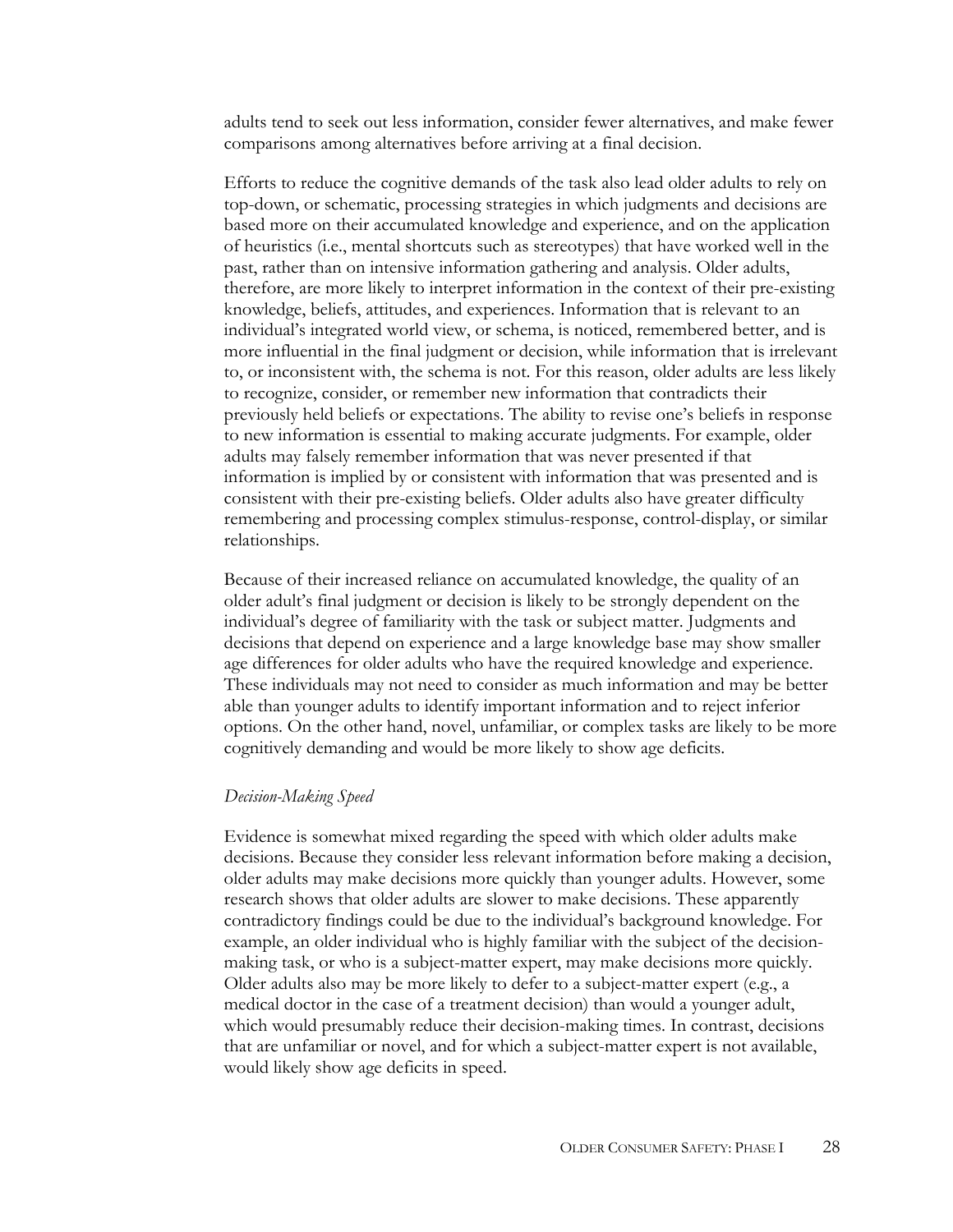Age-related deficits in decision-making time are strongly evident in reaction-time research. Age-related differences associated with simple reaction-time tasks, in which the individual must perform a single predetermined response to a single stimulus, are relatively small (see *Physical and Motor Differences*: *Movement Speed and Motor Coordination*: *Movement Speed*, starting on page 39, for more on this). However, choice reaction-time tasks, which require the processing of stimuli and decisions about the appropriate response, show robust declines with age. These differences are amplified as the number of stimuli and responses increases (i.e., as the number of possible choices or decisions to make increases), as the stimuli become increasingly difficult to discriminate, as the required responses become more complex or difficult, and if the relationships or mapping among the stimuli and responses are arbitrary, not apparent, or incompatible. These differences can be largely offset with precues, which reduce the uncertainty associated with the stimulus. Thus, the difference in performance between older and younger adults will be greater for tasks that require cognitive processing and decision making than for tasks that require single, discrete actions that can be planned in advance, or for simple, continuous, and repetitive actions. If they are allowed sufficient time, however, older adults often respond very accurately.

#### *Risky Decision Making*

Risky decision making is a form of decision making in which the ultimate consequences of the decision are uncertain and at least some of those consequences are negative. Overall, research findings associated with aging and risky decision making are consistent with the findings described above in terms of the amount of information considered and the speed of decision making.

Although the literature is somewhat mixed, research generally indicates that people become more cautious or risk averse with increasing age. For example, older adults have been found to favor accuracy over speed and will generally err on the side of performing a fewer number of tasks "better." Although people naturally slow down following an error, older adults tend to slow down more than do the young. Older adults also appear to be motivated by a desire to avoid mistakes. For example, in uncertain situations, older adults may choose to not respond at all rather than to guess at a correct response. They also may refuse to endorse a risky course of action, regardless of the possibility for success. These findings may be associated with agerelated shifts in focus to health and to preventing illness. In some cases, increased cautiousness can be a strength. However, these findings suggest that older adults may be less likely to take any action if they are uncertain about the proper one to take. This could also place older consumers in greater danger in situations that require fast responses.

Control beliefs—specifically, self-efficacy and locus of control—strongly influence decisions about how to respond to or manage a threat and how long one should persist in his or her efforts to this end. Locus of control is associated with the perceived causes of events and can be defined as the degree to which people believe that one's behavior determines the course of events or that forces beyond their control—for example, chance or powerful others—determines the outcome. Those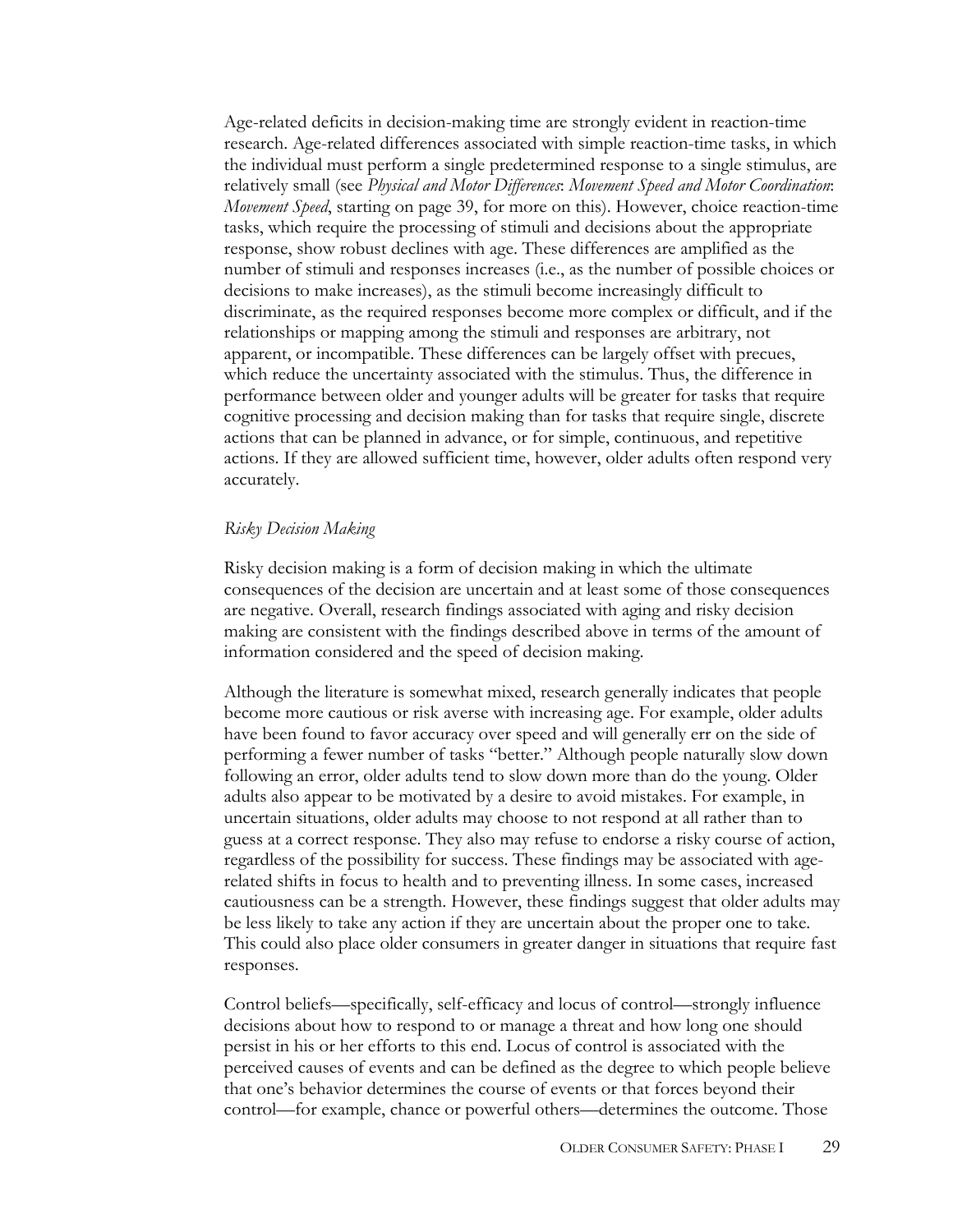who believe the former are classified as "internals" and those who believe the latter are "externals," though most people are not exclusively one or the other. These beliefs may also differ across domains; for example, an individual may believe he has considerable influence over his health but little influence over his finances. Evidence indicates that internal locus of control beliefs tend to remain stable or to decline slightly with age. External locus of control beliefs, particularly those about the power of others, show marked increases with increasing age, especially in the domains of health and intellectual functioning. Thus, older adults may be less confident in their ability to control the events of their lives and increasingly believe that others are better able to do things; this could make older adults more dependent on others to solve problems.

Self-efficacy is associated with one's beliefs about the degree to which he or she has the ability to achieve a specific, desired outcome. The extent to which a person performs health-related behaviors is highly dependent on the individual's perceived self-efficacy. For example, if an individual is told to perform a certain task or procedure for improved health (e.g., exercise) or to avoid a health threat (e.g., respond to a product recall), that person is unlikely to perform the necessary behavior unless he or she believes that the task will be effective and that he or she has the knowledge and ability to perform the task well enough to accomplish the goal.

Older adults are aware that intellectual and memory abilities decline with increasing age and perceive that their own abilities have declined. Evidence suggests that older adults may react to salient age-related stereotypes by behaving in stereotypical ways, creating a self-fulfilling prophecy through decreased effort, decreased use of adaptive strategies, or reduced exposure to challenging situations. Also, those who experience painful or threatening symptoms when active are more likely to avoid activity. Since older adults, as a whole, are more likely to include individuals who experience these symptoms, they are less likely to attempt tasks and behaviors that require significant physical exertion. Thus, although older adults may be more motivated to perform tasks that promote health or reduce threats to health, as discussed above, they are less likely than young adults to believe that they are capable of performing the required tasks. Furthermore, training does not appear to eliminate perceptions of reduced efficacy, even if it results in objective improvements in performance.

#### *Suggested References*

References that discuss age-related changes in judgment and decision making in more detail include:

• Sanfey, A.G., & Hastie, R. (2000). Judgment and decision making across the adult life span: A tutorial review of psychological research. In D. Park & N. Schwarz (Eds.), *Cognitive aging: A primer*. (pp. 253–273). Philadelphia: Taylor & Francis.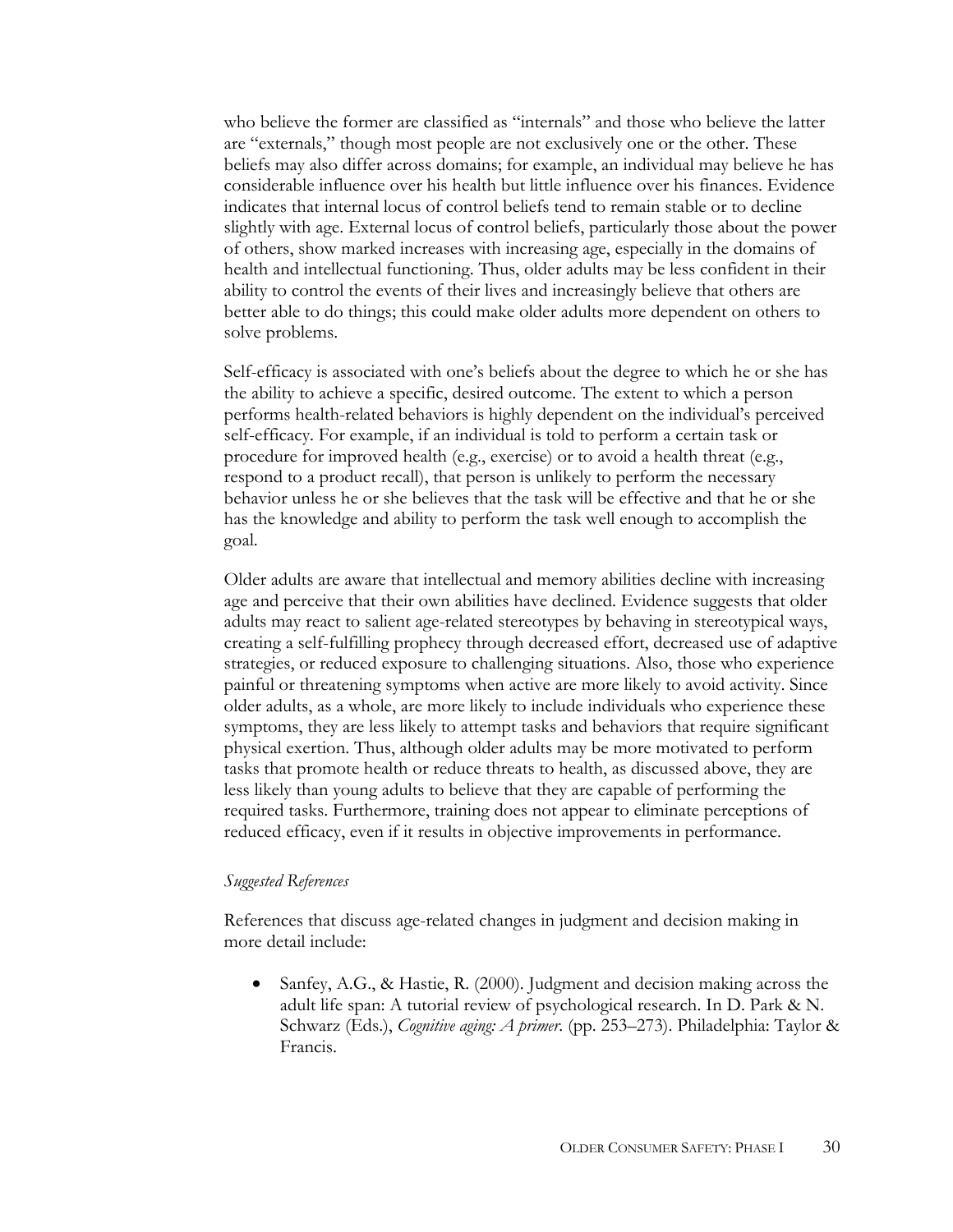- Peters, E., Finucane, M.L., MacGregor, D.G., & Slovic, P. (2000). The bearable lightness of aging: Judgment and decision processes in older adults. In P.C. Stern & L.L. Carstensen (Eds.), *The aging mind: Opportunities in cognitive research* (pp. 144–165). Washington, DC: National Academy Press.
- Davis, D., & Loftus, E.F. (2005). Age and functioning in the legal system: Victims, witnesses, and jurors. In Y.I. Noy & W. Karwowski (Eds.), *Handbook of human factors in litigation* (pp. 11-1–11-53). Boca Raton, FL: CRC Press.

## **Other Forms of Nonverbal Intelligence**

#### *Numeric Ability*

Numeric ability refers to the ability to understand numeric relationships, work with figures, and solve simple arithmetic problems, such as addition, subtraction, and multiplication, rapidly and accurately. Research has found that numeric ability tends to peak in one's late thirties, begins to decline in one's fifties, and becomes significant by about 60 years of age. Declines in late life (e.g., by one's late eighties) are severe.

Numeric ability appears to have peaked among those born roughly 80 to 90 years ago, and it has declined since that time; the cause of this decline is unclear. Thus, studies that directly compare older adults to younger adults are likely to underestimate the declines that occur with aging. This suggests that age differences in numeric ability may actually worsen in the coming years.

## *Spatial Ability*

Spatial ability refers to the ability to reason and to make judgments about mental visual images, forms, and patterns; that is, the ability to mentally construct, maintain (i.e., remember), and manipulate these images. Spatial ability generally peaks and remains stable during the middle-age years, from one's forties into the early sixties. Starting in one's sixties, spatial ability starts to decline.

Specifically, age differences have been found for tasks that involve the mental manipulation of spatial information. Memory for spatial location, which includes the ability to locate an object or to locate oneself with respect to other spatial objects, also shows age deficits. This finding is consistent with age-related declines in the ability to recall contextual information (i.e., source memory) (see *Cognitive and Psychological Differences*: *Memory and Learning*: *Episodic Memory*, starting on page 22). Spatial ability is important for object-identification tasks because one must remember the visual-spatial characteristics of an object, and these also show age deficits. Some evidence indicates that older adults have difficulty on simple conservation problems.

Declines in spatial ability tend to be greater in situations that place high demands on working memory, such as complex visual environments, or on ongoing information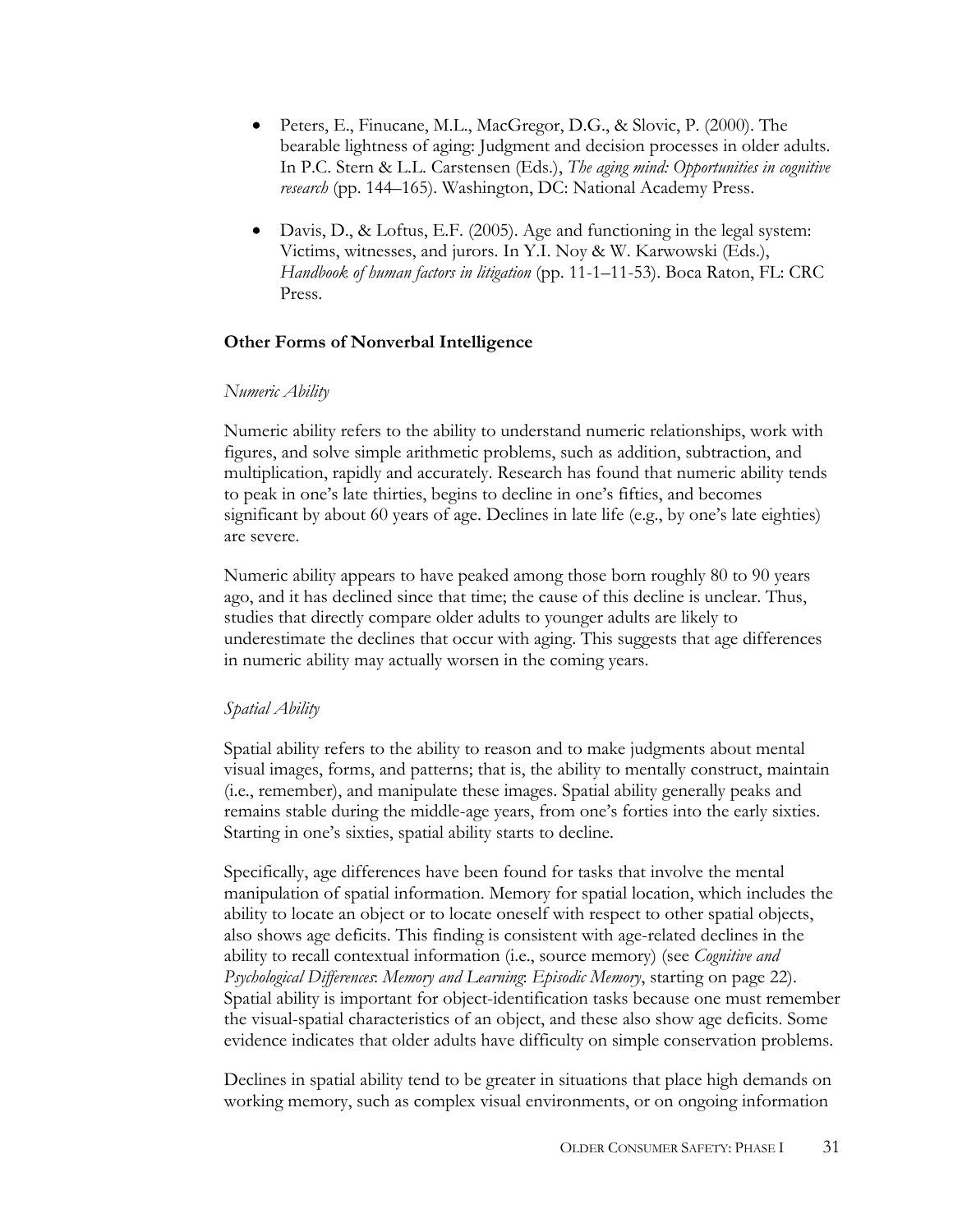processing. Expertise appears to compensate somewhat for age-related losses. Spatial abilities show a positive generational trend, suggesting that age differences in comparison studies between older and younger adults overestimate age-related change. Thus, age differences in spatial ability may be smaller in the future.

## *Suggested References*

References that include substantial, detailed discussions of age-related changes in numeric and spatial ability are rare. The following references, however, provide additional detail on these topics, particularly spatial ability:

- Schaie, K.W. (2005). *Developmental influences on adult intelligence: The Seattle longitudinal study*. New York: Oxford University Press.
- Fisk, A.D., Rogers, W.A., Charness, N., Czaja, S.J., & Sharit, J. (2004). *Designing for older adults: Principles and creative human factors approaches*. Boca Raton, FL: CRC Press.
- Davis, D., & Loftus, E.F. (2005). Age and functioning in the legal system: Victims, witnesses, and jurors. In Y.I. Noy & W. Karwowski (Eds.), *Handbook of human factors in litigation* (pp. 11-1–11-53). Boca Raton, FL: CRC Press.

## **Interventions to Compensate for Differences**

To avoid product hazards, consumers must attend to and understand important information. Even if this information is understood, consumers may be placed at risk if they are unable to remember this information at the appropriate time. Based on its review of the literature, the staff has identified three general interventions that are likely to help compensate for age-related differences in cognition. First, to the extent possible, one should extend or entirely avoid time constraints on consumer responses. Consumers should be provided with enough time to think, to respond, and to complete the required task. Second, clutter, background noise, and other taskirrelevant information should be eliminated from product interfaces, instructions, and the environment of use. Lastly, products and product-related materials should be designed to reduce the demands placed upon consumers' memories or other mental resources. Some specific interventions that would likely achieve these goals include the following:

• Maximize the extent to which products, their instructions, and the tasks that must be performed rely on and are consistent with older adults' accumulated knowledge, experience, skills, pre-existing beliefs, and expectations. Rely on affordances, stereotypes, and patterns that are likely to be familiar to older adults. Control-display, stimulus-response, and cue-criterion relationships should be obvious and compatible from the perspective of an older adult.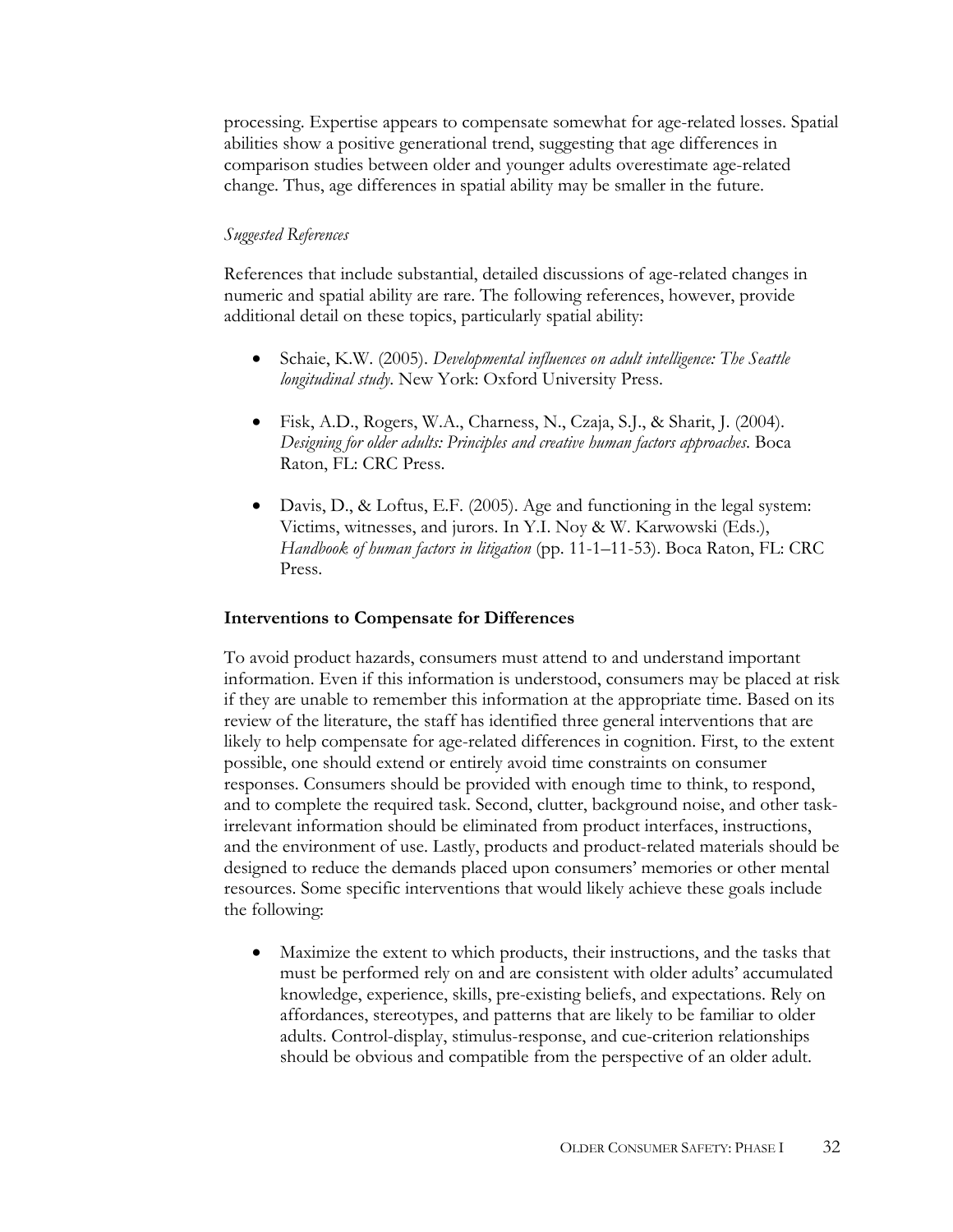- Provide older adults with plenty of opportunities for hands-on practice and training when they are required to use novel and unfamiliar products. Avoid tasks or responses that require consumers to "unlearn" a previously acquired skill.
- Limit the extent to which consumers must retain or manipulate information, especially specific details, values, sequences, or locations, in memory while performing a task. Provide memory aids such as pictures, samples, charts, or checklists to which consumers can refer. Provide a way for consumers to confirm that a task, or a step in a task, has been completed or still needs to be performed without relying on memory. Avoid the need for mental calculations, even seemingly simple ones. Reduce the extent to which the individual must mentally construct, manipulate, and remember visual/spatial images and patterns. Reduce the need to remember the location of objects, parts, etc., especially if other information must also be processed.
- Avoid situations that require the consumer to infer an appropriate response or action or the intended meaning of an instruction. Reduce the need for onthe-spot judgments and decisions about how to proceed. Explicitly describe what must be done. Provide step-by-step instructions written in the active voice and in list format, and avoid ambiguous words, phrases, sentences, and graphics. Include text-relevant examples and graphics to clarify the message and facilitate mental modeling. Reduce the number of pronominal referents (e.g., the term "it" in the phrase "turn it counter-clockwise") presented in text and speech, and keep pronouns and referents close together.
- Limit the amount of information consumers must process. Design the product to reduce the number of steps that are necessary to perform a task or to achieve the consumer's goal. Reduce the number of stimuli to which the consumer must respond and the number of possible responses to those stimuli.
- Call attention to important task-relevant information, including visual warnings, headings, and keywords, through the use of well-established cues and perceptual aids such as changes in size, contrast, or motion (e.g., blinking or flashing). Locate target objects and information near the center of where consumers are expected to be looking.
- Clearly distinguish target objects and information from the background or other task-irrelevant information. Limit the extent to which consumers must perform conjunction searches, in which one must rely on two features to identify the object as the target.
- Avoid unnecessary graphics, colors, patterns, words, phrases, and similar information, especially if that information once was but no longer is relevant, or is semantically related or meaningful but is not relevant to the task at hand.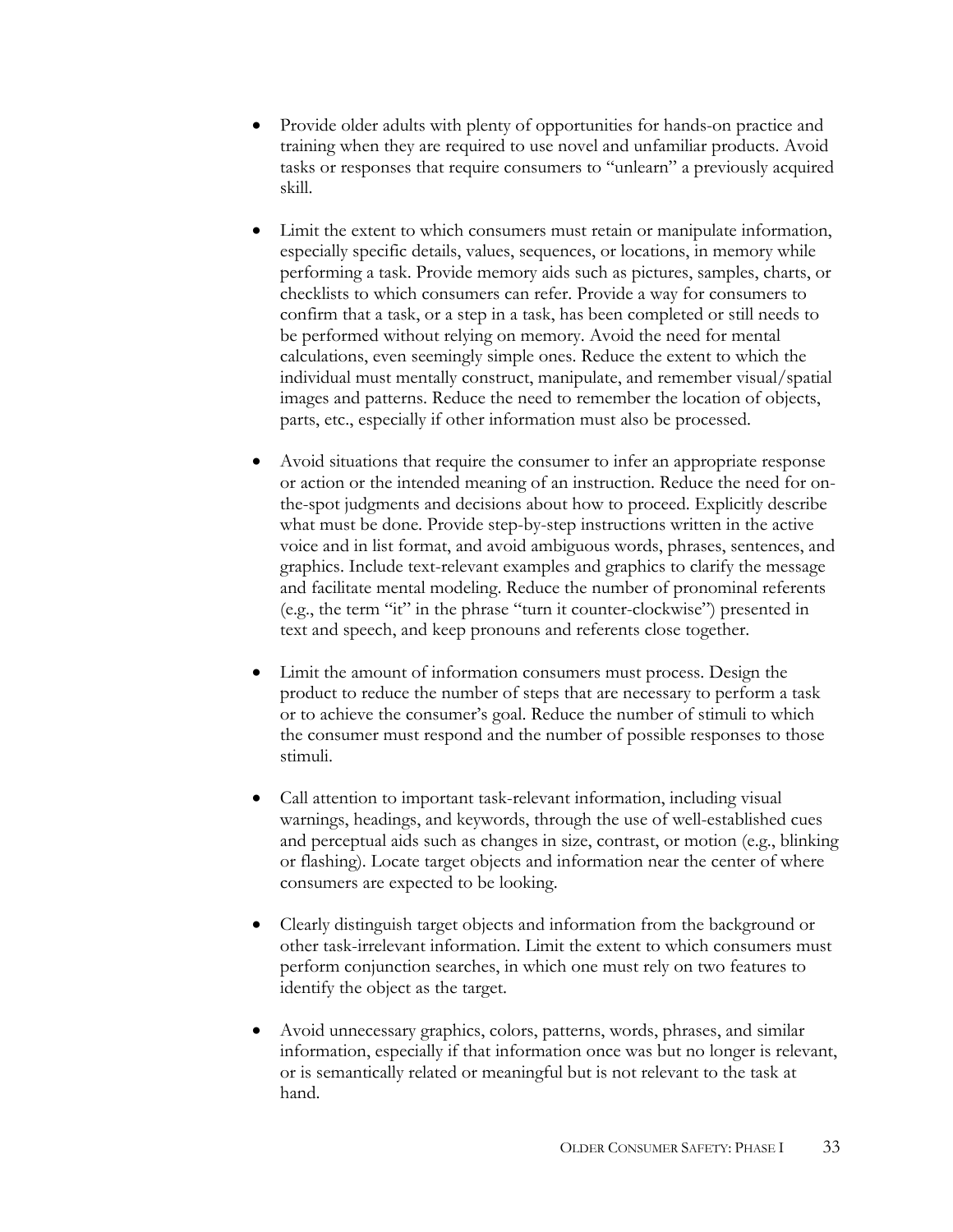- Provide salient external cues, prompts, or reminders that allow consumers to rely on recognition rather than recall. For example, associate prospective tasks, such as taking medication or changing a smoke-detector battery, with other events, such as eating breakfast or changing the clock due to daylight savings time.
- Use cueing when possible to indicate the future location of a sought target. Ideally, use the location of the cue to indicate target location rather than having individuals process and interpret a centrally located cue.
- Limit the extent to which consumers must switch or divide their attention among tasks. Design products and tasks so that consumers can perform tasks consecutively rather than concurrently.
- Limit the amount of rapidly arriving detail in a message. Reduce the rate at which language must be processed.
- Avoid very long sentences, especially for speech. However, do not arbitrarily chop long sentences into several short ones.
- Provide adequate pauses at the ends of sentences and clauses, especially for rapid speech.
- Reduce the propositional density and syntactic complexity of text and speech. Limit the number of propositions or ideas conveyed in each sentence, as well as the number of subordinate and embedded clauses.
- Provide semantic elaborations and important, comprehension-relevant context in instructions. Repeat important information. Clarify and expound upon instructions or requests. Provide contextual cues such as titles and headings in text. In speech, provide important context before the information that requires it.
- Avoid the exaggerated "baby talk" version of elderspeak. Maintain normal prosody (e.g., intonation pattern, word stress, loudness, speech timing).
- Consider phrasing warnings and instructions positively rather than negatively—that is, describe what the person should do rather than what the person should not do—to reduce the likelihood that consumers will incorrectly remember the negative action as the correct one.
- When instructing or warning consumers about the importance of performing a task, make it clear that the task will achieve the desired objective and that the individual can perform the necessary action. Make sure, however, that this is truly the case.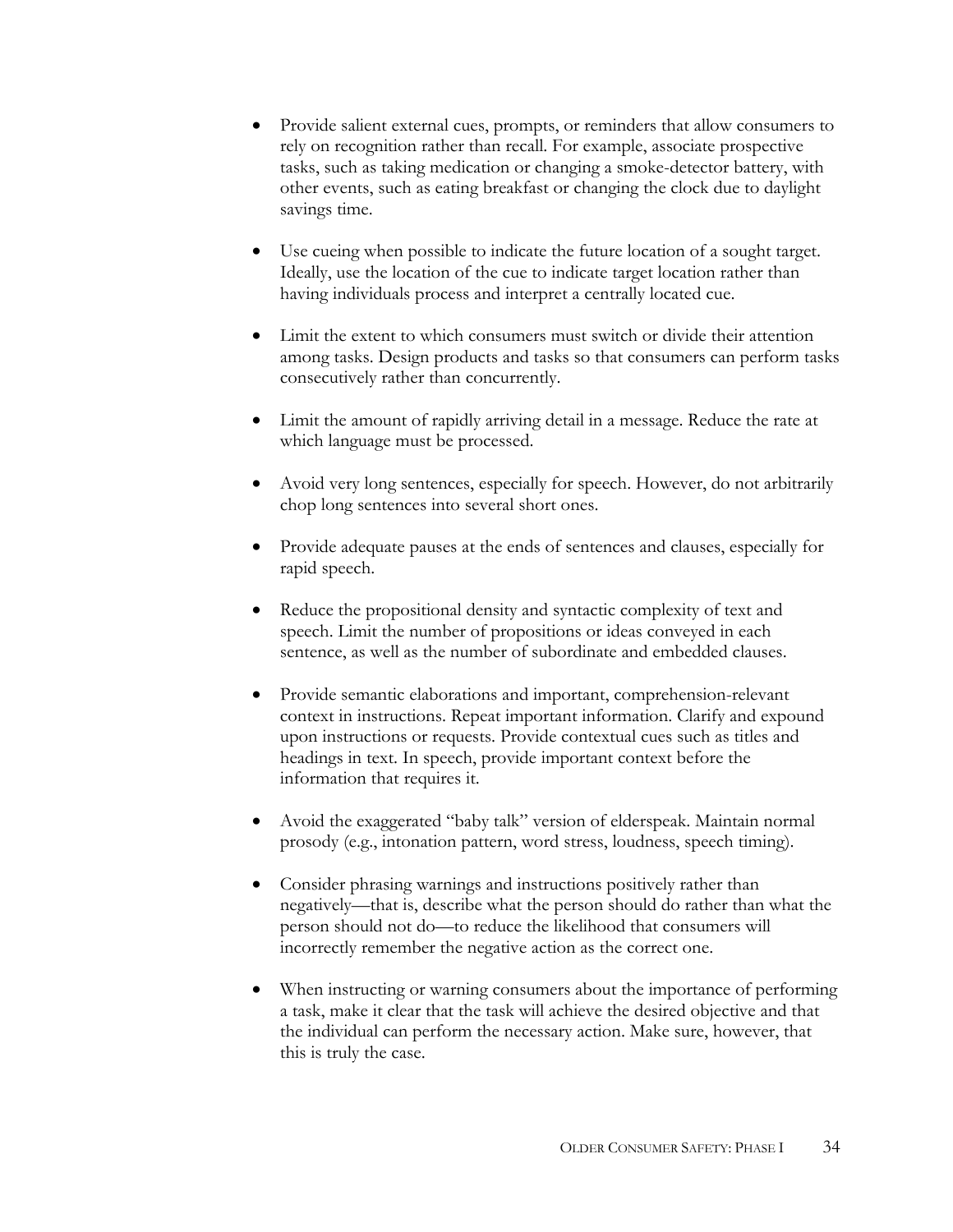## *Physical and Motor Differences*

## **Anthropometry**

Little anthropometric data has been collected on the elderly or on anthropometric changes associated with aging, particularly for the U.S. civilian population. Furthermore, most data that are available tend to group people within larger age brackets than for younger cohorts—for example, within 10-year age brackets rather than 5-year brackets—or to simply group everyone over 65 together as a single age cohort. The available data do, however, suggest certain age-related patterns of change.

After reaching adulthood, at approximately 20 years of age, body dimensions change very little. During one's sixties and beyond, however, changes become more evident and dramatic. Still, these changes show extreme variance, with some people changing dimensions rapidly within a few years and others showing little change over longer time periods.

#### *Stature or Height*

Maximum height is generally reached in one's twenties, with women achieving peak height slightly earlier than men. Starting in one's thirties, stature slowly declines with advancing age. Height losses average about 1 cm per decade from age 40 to age 60. After age 60, height losses for women may accelerate relative to men, with losses of about 1.5 cm in their sixties and 2.0 cm in their seventies. By about 65 to 79 years of age, adults have lost about 3 to 6 percent of their peak height.

The primary causes of age-related declines in height are likely to be the compression or flattening of the vertebrae and of the body's weight-carrying connective tissues especially the cartilaginous disks between the vertebrae—and postural change or "slump," some cases of which may be related to the increased incidence of osteoporosis in old age. Osteoporosis, a degenerative bone disease, is more prevalent among older women relative to older men, and could account for their greater declines in height in their sixties and beyond.

#### *Weight*

Males and females show similar patterns of weight gain, stabilization, and weight loss during adulthood. Although the literature is mixed regarding the specific timing of these changes, bodyweight typically increases during early adulthood and into middle age, and then declines in old age. Despite sharing similar patterns of weight gain and loss, men and women tend to differ in the timing of these changes. For example, male bodyweight generally increases until roughly age 30 to 40, remains stable to about age 50 or 55, and then gradually declines. Weight loss among very old men (i.e., those in their eighties and beyond) may accelerate relative to earlier losses. Women, in contrast, tend to continue gaining weight for about 10 years after men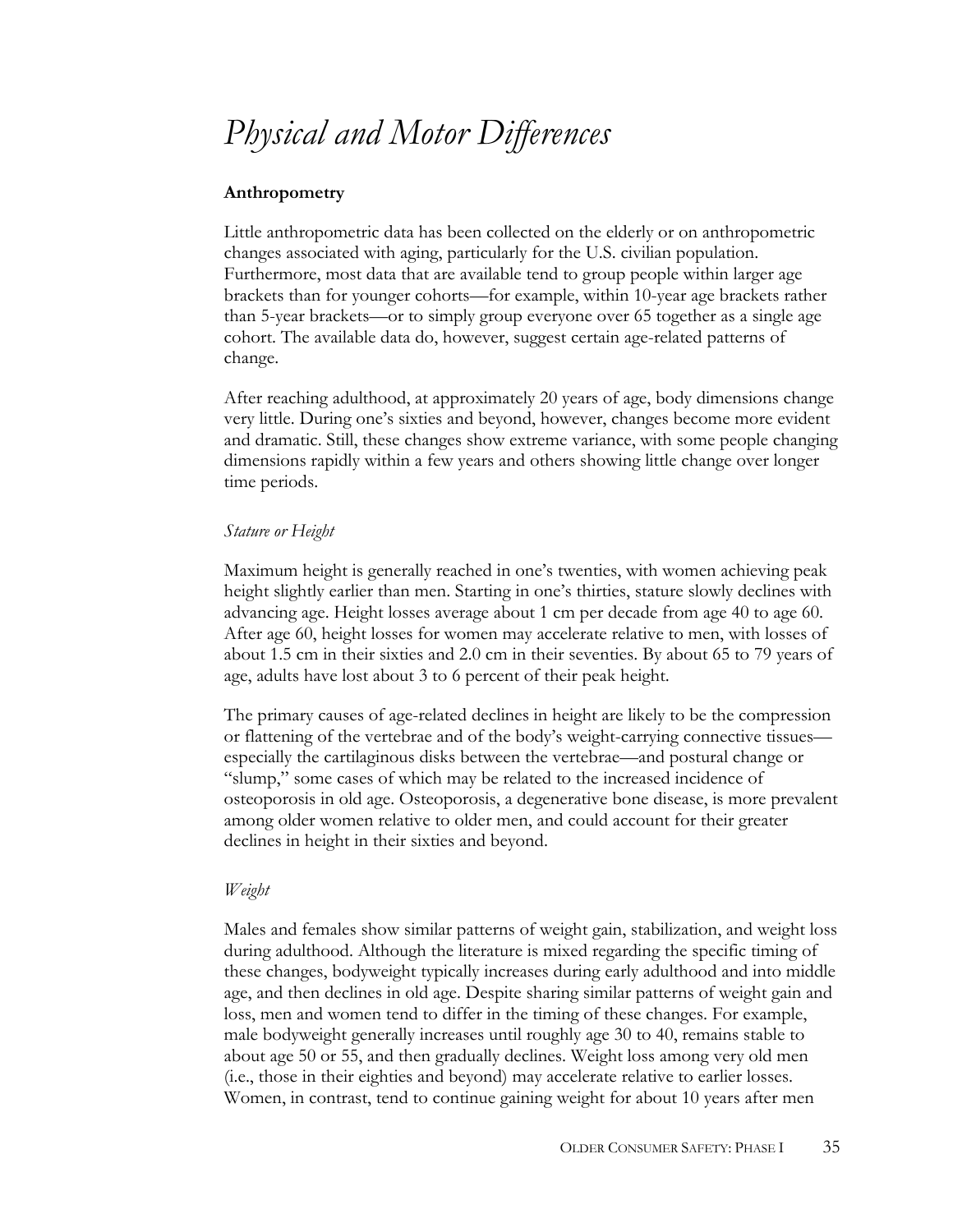have stabilized, resulting in greater overall weight gains. Weight losses among women generally start at about age 70.

Weight gains in early adulthood and into middle age are generally attributable to changes in lifestyle—specifically, reduced activity levels combined with changes in diet—which leads to increases in body fat. Weight losses in old age are believed to be largely the result of decreases in muscle mass from inactivity. Age differences in weight might, however, simply reflect the shortened life span of those who are obese.

## *Other Body Dimensions*

- *Head and face*. The nose and ears increase in both width and length with age. There is also some evidence that head circumference, length, and breadth increase with age.
- *Arms*. Upper arm circumference appears to decrease with increasing age, a finding that is consistent with decreases in subcutaneous fat in the limbs. Arm span shows significant declines with age even though shoulder-to-elbow and elbow-to middle finger lengths do not. Declines in functional reach have also been reported.
- *Trunk breadths, depths, and circumferences*. Adult aging appears to be associated with a general increase in trunk dimensions. For example, trunk breadths such as hip and chest breadths generally increase with increasing age. Similarly, although reported changes in chest circumference are somewhat mixed, chest depth and abdominal depth and circumference appear to increase with age. These increases in trunk dimensions with increasing age are consistent with age-related increases in fat deposits on the trunk.

## *Suggested References*

References that discuss age-related anthropometric changes, particularly changes in height and weight, in greater detail include:

- Spirduso, W.W., Francis, K.L., & MacRae, P.G. (2005). *Physical dimensions of*  aging (2<sup>nd</sup> ed.). Champaign, IL: Human Kinetics.
- Kroemer, K.H.E. (1997). Anthropometry and biomechanics. In A.D. Fisk & W.A. Rogers (Eds.), *Handbook of human factors and the older adult*. (pp. 87–124). San Diego, CA: Academic Press.
- Kelly, P.L., & Kroemer, K.H.E. (1990). Anthropometry of the elderly: Status and recommendations. *Human Factors, 32*(5), 571–595.

The following references include anthropometric data specific to older adults: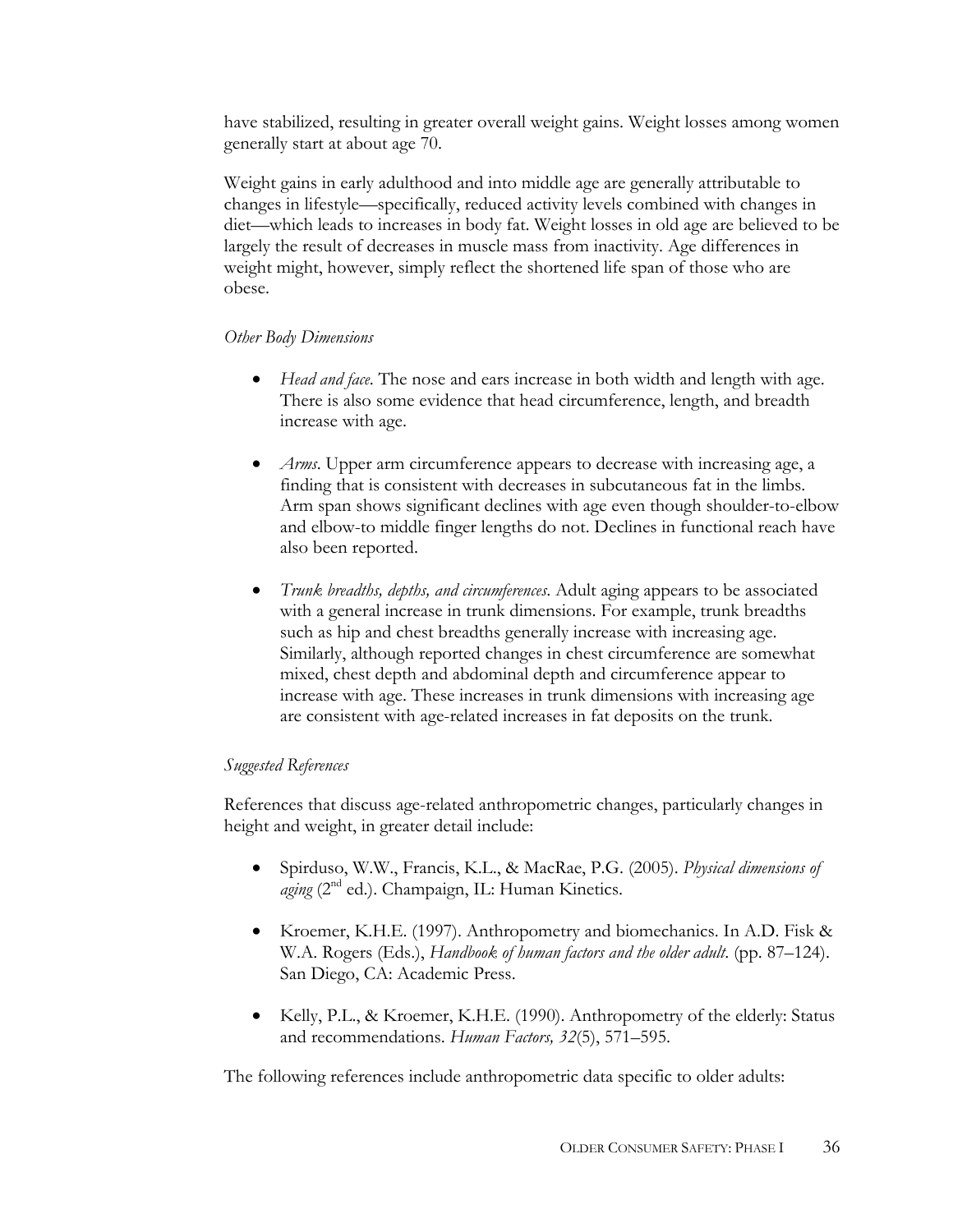- Henry Dreyfuss Associates, & Tilly, A.R. (2002). *The measure of man and woman: Human factors in design* (Revised ed.). New York: John Wiley & Sons.
- Smith, S., Norris, B., & Peebles, L. (2000). *OLDER ADULTDATA: The handbook of measurements and capabilities of the older adult* (DTI/Pub 4445/3k/01/00/NP URN 00/500). London, UK: Department of Trade and Industry.
- Kelly, P.L., & Kroemer, K.H.E. (1990). Anthropometry of the elderly: Status and recommendations. *Human Factors, 32*(5), 571–595.

## **Physical Work Capacity**

## *Cardiovascular and Respiratory Functioning*

The capacity to perform physical work is highly dependent on the proper functioning of the cardiovascular and respiratory systems. Various structural changes occur in these systems with age, though it is unclear how much is attributable to environmental factors, lifestyle (e.g., smoking, physical inactivity), or the physical aging of these structures. Pathological processes, such as heart disease, are also likely to play a significant role. Some of the practical effects of these changes include the following:

- Reduced cardiac output, during exhaustive exercise, relative to body size
- Increased systolic and diastolic blood pressures
- Reduced maximum heart rate levels—from peak efficiency at about 25 years of age—and slower recovery after exertion
- Reduced elastic recoil of the lungs
- Reduced maximum breathing, or vital, capacity

The general conclusion that can be drawn is that increased age is associated with declining physical work capacity. Maintaining a physically active lifestyle is the key to maintaining cardiovascular health, as declines are much less in chronic or habitual exercisers.

## *Flexibility and Range of Motion*

Upper body flexibility is important to many daily activities, including simple reaching and grasping. With age, the connective tissues and joints gradually become less flexible and mobile, and the muscles become less elastic. Between the ages of 30 and 70, one's maximum range of motion typically decreases by about 20 to 30 percent, with the most significant declines occuring after the age of 50. Declines in flexibility and joint mobility are likely to differ among the various parts of the body. Spinal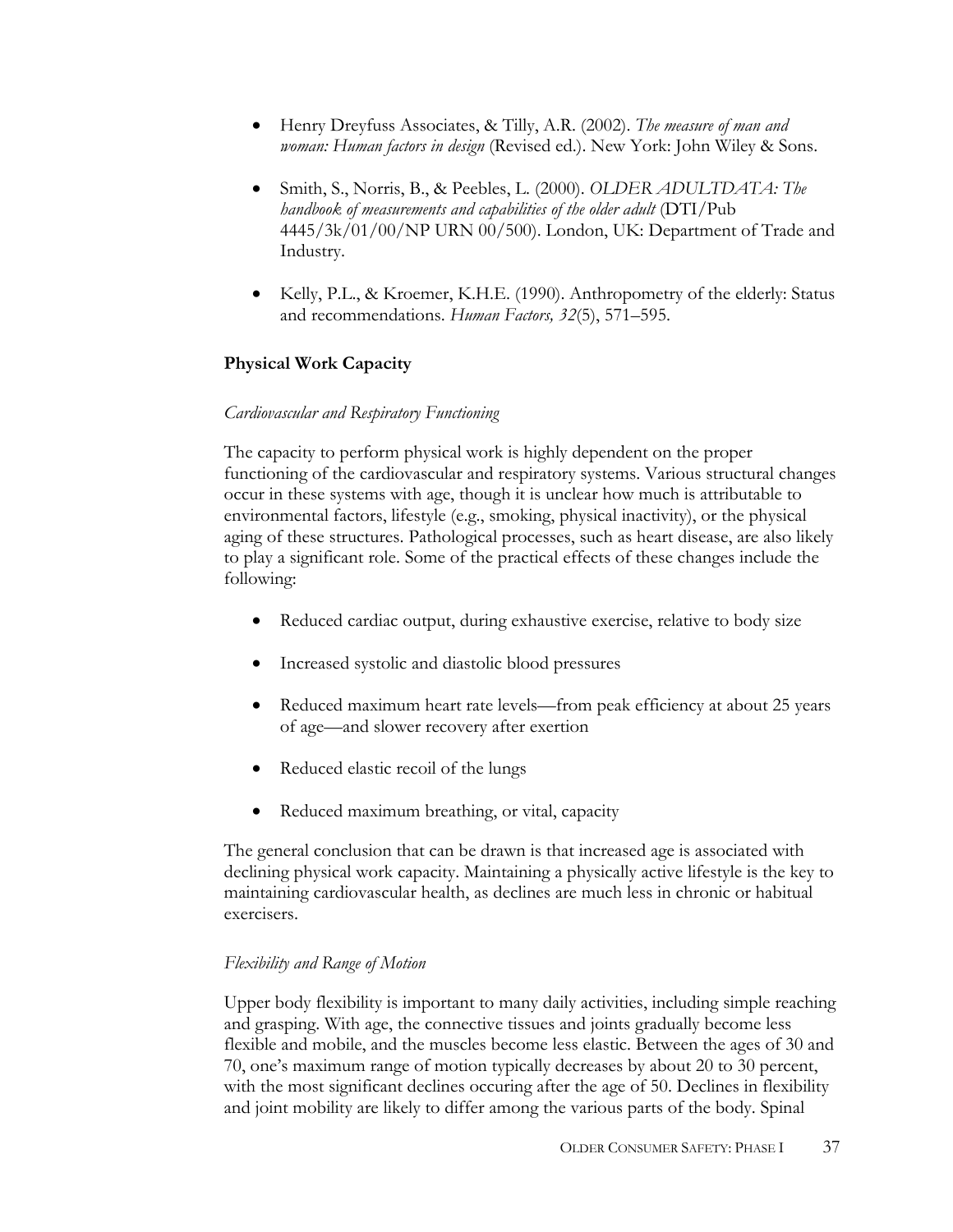flexibility shows the greatest declines with age, but the ankle joint also shows significant losses; females lose about 50 percent of their range of motion in their ankle joint from age 55 to 85, and males lose about 35 percent over the same age span. Women tend to remain more flexible than men throughout life.

The gradual loss of flexibility with age appears to have two primary causes: Disuse and degenerative diseases. Flexibility is maintained in a joint through use and by participating in physical activities that move the joint through its complete range of motion. Among healthy individuals, the greatest losses in flexibility involve those movements that the individual does not perform habitually or are not required in everyday life. Those not involved in sport, dance, or regular exercise rarely move a joint through its full range of motion, and the literature indicates that older adults who are engaged in flexibility training usually maintain or improve their range of motion as they age. Hence, among healthy individuals, disuse seems to be the primary cause. Arthritis (osteoarthritis), a degenerative, chronic disease of the joints, is likely to be another significant cause of reduced joint mobility.

#### *Muscular Strength and Power*

People generally reach their peak muscle strength in their twenties or thirties, after which strength begins to decline. Strength declines are gradual at first, decreasing by about 1 percent per year. Typical muscle strength levels cited in the literature, relative to peak strength levels in one's twenties and thirties, include the following:

| Age or Age Range (years) | Relative Muscle Strength |
|--------------------------|--------------------------|
| 45                       | $90\%$                   |
| 50s                      | 75 to $85%$              |
| 60s                      | 50 to $85\%$             |

Muscle strength losses appear to accelerate with age, particularly after the age of 70. Older adults are also unable to produce forces smoothly and, instead, tend to produce forces in multiple bursts.

The three types of muscle strength typically cited in the literature are isometric or static strength, concentric strength, and eccentric strength. Isometric strength involves the application of muscular force without a change in muscle length; for example, pushing on an immovable object. Isometric strength initially changes little, but then decreases 1 to 1.5 percent per year from age 50 to 70, and 3 percent per year after that. Concentric strength involves the application of muscular force with a shortening of muscle length, or contraction of the muscle; for example, lifting an object by bending the arm. Losses in concentric strength are similar to those for isometric strength, with the most dramatic losses after the age of 70 years. Eccentric strength is associated with the lengthening of a muscle; for example, lowering an object. Eccentric strength losses are consistently less than for other strength types.

Research indicates that the muscles of the lower extremities may show greater declines than those of the upper extremities. For example, knee flexion strength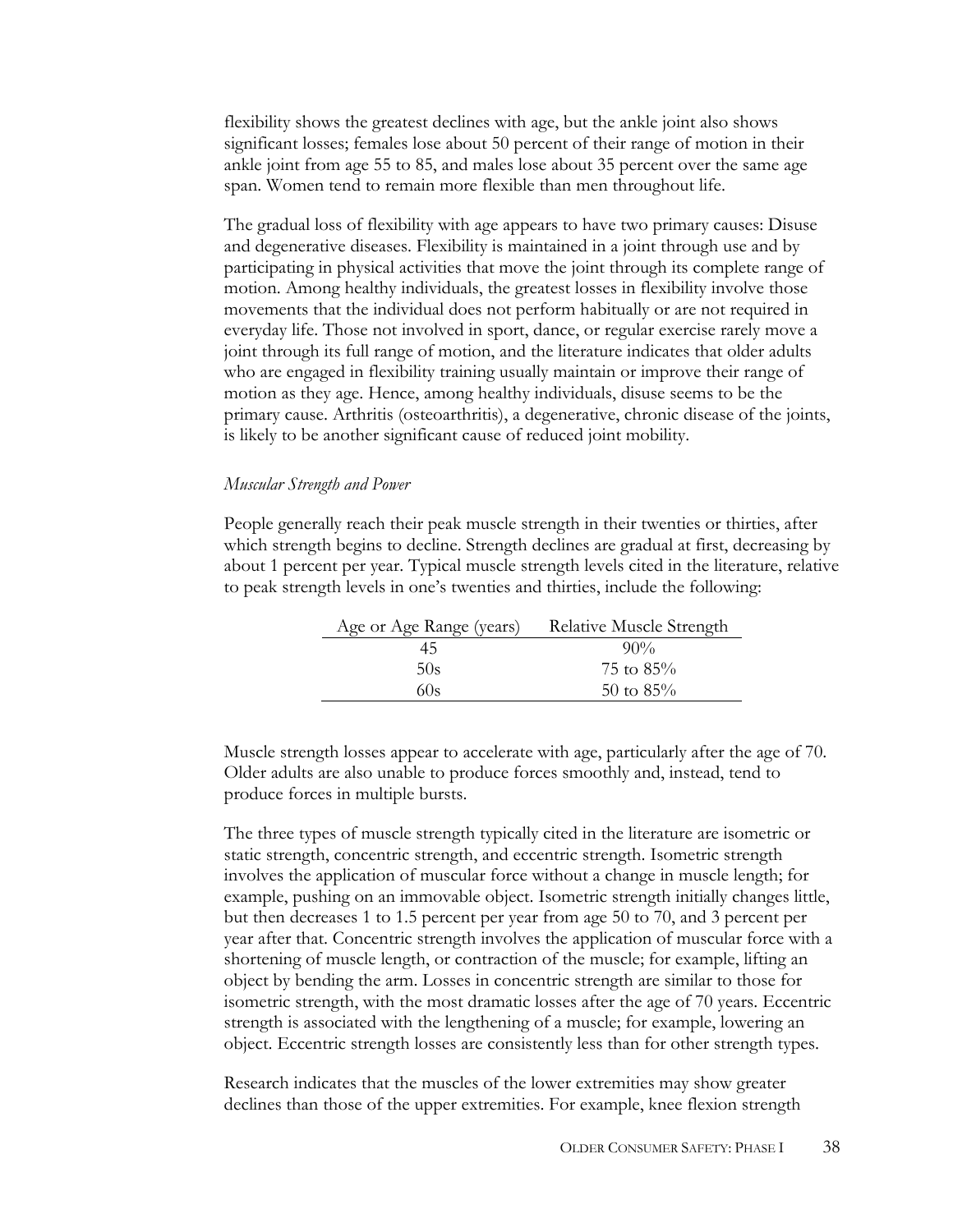values for people aged 70 to 86 years of age may be as little as 56 percent of the value for people aged 20 to 35 years. Despite this, significant losses of arm and shoulder strength after 65 years of age have been reported. Men show greater declines in upper body strength than do women, and hand and grip strength show clear declines with age, particularly once one enters his or her fifties.

Although older adults cannot generate the same grip forces as younger adults, at times they may actually exert more force than the young. For example, in a precision grip task, older adults may apply much more grip force than is necessary to maintain a grip while lifting an object. This may be overcompensation for known age-related losses in strength or reduced somatosensory feedback. In either case, older adults appear less capable of calibrating appropriate levels of force than are younger adults.

Muscular power, defined as the product of the force produced and the movement speed, involves the rapid generation of force such as that involved in grabbing a handrail, recovering from a stumble, and otherwise correcting for an unexpected loss of balance. Age-related declines in muscular power are greater than declines in strength, with losses of about 6 to 11 percent per decade for absolute power and 6 to 8 percent per decade for relative power (scaled to body mass).

Despite the general patterns of loss described above, the degree of age-related losses in muscle strength and power is highly variable among individuals. The principle causes of age-related decreases in muscle strength and power are reduced physical activity levels and disuse of the muscles, with consequent losses in muscle mass. For example, muscle strength is better maintained in the muscles used in daily activities; however, muscles that are used infrequently or for specialized activities tend to show greater declines.

#### *Suggested References*

References that discuss age-related changes in physical work capacity in greater detail include:

- Spirduso, W.W., Francis, K.L., & MacRae, P.G. (2005). *Physical dimensions of aging* (2<sup>nd</sup> ed.). Champaign, IL: Human Kinetics.
- Haywood, K.M., & Getchell, N. (2001). *Life span motor development* (3rd ed.). Champaign, IL: Human Kinetics.

## **Movement Speed and Motor Coordination**

#### *Movement Speed*

One of the most obvious and reliable changes with increasing age is the slowing of voluntary physical movements and behavior. On average, older adults are approximately 1 ½ to 2 times slower than their younger counterparts. This slowing first becomes apparent as early as the late thirties and early forties, with linear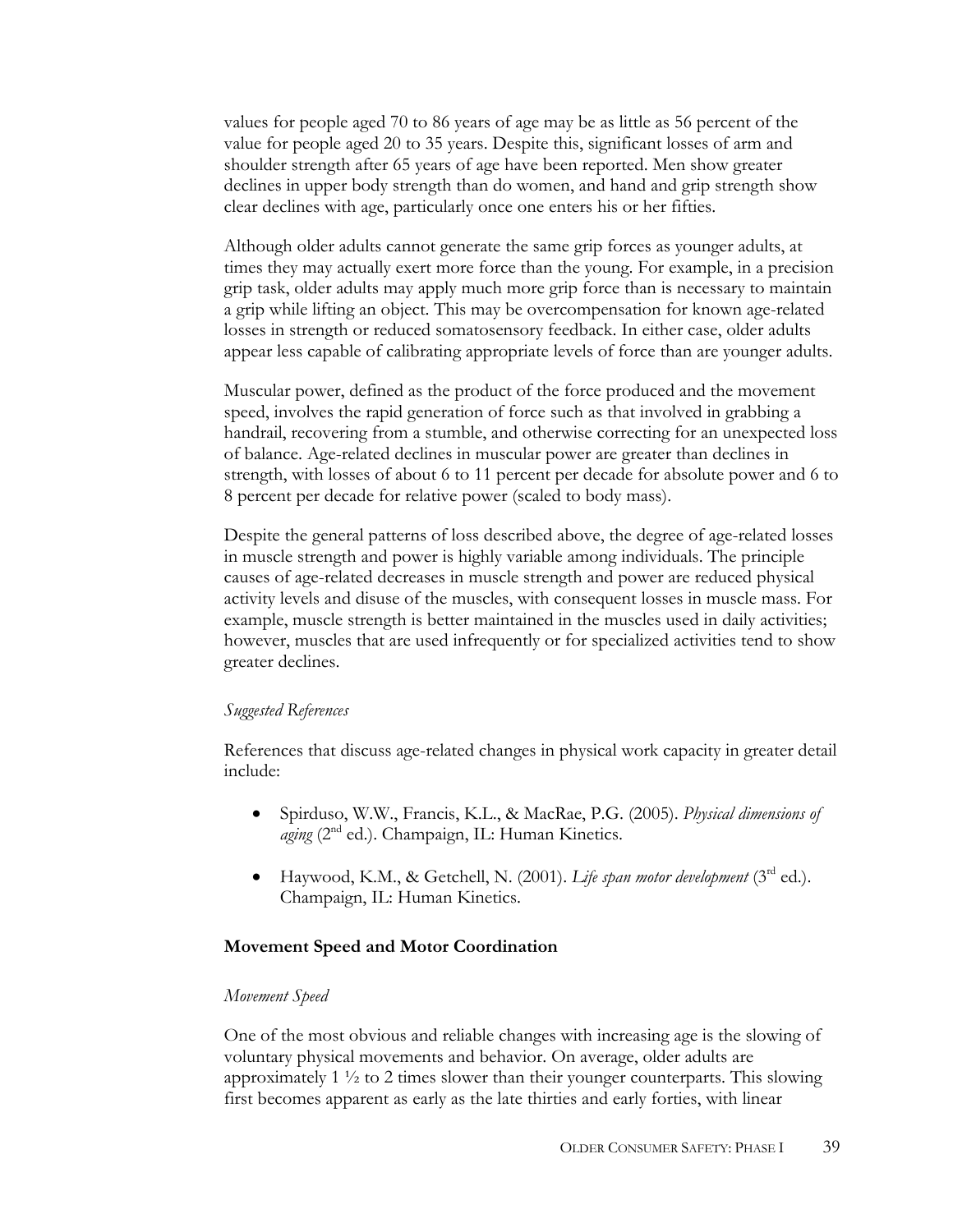declines in speed until about 80 years of age, at which time declines tend to accelerate. Men, however, tend to respond faster than women. Deficits in movement speed with advanced age may be attributable to the loss of muscle mass, especially since a large portion of muscle fiber loss occurs in the type II, or fast twitch, fibers. Declines in force production and regulation may also play a role.

Age-related deficits in movement speed are most evident with fast, repetitive, or complex movements. This is most commonly seen in tests of simple reaction time, in which an individual must respond in a single predetermined way to a single stimulus. A generalized slowing of movements has also been found in everyday tasks, such as reaching and grasping, point-to-point movement tasks, and continuous movements.

Any movement can be divided into the primary submovement, which is the initial ballistic portion of the movement in which the limb is propelled toward the target, and the secondary submovements, which are corrective feedback-oriented movements associated with the position of the limb with respect to the target. Research indicates that older adults cover proportionally less distance with their primary submovement than do younger adults. Consequently, older adults perform more secondary, corrective submovements, a finding that is consistent with the finding that older adults show lengthened mid-flight and deceleration phases of movements relative to younger adults. Thus, tasks that require greater accuracy show greater age-related deficits in speed than those that do not.

Age-related deficits in response time also increase as the number and complexity of stimuli and responses increase; but, as described in *Cognitive and Psychological Differences: Cognitive Processing Mechanisms* (starting on page 17) and in *Cognitive and Psychological Differences*: *Judgment and Decision Making* (starting on page 27), this is due more to declines in cognition (e.g., deficits in decision-making time) than in movement speed per se. Some declines may also be due to increasing cautiousness and the consequent tradeoff of speed for accuracy in movements.

#### *Motor Control and Coordination*

Research indicates that movement variability increases with age and that motor coordination consequently deteriorates. Older adults appear to be less accurate in independently controlling the forces applied by the index finger and thumb, and find it more difficult than the young to coordinate asymmetrical movements than symmetrical ones. Fine-motor skills such as precision grip are limited in old age, and older adults are less able to effectively stop a movement once it has begun.

Age-related deficits in motor coordination and control are likely to be due, in part, to age-related deteriorations in the sensorimotor system, as the information obtained through the various senses must be integrated to perform even simple movements. For example, the visual system contributes information about the location, direction, and speed of movement, and research indicates that older adults tend to rely on vision much more than younger adults to guide and control movement. The somatosensory system provides information related to body contact (e.g., touch and vibration sensitivity), limb and joint position, and other similar information. The loss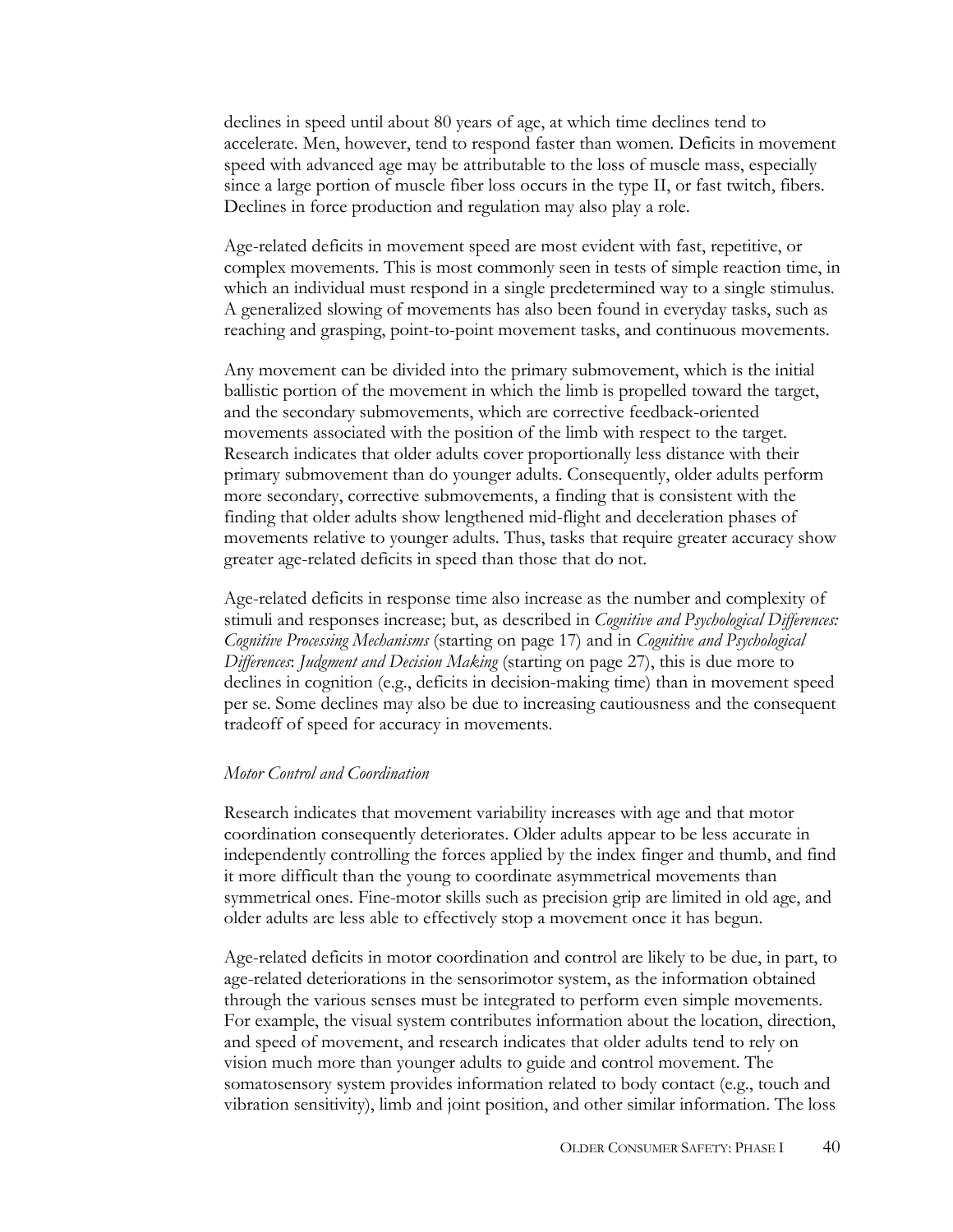of muscle mass with age may also contribute to motor coordination deficits, as does the increasing incidence of arthritis. Continuous and complex movements, such as simple tracking tasks, are also affected by age-related reductions in processing speed, because these movements require individuals to continuously monitor their progress in an attempt to minimize the distance between the target and some object (e.g., a cursor).

## *Suggested References*

References that discuss age-related changes in movement speed, control, and coordination in greater detail include:

- Ketcham, C.J., & Stelmach, G.E. (2001). Age-related declines in motor control. In J.E. Birren & K.W. Schaie (Eds.), *Handbook of the psychology of aging*  $(5<sup>th</sup>$  ed.). (pp. 313–348). San Diego, CA: Academic Press.
- Vercruyssen, M. (1997). Movement control and speed of behavior. In A.D. Fisk & W.A. Rogers (Eds.), *Handbook of human factors and the older adult*. (pp. 55–86). San Diego, CA: Academic Press.
- Spirduso, W.W., Francis, K.L., & MacRae, P.G. (2005). *Physical dimensions of*  aging (2<sup>nd</sup> ed.). Champaign, IL: Human Kinetics.

## **Balance and Falls**

Balance can be defined as the process of controlling the body's center of mass or gravity relative to the base of support, typically one's feet. Failing to maintain balance ultimately leads to a fall. Balance is often separated into two types: static balance, which involves the maintenance of balance while in a stationary position, and dynamic balance, which involves the maintenance of balance during locomotion or while otherwise moving.

## *Static Balance and Postural Stability*

Static balance is commonly measured in two ways: postural sway during quiet standing and response to an outside perturbation of balance. Testing consistently finds that older adults (i.e., those over age 60) have poorer static balance than do younger adults. For example, older adults show more body sway, in terms of both speed and range, than do younger adults.

In response to postural sway and outside perturbations, people maintain balance through the use of ankle, hip, and step postural strategies. The ankle strategy is typically used for small perturbations and is also used to control body sway during quiet standing. When employing the ankle strategy, the upper and lower body moves as a single unit around the ankles as the muscles surrounding the ankles apply force to the standing surface to bring one's center of gravity back over the base of support. The hip strategy is employed after a larger or faster perturbation, in which the center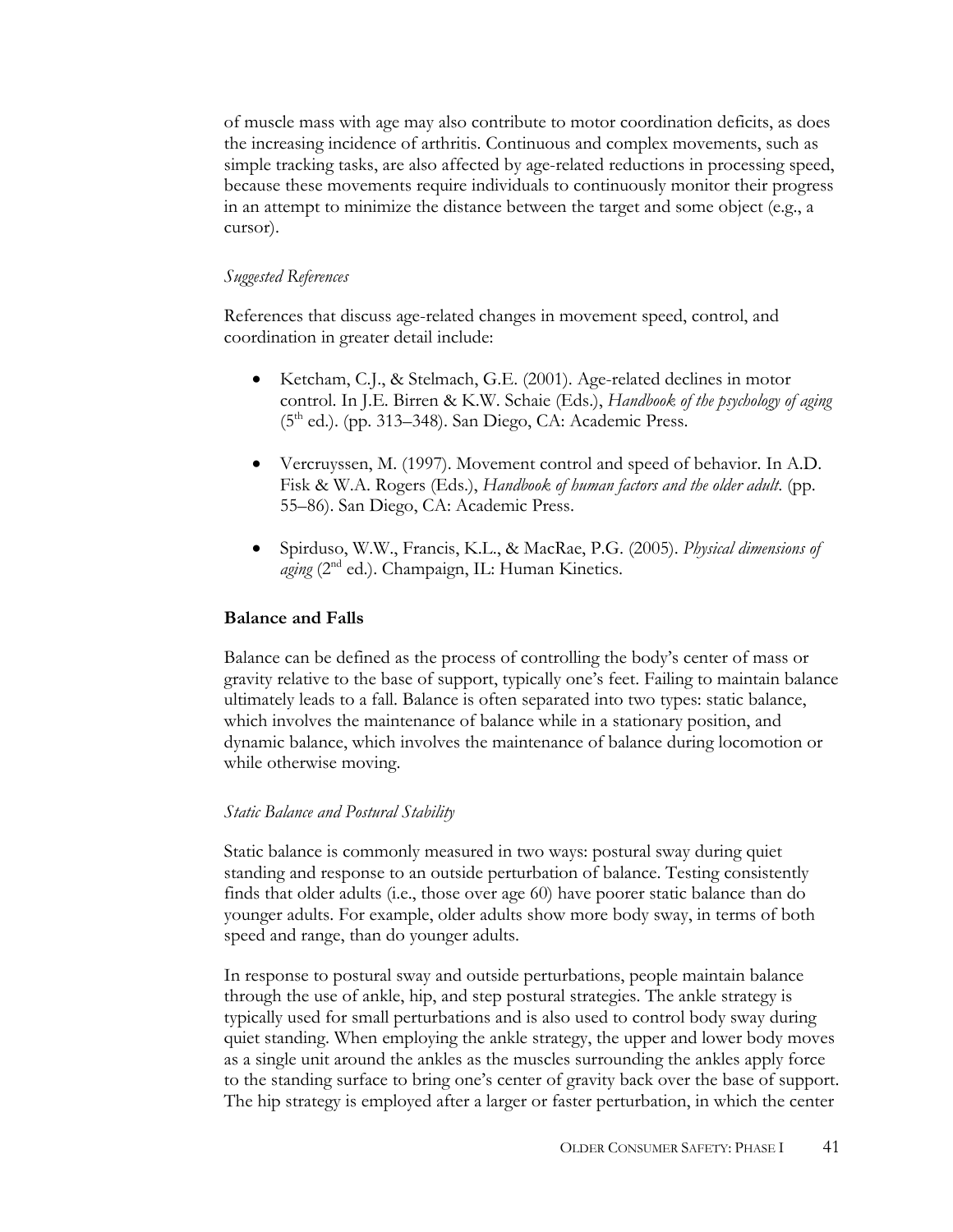of gravity must be brought over the base of support more quickly to avoid a loss of balance, and involves the use of the muscles surrounding the knee and hip as the upper and lower body move in directions opposite one another. The step strategy involves taking one or more steps to establish a new base of support. Although this strategy is used when the perturbation is so large that the hip strategy would likely be ineffective, it also appears to be a naturally preferred balance strategy.

The ability to maintain balance depends on the sensory, cognitive, and motor control systems. The visual, prioreceptive or somatosensory, and vestibular sensory systems provide a visual layout of the surrounding environment, information about body position with respect to the environment, body limb positions with respect to each other, and head position and movement. The cognitive system then processes and integrates this sensory information and may plan the appropriate response. Finally, the motor control system makes the necessary adjustments to maintain balance.

Age-related declines in some or all of these systems are likely to be responsible for observed age-related deficits in balance. For example, age-related declines in the visual, prioreceptive/somatosensory, and vestibular senses can result in reduced or distorted sensory information and in the slower integration of this information, which may limit one's ability to quickly and accurately perceive where the body is in space. Furthermore, the evidence indicates that older adults rely more on vision and visual feedback than do younger adults, even when that information may be inaccurate or when vision is declining. Age-related cognitive impairments associated with working memory and attention are also likely to affect balance, since older adults tend to allocate more attention to maintaining balance than do younger adults but are less capable of dividing attention. Thus, older adults are likely to have greater difficulty maintaining balance while simultaneously focusing on another task. Lastly, declines in muscular strength, power, and coordination are likely to limit the extent to which older adults can produce rapid and accurate adjustment forces or steps to maintain balance after an unexpected perturbation.

Advancing age is associated with deteriorations in the integration of movement senses and vestibular cues. Losses in these senses reduce the ability to control body positions and movements, which leaves older adults vulnerable to instability and falls. The senses of movement, touch, and position are due to receptors in the joints, muscles, and skin, and are more variable in old age.

#### *Dynamic Balance, Locomotion, and Gait*

Dynamic balance is typically assessed by changes in the walking cycle, or gait. In a sense, walking can be seen as a series of continuous losses and recoveries of balance during a forward translation of one's center of gravity. The normal gait cycle for each limb consists of stance and swing phases. The stance phase is that time when the foot is in contact with the ground and makes up about 60 percent of the gait cycle for that limb. This phase includes initial foot-ground contact, or heel-strike, the flattening of the foot during single limb support, and push-off. The swing phase is that time when the foot is off the ground and moving through the air and makes up the remaining 40 percent of the gait cycle. This phase, between push-off and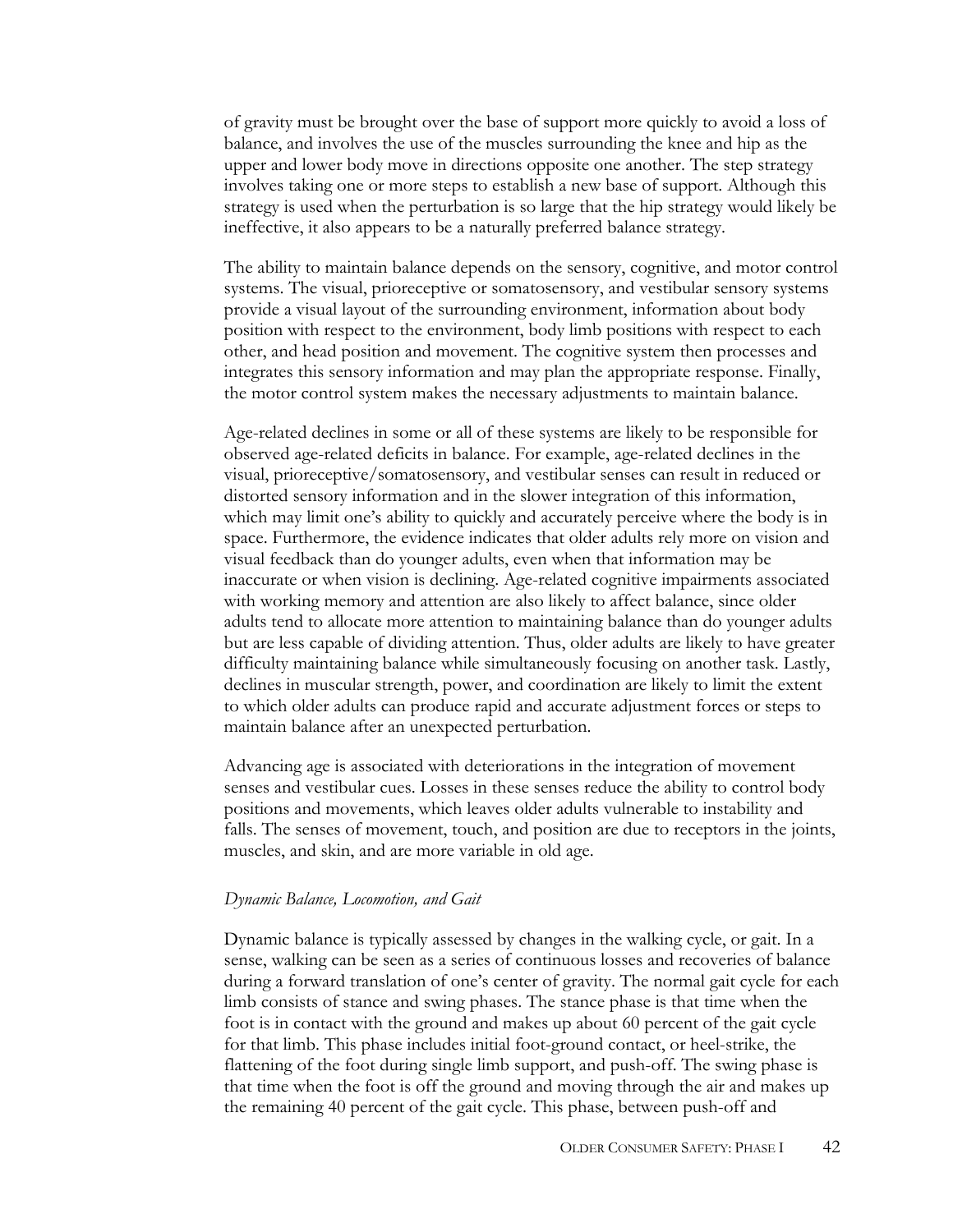subsequent foot-ground contact, involves the forward advancement of the limb. Most slip and fall incidents occur at the moment when weight is transferred from one foot to the other—that is, when only the toes of the back foot and the heel of the front foot are in contact with the ground—because of the small contact area between the person and the ground, the angle created between the limbs and the ground, and the forces that the foot must apply to the ground during push-off and foot-ground contact. Reduced friction between the foot and the ground, therefore, may lead to a slip and fall.

As in the case of static balance, the sensory, cognitive, and motor systems play important roles in maintaining gait pattern and mobility. For example, vision is important for signaling the need to adjust the gait pattern in response to obstacles or changes in elevation, and somatosensation provides important information about limb position and foot contact during the gait cycle. Age-related deficits in attentional control and information processing speed likely affect the extent to which older adults can successfully plan avoidance maneuvers. Reductions in flexibility, joint range of motion (e.g., ankle extension, pelvic rotation), and muscle strength, power, and coordination are also likely to be important in the maintenance of gait timing and stability.

The most significant and observable age-related change in gait is slowed, self-selected (preferred) walking speed, with reductions of about 10 to 20 percent per decade after the age of 60 years. This appears to be primarily due to age-related reductions in step or stride length. Other reported changes in gait with increasing age include a wider and out-toed stance, more flat-footed contact with the ground, and longer stance or support times relative to swing times. However, women over age 75 reportedly manifest some degree of bow-leggedness and have narrower walking stances.

Older adults tend to not lift their feet as high as younger adults during the swing phase of stride and are, therefore, less able to clear obstructions or changes in elevation, potentially resulting in a trip. Similarly, older adults tend to clear obstacles using a slower, shorter step that often results in the foot contacting the opposite side of the obstacle before contacting the ground. Evidence indicates that most falls during locomotion among older adults are initiated by a trip.

#### *Suggested References*

References that discuss age-related changes in balance, postural stability, locomotion, and gait in greater detail include:

- Spirduso, W.W., Francis, K.L., & MacRae, P.G. (2005). *Physical dimensions of*  aging (2<sup>nd</sup> ed.). Champaign, IL: Human Kinetics.
- Cohen, H.H., & LaRue, C.A. (2005). Perceptual-Cognitive and Biomechanical Factors in Pedestrian Falls. In Y.I. Noy & W. Karwowski (Eds.), *Handbook of human factors in litigation* (Chapter 19). Boca Raton, FL: CRC Press.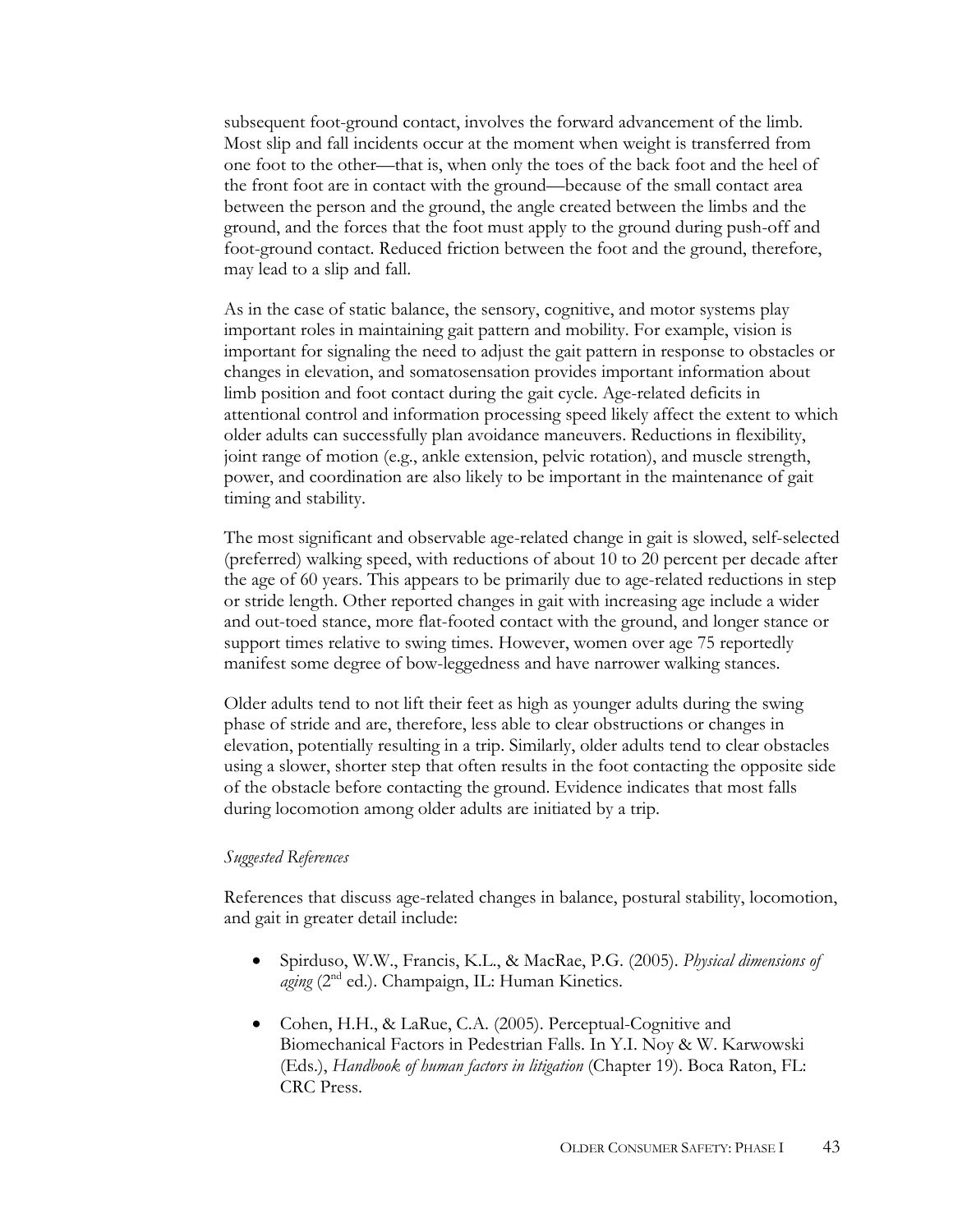• Haywood, K.M., & Getchell, N. (2001). *Life span motor development* (3rd ed.). Champaign, IL: Human Kinetics.

## **Interventions to Compensate for Differences**

Avoiding product hazards ultimately requires that individuals be physically capable of carrying out the appropriate avoidance behavior. Controls that require substantial strength or dexterity can exceed the abilities of the individual, making that control inoperable to that individual. Based on its review of the literature, the staff believes that the following general interventions would help compensate for age-related physical and motor differences:

- Seek out and consider older-adult anthropometric, strength, and similar data when designing a product to be used by the population as a whole, especially when the design must accommodate the smallest and weakest adults.
- Reduce the amount of fine-motor coordination or precision that is required to use a product or to perform a task. Minimize the number of smooth or precise movements that are necessary to use the product. Design or position controls and other product components so they are forgiving of imprecise movements; for example, make controls large and distant from one another. Avoid controls that require twisting or complex motions. Do not require consumers to operate two controls simultaneously unless doing so prevents unsafe, inadvertent operation.
- Minimize the strength required to operate controls and other product features. Design products that must be handled and manipulated so they are lightweight and have a large, high-friction gripping surface.
- Minimize the need for rapid movements, especially if the required movements must also be forceful, precise, or complex.
- Reduce the flexibility demands of the product or task. Design the product to minimize joint deviations from neutral.
- Limit the extent to which consumers must assemble or install the product before use.
- Make products sturdy and impact-resistant to account for reduced physical dexterity.

Based on estimates from the CPSC's National Electronic Injury Surveillance System (NEISS), 59 percent of product-related emergency-room visits for adults 65 to 74 years of age involve falls, and 77 percent of those for adults aged 75 and older involve falls. Typical fall scenarios include falling down stairs while descending or ascending; tripping over loose carpets, cords, or other obstacles on the floor; and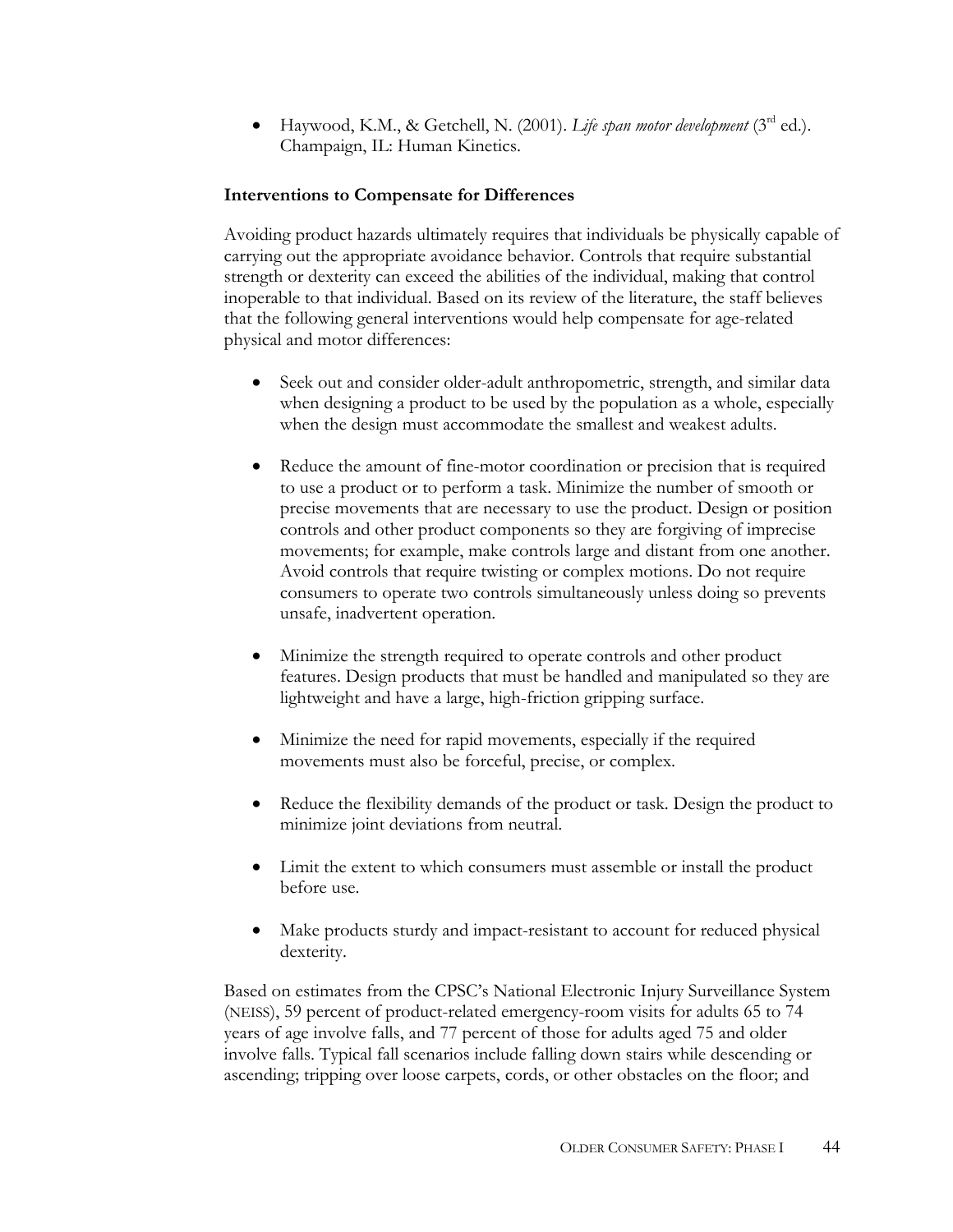falling off ladders and step stools. Based on its review of the literature, the staff believes that the following general interventions may reduce the likelihood of falls:

- Use uniform high-traction tread surfaces on steps or other walking surfaces. Avoid sudden or unexpected changes in surface friction.
- Limit the need for older adults to adjust their gait to compensate for obstructions or changes in elevation. Reduce the number of obstructions, obstacles, and other loose objects on the floor, ground, or other walking surface. Eliminate changes in elevation when possible, particularly those that are unexpected or inconspicuous. If elevation changes are necessary, highlight this change in some way; for example, use a contrasting color on the step edge.
- Increase illumination levels, particularly in stairways and around other changes in elevation. Highlight the edges of steps to increase conspicuity.
- Provide and properly locate balance assists such as handrails and grab bars. Make sure these assists can be easily grasped and are firmly attached.
- Provide conspicuous, high-contrast visual cues or anchors to assist in balance and postural control. Reduce the visual complexity of one's environment. Eliminate visual distractions.
- Maintain consistent riser heights and tread depths from one step to the next.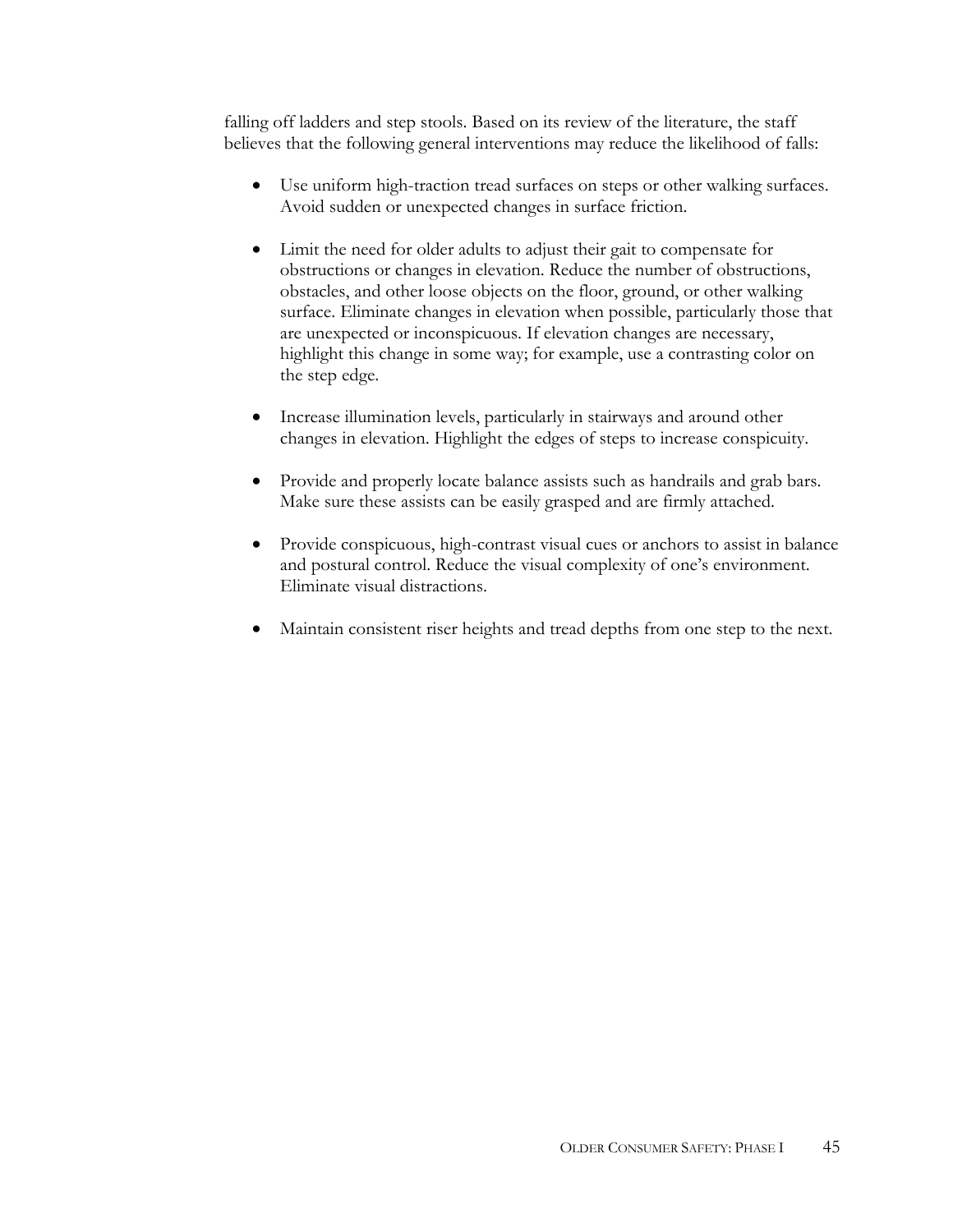## *Conclusions*

As detailed in this report, adult aging is associated with declines in many perceptual, cognitive, and physical abilities. Generally, older adults' sensory systems become less sensitive, making them less capable than the young of perceiving information. Agerelated deficits in vision and hearing, in particular, are commonly reported, meaning that older adults are less likely to see or hear important information. Age-related declines in muscle strength and motor coordination limit the extent to which older adults are capable of performing actions that may be necessary to use a product or to avoid a hazard.

Age-related deficits in cognitive skills are widely reported as well. However, at least until very old age, these deficits are generally restricted to those skills that require rapid, flexible thinking about novel or unfamiliar situations. These observed age differences are likely to be due to age-related cognitive resource limitations (e.g., deficits in working memory), reductions in cognitive processing speed, and deficits in inhibitory control. In contrast, cognitive tasks that rely on the individual's accumulated knowledge or experience tend to be age invariant.

As the U.S. population grows older, involving older adults in the product-design process becomes increasingly important to make sure the demands of the product and other product-related materials do not exceed the capabilities of consumers. Making products more usable by older adults will likely increase the safety of those products for both younger and older adults.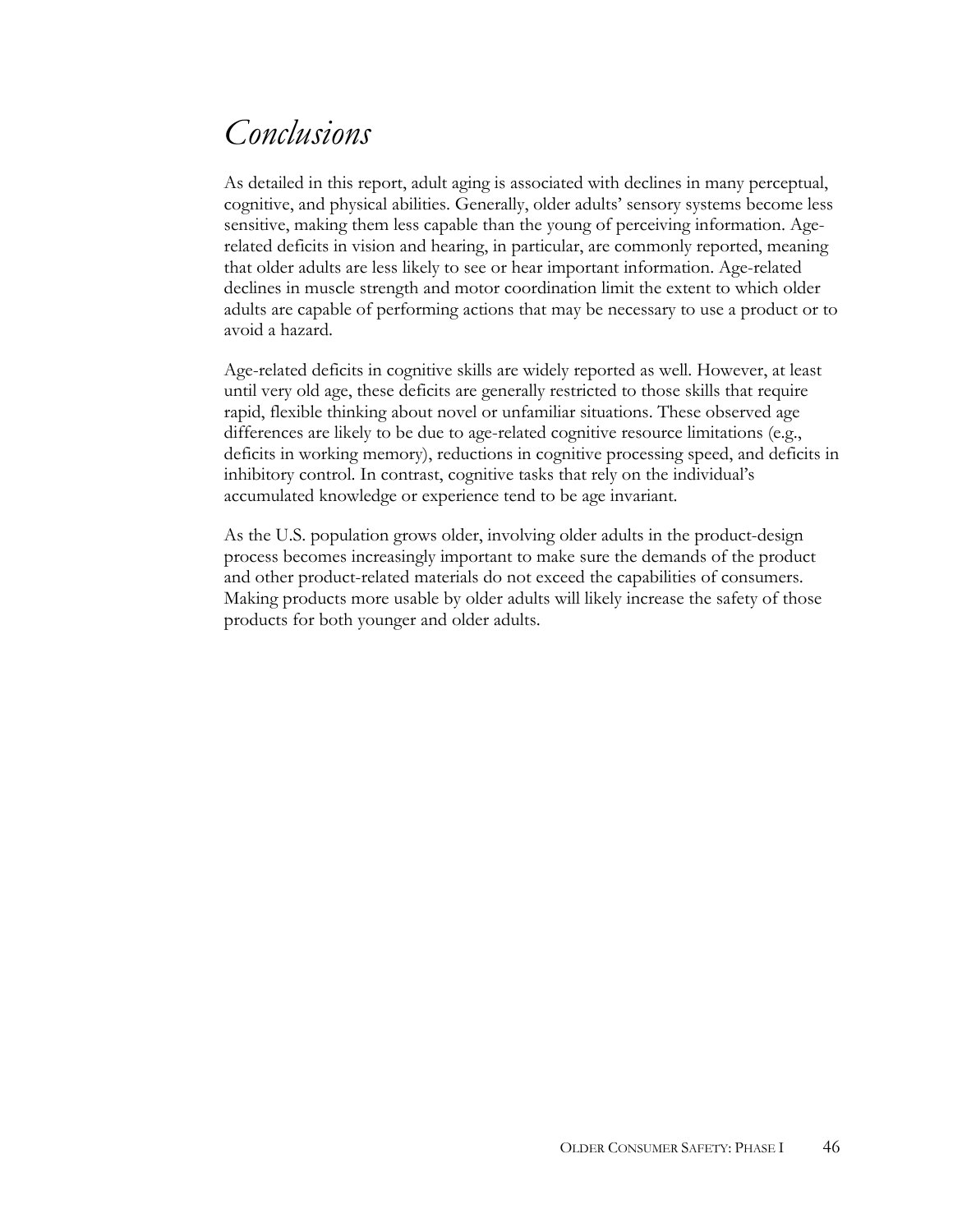## *References*

- Bäckman, L., Small, B.J., Wahlin, Å, & Larsson, M. (2000). Cognitive functioning in very old age. In F.I.M. Craik & T.A. Salthouse (Eds.), *The handbook of aging*  and cognition (2<sup>nd</sup> ed.). (pp. 499–558). Mahwah, NJ: Lawrence Earlbaum Associates.
- Bäckman, L., Small, B.J., & Wahlin, Å. (2001). Aging and memory: Cognitive and biological perspectives. In J.E. Birren & K.W. Schaie (Eds.), *Handbook of the psychology of aging* (5<sup>th</sup> ed.). (pp. 349–377). San Diego, CA: Academic Press.
- Burdick, D.C., & Kwon, S. (2004). *Gerotechnology: Research and practice in technology and aging*. New York: Springer Publishing Company.
- Charness, N. (2001). Aging and communication: Human factors issues. In N. Charness, D.C. Parks, & B.A. Sabel (Eds.), *Communication, technology and aging: Opportunities and challenges for the future*. (pp. 1–29). New York: Springer Publishing Company.
- Clark, M., Jackson, P.L., & Cohen, H.H. (1996, July). What you don't see can hurt you. *Ergonomics in design, 4*(3), 16–21.
- Cohen, H.H., & LaRue, C.A. (2005). Perceptual-Cognitive and Biomechanical Factors in Pedestrian Falls. In Y.I. Noy & W. Karwowski (Eds.), *Handbook of human factors in litigation* (Chapter 19). Boca Raton, FL: CRC Press.
- Cohen, J., & Cohen, H.H. (2001, Summer). Human factors in stairway fall litigation. *Ergonomics in design, 9*(3), 19–24.
- Craik, F.I.M. (2000). Age-related changes in human memory. In D. Park & N. Schwarz (Eds.), *Cognitive aging: A primer*. (pp. 75–92). Philadelphia: Taylor & Francis.
- Cushman, W.H., & Rosenberg, D.J. (1991). Human factors in product design (Volume 14). In G. Salvendy (Series Ed.), *Advances in human factors/ergonomics*. Amsterdam: Elsevier.
- Czaja, S.J. (1997). Using technologies to aid the performance of home tasks. In A.D. Fisk & W.A. Rogers (Eds.), *Handbook of human factors and the older adult*. (pp. 311–334). San Diego, CA: Academic Press.
- Czaja, S.J. (2001). Technological change and the older worker. In J.E. Birren & K.W. Schaie (Eds.), *Handbook of the psychology of aging* (5<sup>th</sup> ed.). (pp. 547–568). San Diego, CA: Academic Press.
- Davis, D., & Loftus, E.F. (2005). Age and functioning in the legal system: Victims, witnesses, and jurors. In Y.I. Noy & W. Karwowski (Eds.), *Handbook of human factors in litigation* (Chapter 11). Boca Raton, FL: CRC Press.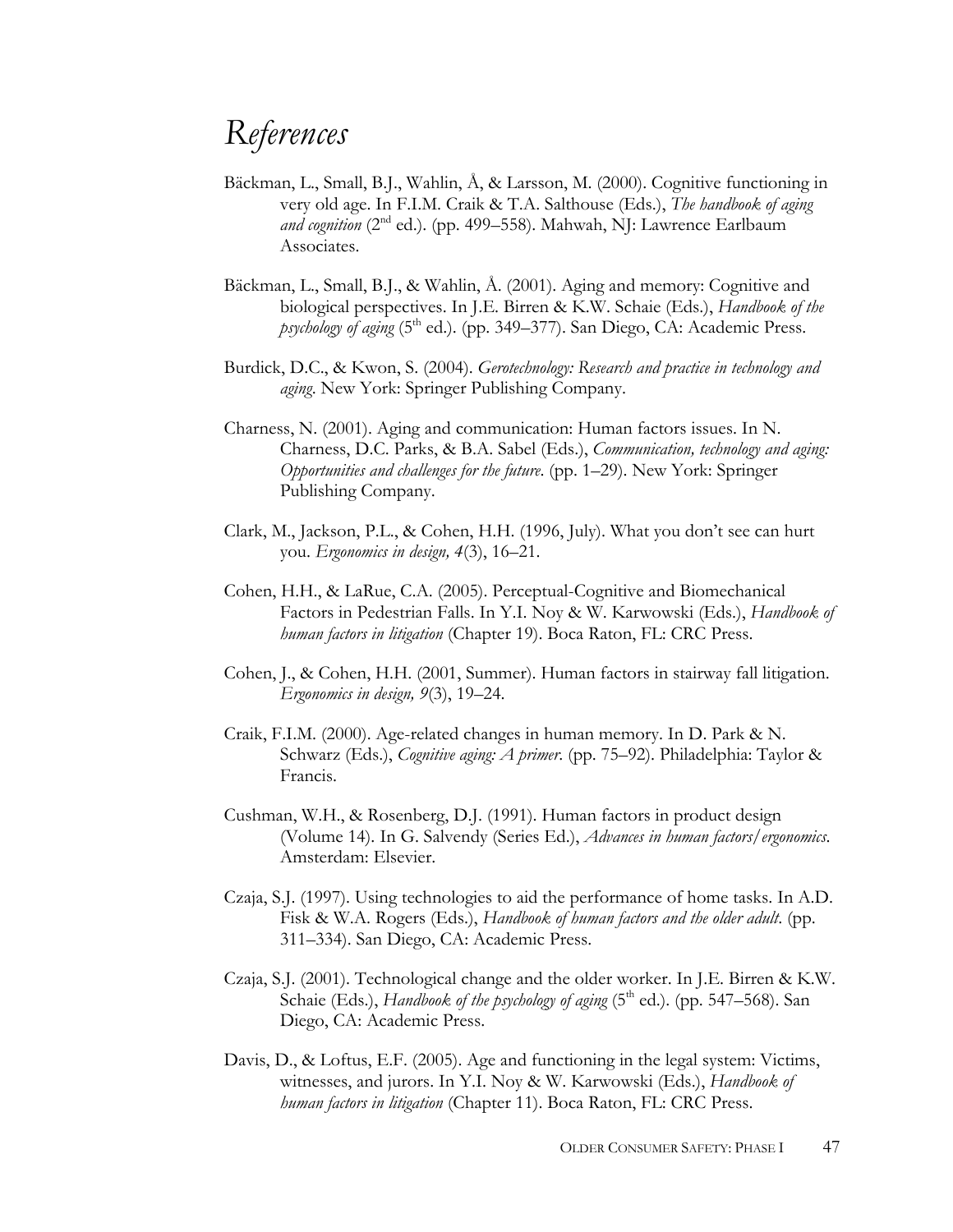- Dixon, R.A. (2000). Concepts and mechanisms of gains in cognitive aging. In D. Park & N. Schwarz (Eds.), *Cognitive aging: A primer*. (pp. 23–41). Philadelphia: Taylor & Francis.
- Feldman, R.S. (2000). *Development across the life span* (2<sup>nd</sup> ed.). Upper Saddle River, NJ: Prentice Hall.
- Fisk, A.D., Rogers, W.A., Charness, N., Czaja, S.J., & Sharit, J. (2004). *Designing for older adults: Principles and creative human factors approaches*. Boca Raton, FL: CRC Press.
- Fozard, J.L. (2003). Commentary: Using technology to lower the perceptual and cognitive hurdles of aging. In N. Charness & K.W. Schaie (Eds.), *Impact of technology on successful aging*. (pp. 100–112). New York: Springer Publishing Company.
- Fozard, J.L., & Gordon-Salant, S. (2001). Changes in vision and hearing with aging. In J.E. Birren & K.W. Schaie (Eds.), *Handbook of the psychology of aging* (5<sup>th</sup> ed.). (pp. 241–266). San Diego, CA: Academic Press.
- Gutman, G.M. (2003). Commentary: Gerotechnology and the home environment. In N. Charness & K.W. Schaie (Eds.), *Impact of technology on successful aging*. (pp. 251–261). New York: Springer Publishing Company.
- Haywood, K.M., & Getchell, N. (2001). *Life span motor development* (3<sup>rd</sup> ed.). Champaign, IL: Human Kinetics.
- Henry Dreyfuss Associates, & Tilly, A.R. (2002). *The measure of man and woman: Human factors in design* (Revised ed.). New York: John Wiley & Sons.
- Hertzog, C., & Hultsch, D.F. (2000). Language and speech. In F.I.M. Craik & T.A. Salthouse (Eds.), *The handbook of aging and cognition* (2<sup>nd</sup> ed.). (pp. 417–466). Mahwah, NJ: Lawrence Earlbaum Associates.
- Howard, Jr., J.H., & Howard, D.V. (1997). Learning and memory. In A.D. Fisk & W.A. Rogers (Eds.), *Handbook of human factors and the older adult*. (pp. 7–26). San Diego, CA: Academic Press.
- Kelly, P.L., & Kroemer, K.H.E. (1990). Anthropometry of the elderly: Status and recommendations. *Human Factors, 32*(5), 571–595.
- Kemper, S. (2001). Over-accommodations and under-accommodations to aging. In N. Charness, D.C. Parks, & B.A. Sabel (Eds.), *Communication, technology and aging: Opportunities and challenges for the future*. (pp. 30–46). New York: Springer Publishing Company.
- Kemper, S., & Kemtes, K. (2000). Aging and message production and comprehension. In D. Park & N. Schwarz (Eds.), *Cognitive aging: A primer*. (pp. 197–213). Philadelphia: Taylor & Francis.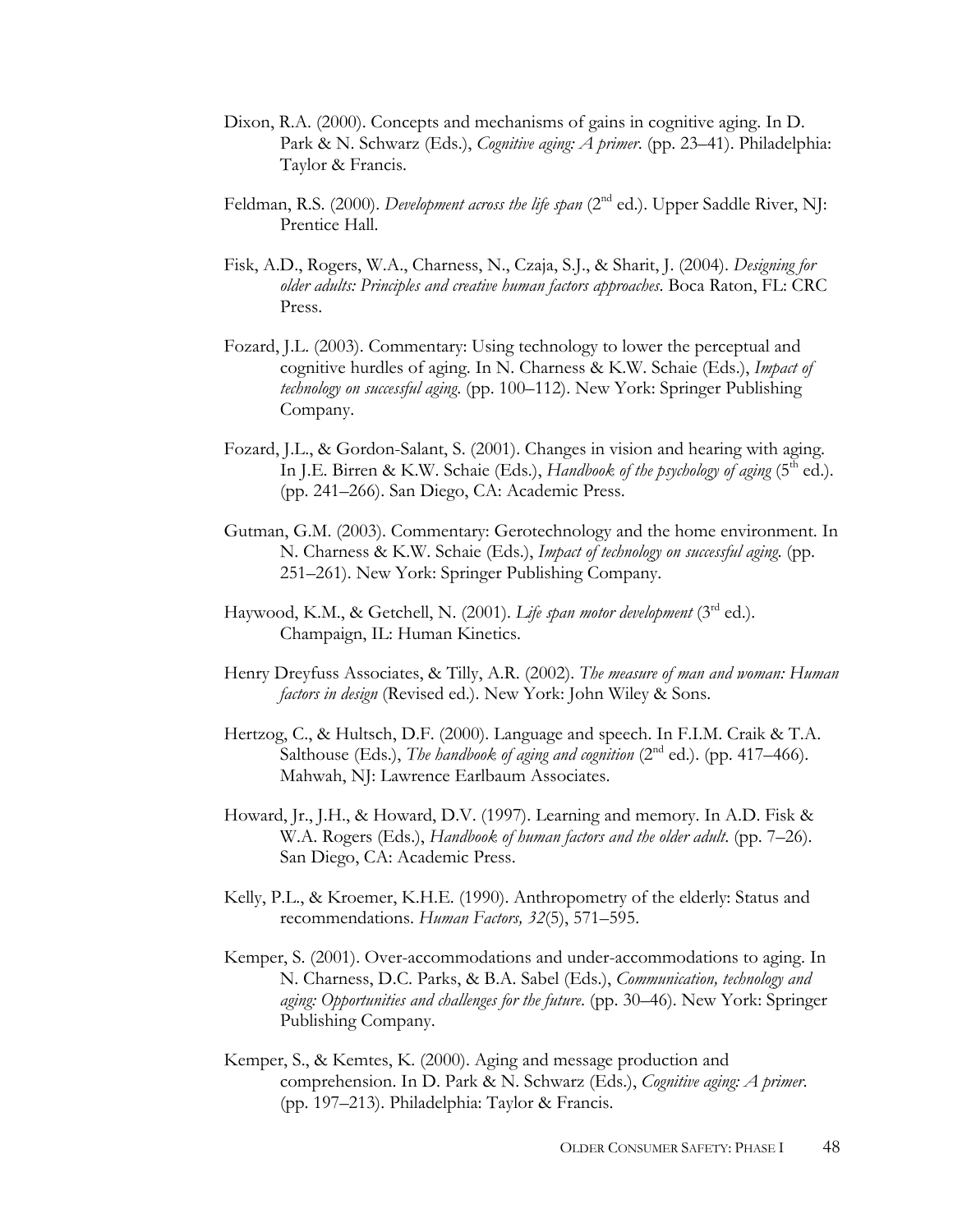- Kemper, S., & Mitzner, T.L. (2001). Language production and comprehension. In J.E. Birren & K.W. Schaie (Eds.), *Handbook of the psychology of aging* ( $5<sup>th</sup>$  ed.). (pp. 378–398). San Diego, CA: Academic Press.
- Ketcham, C.J., & Stelmach, G.E. (2001). Age-related declines in motor control. In J.E. Birren & K.W. Schaie (Eds.), *Handbook of the psychology of aging* (5<sup>th</sup> ed.). (pp. 313–348). San Diego, CA: Academic Press.
- Kline, D.W., & Scialfa, C.T. (1997). Sensory and perceptual functioning. In A.D. Fisk & W.A. Rogers (Eds.), *Handbook of human factors and the older adult*. (pp. 27–54). San Diego, CA: Academic Press.
- Kroemer, K.H.E. (1997). Anthropometry and biomechanics. In A.D. Fisk & W.A. Rogers (Eds.), *Handbook of human factors and the older adult*. (pp. 87–124). San Diego, CA: Academic Press.
- Kroemer, K.H.E., Kroemer, H.J., & Kroemer-Elbert, K.E. (1997). *Engineering physiology: Bases of human factors/ergonomics* (3rd ed.). New York: Van Nostrand Reinhold. 23, 78, 286.
- Laux, L.F. (2001). Aging, communication, and interface design. In N. Charness, D.C. Parks, & B.A. Sabel (Eds.), *Communication, technology and aging: Opportunities and challenges for the future*. (pp. 153–168). New York: Springer Publishing Company.
- Leventhal, H., Rabin, C., Leventhal, E.A., & Burns, E. (2001). Health risk behaviors and aging. In J.E. Birren & K.W. Schaie (Eds.), *Handbook of the psychology of aging* ( $5<sup>th</sup>$  ed.). (pp. 186–214). San Diego, CA: Academic Press.
- Liu, L.L, & Park, D.C. (2003). Technology and the promise of independent living for adults: A cognitive perspective. In N. Charness & K.W. Schaie (Eds.), *Impact of technology on successful aging*. (pp. 262–289). New York: Springer Publishing Company.
- Madden, D.J. (2001). Speed and timing of behavioral processes. In J.E. Birren & K.W. Schaie (Eds.), *Handbook of the psychology of aging* (5<sup>th</sup> ed.). (pp. 288–312). San Diego, CA: Academic Press.
- McDowd, J.M., & Shaw, R.J. (2000). Attention and aging: A functional perspective. In F.I.M. Craik & T.A. Salthouse (Eds.), *The handbook of aging and cognition* (2nd ed.). (pp. 221–292). Mahwah, NJ: Lawrence Earlbaum Associates.
- Morrell, R.W., Dailey, S.R., & Rousseau, G.K. (2003). Commentary: Applying research: The NIHSeniorHealth.gov project. In N. Charness & K.W. Schaie (Eds.), *Impact of technology on successful aging*. (pp. 134–161). New York: Springer Publishing Company.
- Morrell, R.W., & Echt, K.V. (1997). Designing written instructions for older adults: Learning to use computers. In A.D. Fisk & W.A. Rogers (Eds.), *Handbook of*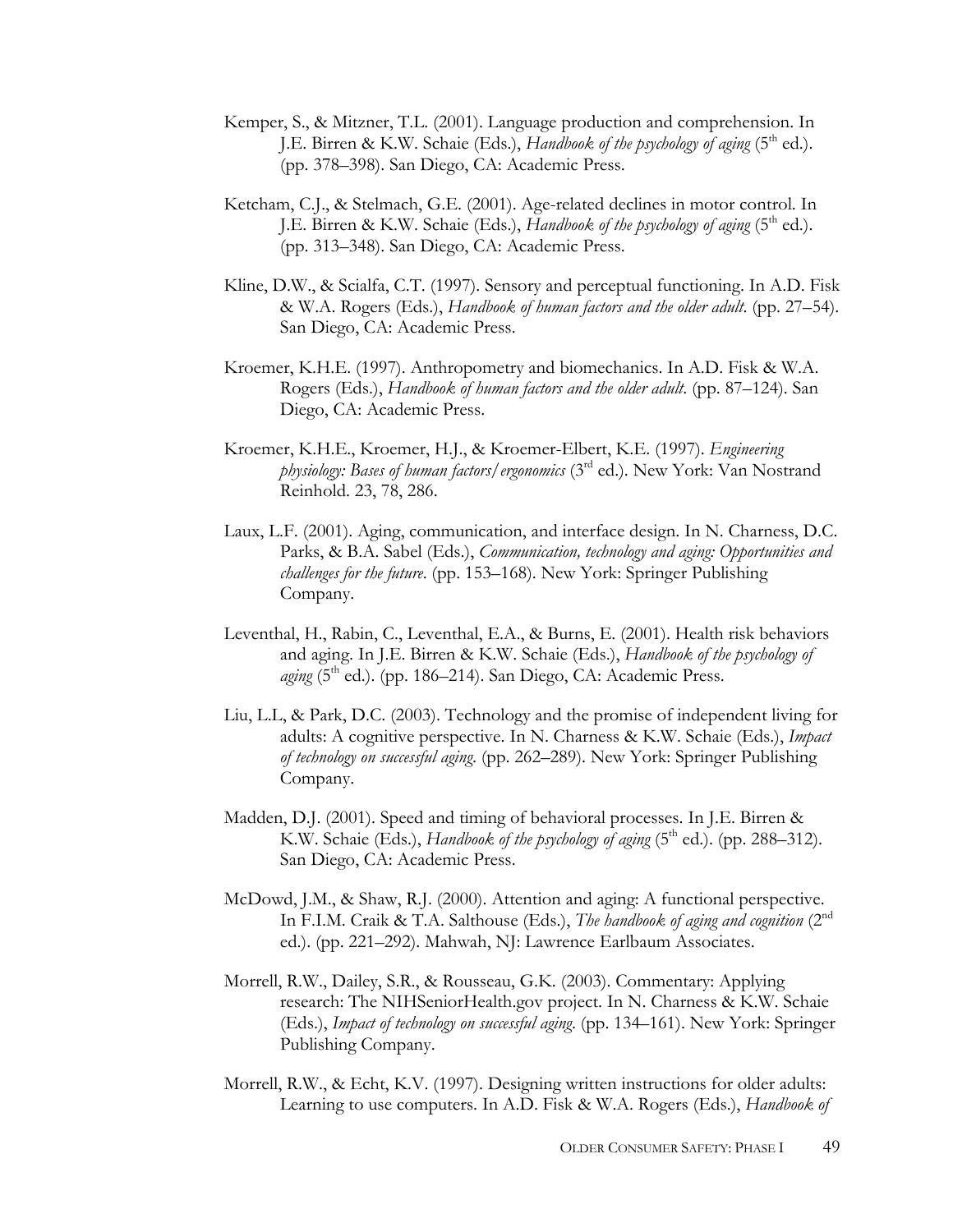*human factors and the older adult*. (pp. 335–361). San Diego, CA: Academic Press.

- Morrow, D., & Leirer, V. (1997). Aging, pilot performance, and expertise. In A.D. Fisk & W.A. Rogers (Eds.), *Handbook of human factors and the older adult*. (pp. 199–230). San Diego, CA: Academic Press.
- National Institute on Deafness and Other Communication Disorders (NIDCD). (February 23, 2005). *Presbycusis* [On-line]. Available: http://www.nidcd.nih.gov/health/hearing/presbycusis.asp.
- National Research Council. (2000). *The aging mind: Opportunities in cognitive research*. Washington, DC: National Academy Press.
- Panek, P.E. (1997). The older worker. In A.D. Fisk & W.A. Rogers (Eds.), *Handbook of human factors and the older adult*. (pp. 363–394). San Diego, CA: Academic Press.
- Park, D.C. (2000). The basic mechanisms accounting for age-related decline in cognitive functioning. In D. Park & N. Schwarz (Eds.), *Cognitive aging: A primer*. (pp. 3–21). Philadelphia: Taylor & Francis.
- Park, D.C, & Gutchess, A.H. (2000). Cognitive aging and everyday life. In D. Park & N. Schwarz (Eds.), *Cognitive aging: A primer*. (pp. 217–232). Philadelphia: Taylor & Francis.
- Park, D.C., & Jones, T.R. (1997). Medication adherence and aging. In A.D. Fisk & W.A. Rogers (Eds.), *Handbook of human factors and the older adult*. (pp. 257–287). San Diego, CA: Academic Press.
- Peters, E., Finucane, M.L., MacGregor, D.G., & Slovic, P. (2000). The bearable lightness of aging: Judgment and decision processes in older adults. In P.C. Stern & L.L. Carstensen (Eds.), *The aging mind: Opportunities in cognitive research* (pp. 144–165). Washington, DC: National Academy Press.
- Prull, M.W., Gabrieli, J.D.E., & Bunge, S.A. (2000). Age-related changes in memory: A cognitive neuroscience perspective. In F.I.M. Craik & T.A. Salthouse (Eds.), *The handbook of aging and cognition* (2nd ed.). (pp. 91–153). Mahwah, NJ: Lawrence Earlbaum Associates.
- Raz, N. (2000). Aging of the brain and its impact on cognitive performance: Integration of structural and functional findings. In F.I.M. Craik & T.A. Salthouse (Eds.), *The handbook of aging and cognition* (2<sup>nd</sup> ed.). (pp. 1–90). Mahwah, NJ: Lawrence Earlbaum Associates.
- Reuter-Lorenz, P.A. (2000). Cognitive neuropsychology of the aging brain. In D. Park & N. Schwarz (Eds.), *Cognitive aging: A primer*. (pp. 93–114). Philadelphia: Taylor & Francis.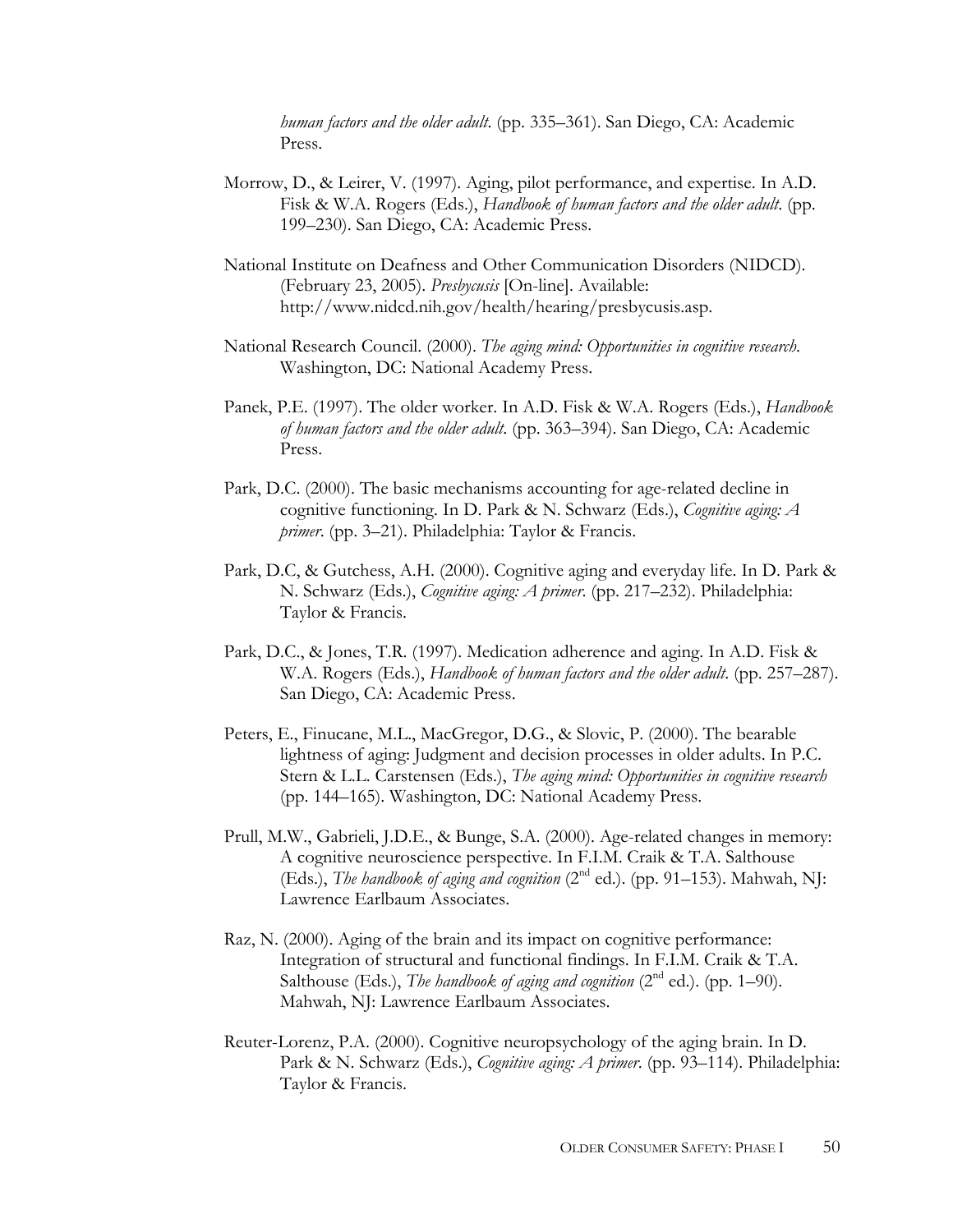- Rogers, W. (1997). Individual differences, aging, and human factors: An overview. In A.D. Fisk & W.A. Rogers (Eds.), *Handbook of human factors and the older adult*. (pp. 151–170). San Diego, CA: Academic Press.
- Rogers, W.A. (2000). Attention and aging. In D. Park & N. Schwarz (Eds.), *Cognitive aging: A primer*. (pp. 57–73). Philadelphia: Taylor & Francis.
- Rogers, W.A., & Fisk, A.D. (2000). Human factors, applied cognition, and aging. In F.I.M. Craik & T.A. Salthouse (Eds.), *The handbook of aging and cognition* (2nd ed.). (pp. 559–591). Mahwah, NJ: Lawrence Earlbaum Associates.
- Rogers, W.A., & Fisk, A.D. (2001). Understanding the role of attention in cognitive aging research. In J.E. Birren & K.W. Schaie (Eds.), *Handbook of the psychology of aging*  $(5<sup>th</sup>$  ed.). (pp. 267–287). San Diego, CA: Academic Press.
- Rubin, D.C. (2000). Autobiographical memory and aging. In D. Park & N. Schwarz (Eds.), *Cognitive aging: A primer*. (pp. 131–149). Philadelphia: Taylor & Francis.
- Rutherford, Jr., G.W., Marcy, N., & Mills, A. (2004). *Hazard screening report: Injuries to persons 65 years of age and older: All products*. [On-line]. Available: http://www.cpsc.gov/LIBRARY/hazard\_older.pdf
- Salthouse, T.A. (2000). Pressing issues in cognitive aging. In D. Park & N. Schwarz (Eds.), *Cognitive aging: A primer*. (pp. 43–54). Philadelphia: Taylor & Francis.
- Sanders, M.S., & McCormick, E.J. (1993). *Human factors in engineering and design* (7<sup>th</sup> ed.). New York: McGraw-Hill. 77, 669–671.
- Sanfey, A.G., & Hastie, R. (2000). Judgment and decision making across the adult life span: A tutorial review of psychological research. In D. Park & N. Schwarz (Eds.), *Cognitive aging: A primer*. (pp. 253–273). Philadelphia: Taylor & Francis.
- Schaie, K.W. (2004). Cognitive aging. In National Research Council, *Technology for adaptive aging*. (pp. 43–63). Washington, DC: The National Academies Press.
- Schaie, K.W. (2005). *Developmental influences on adult intelligence: The Seattle longitudinal study*. New York: Oxford University Press.
- Schaie, K.W., & Willis, S.L. (2002). *Adult development and aging* (5<sup>th</sup> ed.). Upper Saddle River, NJ: Prentice Hall.
- Schieber, F. (2003). Human factors and aging: Identifying and compensating for agerelated deficits in sensory and cognitive function. In N. Charness & K.W. Schaie (Eds.), *Impact of technology on successful aging*. (pp. 42–84). New York: Springer Publishing Company.
- Schneider, B.A., & Pichora-Fuller, M.K. (2000). Implications of perceptual deterioration for cognitive aging research. In F.I.M. Craik & T.A. Salthouse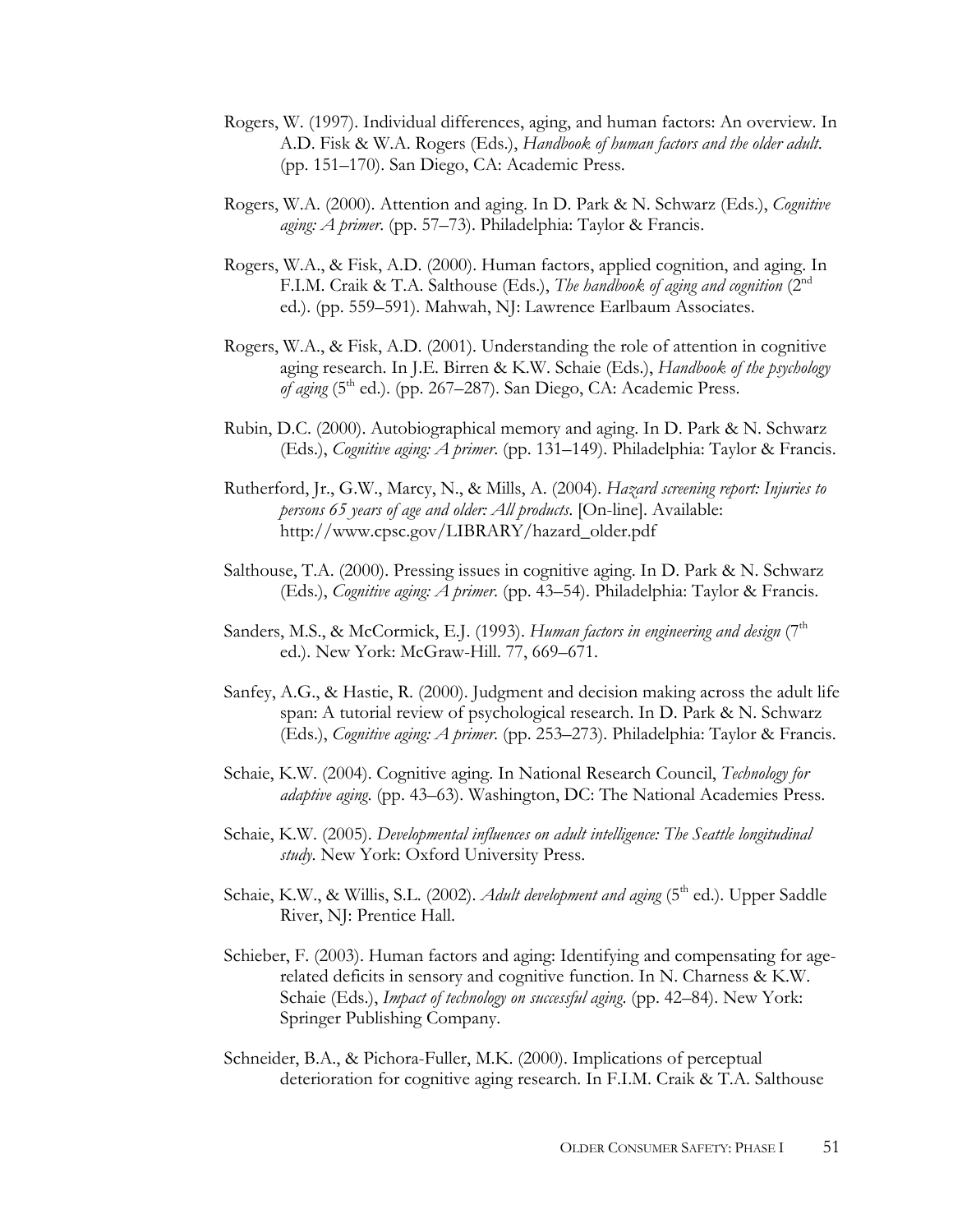(Eds.), *The handbook of aging and cognition* (2<sup>nd</sup> ed.). (pp. 155–219). Mahwah, NJ: Lawrence Earlbaum Associates.

- Smith, S., Norris, B., & Peebles, L. (2000). *OLDER ADULTDATA: The handbook of measurements and capabilities of the older adult* (DTI/Pub 4445/3k/01/00/NP URN 00/500). London: Department of Trade and Industry.
- Spirduso, W.W., Francis, K.L., & MacRae, P.G. (2005). *Physical dimensions of aging* (2nd ed.). Champaign, IL: Human Kinetics.
- Staudinger, U.M., & Pasupathi, M. (2000). Life-span perspectives on self, personality, and social cognition. In F.I.M. Craik & T.A. Salthouse (Eds.), *The handbook of aging and cognition* (2<sup>nd</sup> ed.). (pp. 633–688). Mahwah, NJ: Lawrence Earlbaum Associates.
- Sternberg, R.J., & Lubart, T.I. (2001). Wisdom and creativity. In J.E. Birren & K.W. Schaie (Eds.), *Handbook of the psychology of aging* (5<sup>th</sup> ed.). (pp. 500–522). San Diego, CA: Academic Press.
- Tun, P.A.., & Wingfield, A. (1997). Language and communication: Fundamentals of speech communication and language processing in old age. In A.D. Fisk & W.A. Rogers (Eds.), *Handbook of human factors and the older adult*. (pp. 125–149). San Diego, CA: Academic Press.
- U.S. Consumer Product Safety Commission (CPSC). (2005). *Special report: Emergency room injuries: Adults 65 and older* [On-line]. Available: http://www.cpsc.gov/library/foia/foia05/os/older.pdf
- U.S. Department of Health and Human Services. (2004). *A profile of older Americans* [On-line]. Available: http://www.aoa.gov/prof/Statistics/profile/2004/profiles2004.asp
- U.S. Equal Employment Opportunity Commission. (1997). *Facts about age discrimination* [On-line]. Available: http://www.eeoc.gov/policy/adea.html
- Vanderheiden, G.C. (1997). Design for people with functional limitations resulting from disability, aging, or circumstance. In G. Salvendy (Ed.), *Handbook of human factors and ergonomics* (2nd ed.). (pp. 2010–2052). New York: John Wiley & Sons.
- Vercruyssen, M. (1997). Movement control and speed of behavior. In A.D. Fisk & W.A. Rogers (Eds.), *Handbook of human factors and the older adult*. (pp. 55–86). San Diego, CA: Academic Press.
- Vinters, H.V. (2001). Aging and the human nervous system. In J.E. Birren & K.W. Schaie (Eds.), *Handbook of the psychology of aging* (5<sup>th</sup> ed.). (pp. 135–160). San Diego, CA: Academic Press.